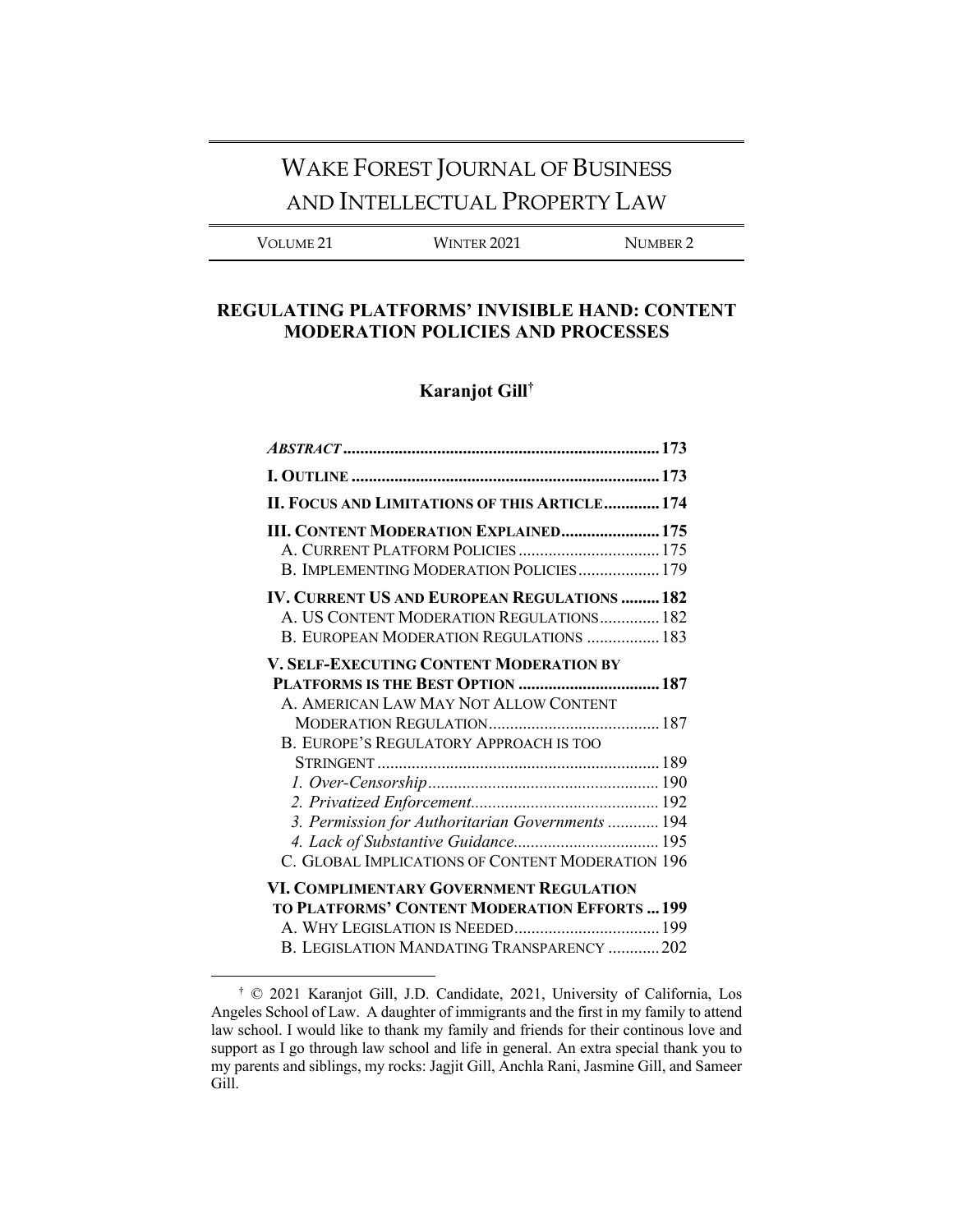| C. LEGISLATION MANDATING PROCEDURAL DUE         |  |
|-------------------------------------------------|--|
|                                                 |  |
| 1. How Procedural Due Process Works Today 207   |  |
| 2. Possible Forms of Procedural Due Process 211 |  |
|                                                 |  |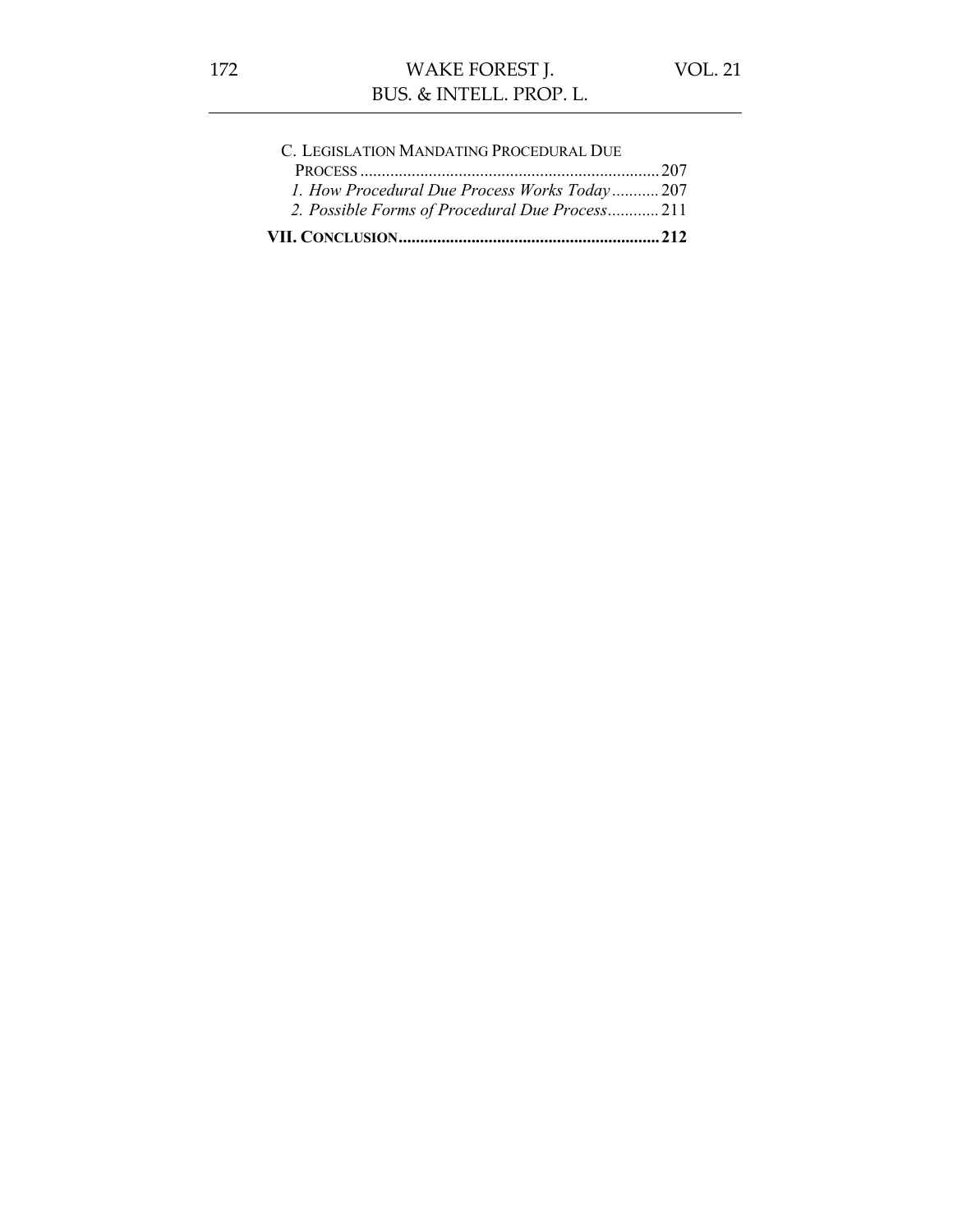#### *ABSTRACT*

Before 2016, the calls for comprehensive regulation of social media platforms were small in the United States. Since then, the push for regulation, spanning the entire political spectrum, has been raised. Yet, despite the introduction of several Congressional bills, extensive regulation has not passed on a national scale in the United States. Instead, Europe is taking the lead on disseminating law governing social media platforms, covering issues ranging from terrorism to political advertisements. As the United States continues to debate and assess its approach, whether to follow in Europe's footsteps or retain laissez-faire policies, it is important to understand that any regulation should be nuanced and tailored to the specific issues at hand.

By addressing how to regulate content moderation, this Article endeavors to demonstrate the refinement required when approaching any issue involving social media platforms. Through critiquing the divergent approaches to content moderation assumed by the United States and Europe, laissez-faire and heavy-handed regulation respectively, this Article argues both that platforms are best suited to create, apply, and enforce content moderation policies, and that the United States should regulate the consequences of such freedom by compelling transparency and procedural due process.

#### **I. OUTLINE**

Section II clarifies the definition of a social media platform, discusses which platforms this Article will focus on and why, and addresses the limitations of the Article. Section III explains how content moderation functions today by focusing on the current moderation policies of major social media platforms and their characteristics, along with analyzing how moderation policies are implemented. Section IV describes the current moderation regulations in place in the United States and Europe. Section V argues that platforms are best suited to create, apply, and enforce content moderation policies by presenting the limitations of American law when creating regulations, critiquing the European policies approach, and focusing on the global implications of an individual government's content moderation policies. Section VI analyzes United States' laissez-faire approach by assessing the consequences of platforms' selfregulation. The analysis finds that the United States, in order to fix these issues, should compel transparency in both the decision-making and rule-making processes of these platforms, along with the disclosure of the detailed moderation policies themselves. Further, it argues that the United States should require procedural protections and clear appeals processes for users.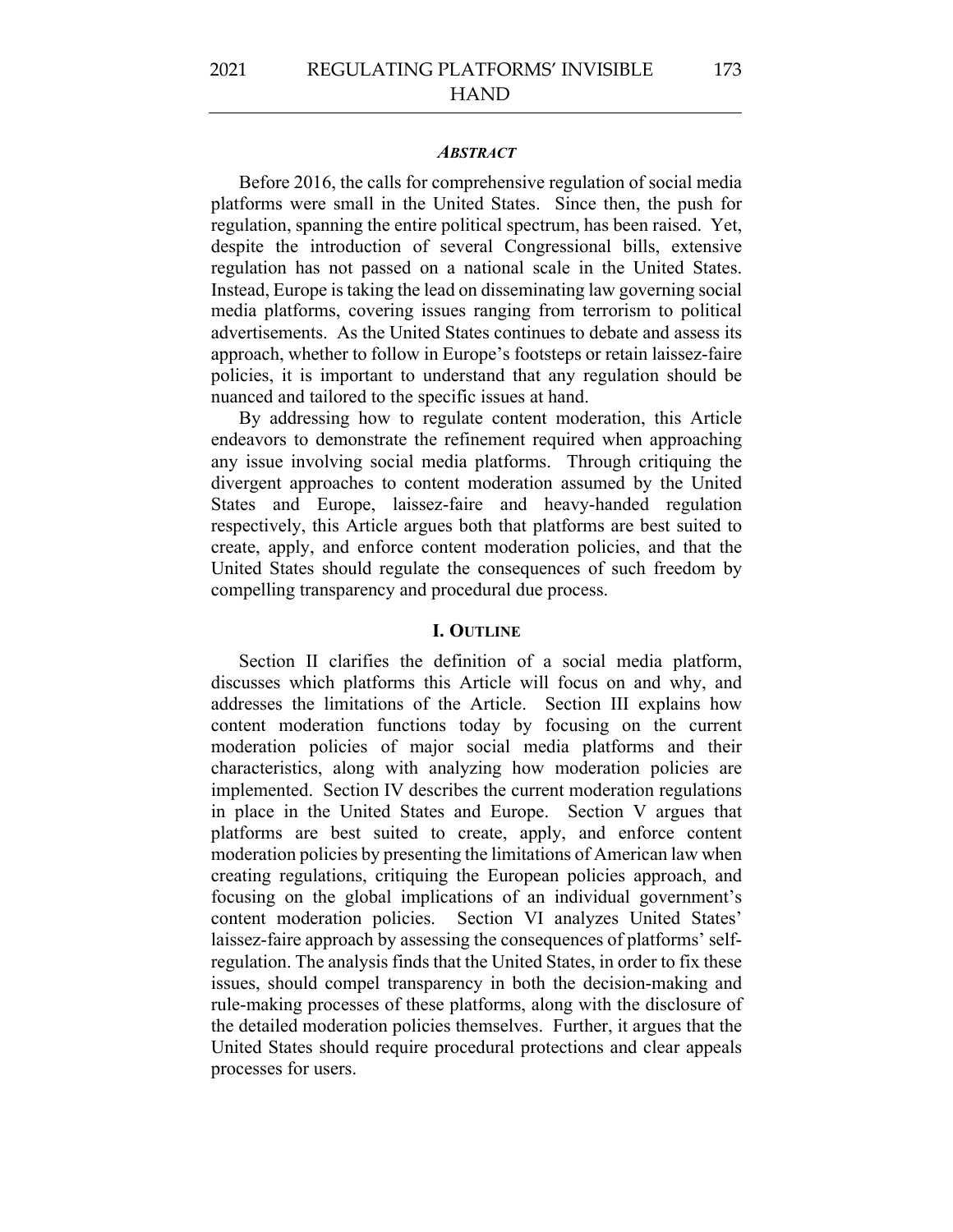#### **II. FOCUS AND LIMITATIONS OF THIS ARTICLE**

With various meanings surrounding the term "platform," it is important to clarify the definition utilized by this Article. As proposed and applied by Tarleton Gillespie, this Article defines "platforms" as:

> online sites and services that (a) host, organize, and circulate users' shared content or social interactions for them, (b) without having produced or commissioned the bulk of the content, (c) built on an infrastructure beneath that circulation of information, for processing data for customer service, advertising, and profit. $<sup>1</sup>$ </sup>

Further, when this Article discusses social media platforms, it is referring, unless otherwise specified, to the following: Facebook, Twitter, and YouTube.<sup>2</sup> These platforms are highlighted because they are the largest, most widely used, and most well-known platforms in the United States. Specifically, sixty-nine percent of adults use Facebook, seventy-three percent use YouTube, and twenty-two percent use Twitter.<sup>3</sup> Moreover, seventy-four percent of those adults use Facebook daily, fifty-one percent visit YouTube daily, and forty-two percent visit Twitter daily.<sup>4</sup> Thus, these three social media platforms capture much of the American population and, consequently, their content moderation policies significantly impact Americans', as online users, individual expression and speech.

Now, this Article has several limitations to its discussion. First, it does not consider platforms other than Facebook, YouTube, or Twitter, such as Reddit or Instagram. Second, it does not address platforms that are prominent in other countries and languages, such as Russia's VK.5 Lastly, it overlooks other platform types, such as messaging services,

<sup>&</sup>lt;sup>1</sup> TARLETON GILLESPIE, CUSTODIANS OF THE INTERNET 18 (2018).

<sup>&</sup>lt;sup>2</sup> YouTube is a subsidiary of Alphabet, but I have used YouTube in my Article to remain consistent with my discussion of platforms.

<sup>3</sup> Pew Research Center, *Social Media Fact Sheet*, PEW RESEARCH CENTER (June 12, 2019), https://www.pewresearch.org/internet/fact-sheet/social-media. Although Twitter is not used by most of the country's population, its influence dramatically increased with President Trump's use of his Twitter account to announce policy decisions, promote his legislative agenda, engage with foreign political leaders, and publicize state visits. *Id.* The official nature of his Twitter account (@realDonaldTrump) was firmly established in *Knight First Amendment Institute at Columbia University v. Trump*, which found the President's twitter account was a government actor and that he engaged in unconstitutional viewpoint discrimination by blocking certain Twitter users from his social media account because he disagrees with their speech. *Id.* (citing 928 F.3d 226 (2d Cir. 2019)).

<sup>4</sup> Pew Research Center, *supra* note 3.

<sup>5</sup> *About Us*, VKONTAKTE, https://vk.com/?lang=en (last visited Nov. 24, 2020).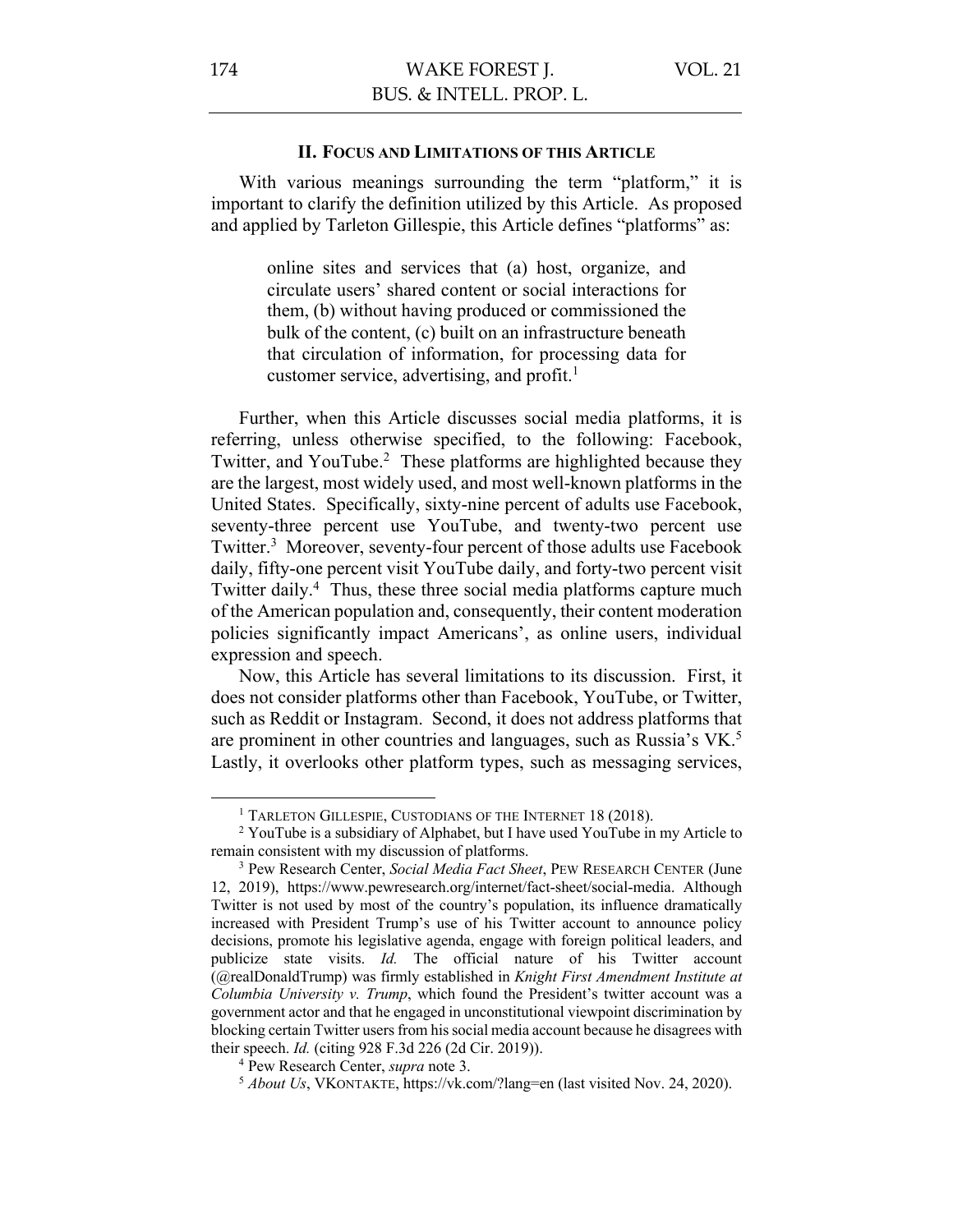unmoderated social spaces, online gaming, and comment threads. Despite these limitations, this Article endeavors to provide a useful discussion regarding the way in which the United States should approach regulation of social media, specifically content moderation.

## **III. CONTENT MODERATION EXPLAINED**

Content moderation policies are the unspoken rules behind social media platforms. Despite the impression platforms want to create, platforms are not passive.6 Instead, each retains its own policy and executes that policy to determine what content can be seen and what must be hidden from users. Facilitating this moderation is an established set of laws or rules, representing democratic values, that are modified and updated through external input.<sup>7</sup> Such a structure, it is safe to say, is similar to a legal or governance system. $8$  Nevertheless, through this lens, platforms both protect users from each other, or their antagonists, and remove offensive, vile, or illegal items; thereby providing a curated experience to users.9

Platforms have had a great deal of incentives to develop these content moderation policies and systems. Specifically, moderation arose from (1) the necessity of meeting users' norms in order to retain and gain users, ensuring the economic viability of the platform; (2) a sense of corporate responsibility to keep users safe; and (3) an underlying belief in free speech norms, by creating a space where free speech may flourish.<sup>10</sup> Simply, platforms could not run successfully if users were bombarded with violence, pornography, bullying, etc. So, in order to ensure platforms continue to function economically, and as embodiments of free speech on the internet, users must remain protected and some speech must be moderated.

This section explains platform's current, publicly available content moderation policies, labeled as community guidelines in this Article, and how they are employed.

## **A. Current Platform Policies**

Platforms provide community guidelines to reflect the nature of their content moderation decisions.<sup>11</sup> Inferable from these guidelines

<sup>6</sup> *See* GILLESPIE, *supra* note 1, at 7.

<sup>7</sup> *See* Kate Klonick, *The New Governors: The People, Rules, and Processes Governing Online Speech*, 131 HARV. L. REV. 1598, 1663 (2018).

<sup>8</sup> *See id.* at 1602.

<sup>9</sup> *See* GILLESPIE, *supra* note 1, at 5, 13.

<sup>10</sup> *See* Klonick, *supra* note 7, at 1615; *see also* Kyle Langvardt, *Regulating Online Content Moderation*, 106 GEO. L.J. 1353, 1362 (2018).

<sup>&</sup>lt;sup>11</sup> GILLESPIE, *supra* note 1, at 45.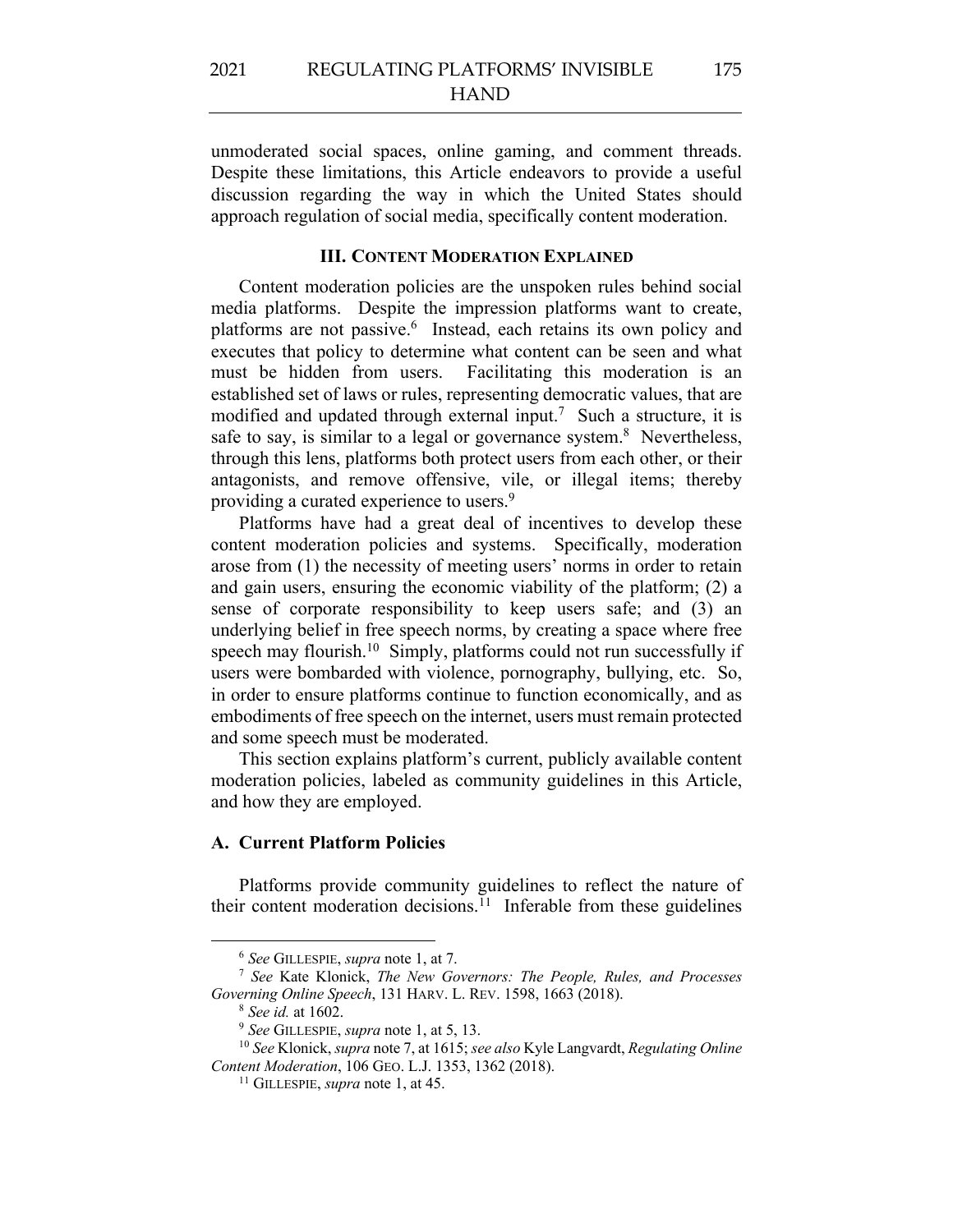are blanket similarities between platforms, in terms of what influenced the creation of these guidelines, what they cover, and how they guide users. Such consistency across multiple platforms demonstrates that the industry is establishing universal norms regarding content moderation policies.

Substantively, community guidelines are written in plain language, which simply announce the platforms' principles and list the prohibited content.12 For each prohibition, platforms provide varying degrees of explanation to justify their decisions.<sup>13</sup>

Facebook's guidelines, known as Community Standards, cover six categories: violence and criminal behavior, safety, objectionable content, integrity and authenticity, respecting intellectual property, and content-related requests.14 Each section contains several subcategories, such as hate speech under objectionable content, which provides a policy rationale and a list of prohibited content in plain language for each.15

YouTube's Community Guidelines include categories similar to those Facebook covered.16 In each subcategory, YouTube explains the policy, exceptions to the rules, scenarios in which it removes the content itself, and the consequences for users when they violate its policy, along with a list of examples. $17$ 

Additionally, Twitter's guidelines, The Twitter Rules, cover similar categories and provide analogous information to those policies provided by Facebook and YouTube, but, unlike both, it furnishes a clear link to its appeals process for when a post is flagged.18

Together, such guidelines provide general rules and explanations regarding content moderation to inform users of the platform's moderation policies in plain, unambiguous language.

From these guidelines, it is first inferable that United States (US) common law is the natural reference point in developing these content moderation policies.19 For example, platforms' prohibitions on hate

636215053151010017-1930197662&rd=1&hl=en (last visited Oct. 24, 2020).

<sup>12</sup> *See id.* at 46.

<sup>13</sup> *See id.*

<sup>14</sup> Facebook, *Community Standards*, FACEBOOK, https://www.facebook.com/ communitystandards/ (last visited Oct. 24, 2020).

<sup>15</sup> *Hate Speech*, FACEBOOK, https://www.facebook.com/communitystandards/ hate\_speech/ (last visited Oct. 24, 2020).

<sup>16</sup> *See Community Guidelines*, YOUTUBE, https://www.youtube.com/about/ policies/#community-guidelines (last visited Oct. 24, 2020).

<sup>17</sup> *Harassment and Cyberbullying Policy*, YOUTUBE: YOUTUBE HELP, https://support.google.com/youtube/answer/2802268?visit\_id=1-

<sup>18</sup> *See* Twitter, *The Twitter Rules*, TWITTER: HELP CENTER, https://help. twitter.com/en/rules-and-policies/twitter-rules (last visited Oct. 24, 2020).

<sup>19</sup> *See* GILLESPIE, *supra* note 1, at 51.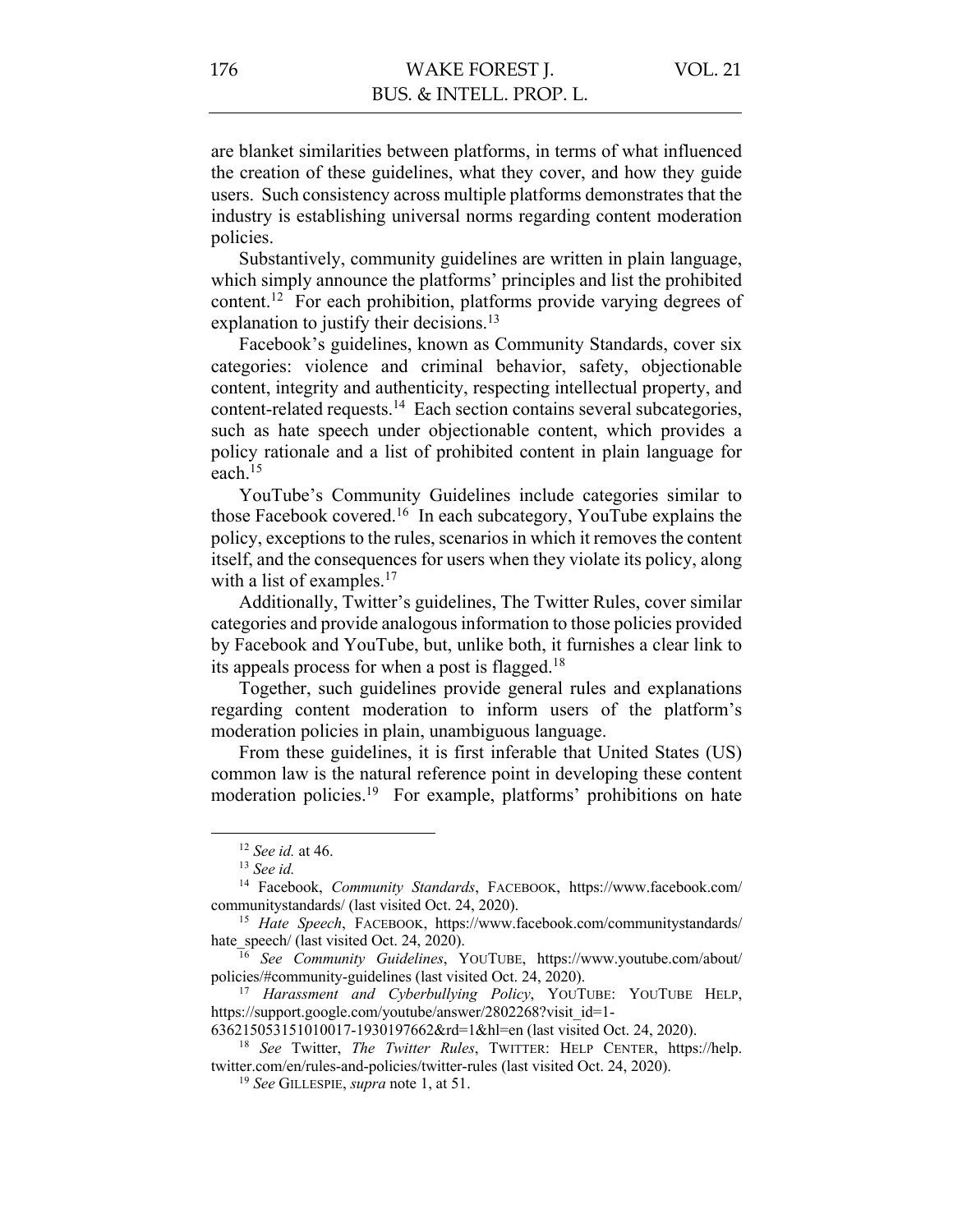speech utilize US anti-discrimination legal diction when providing the platforms' protected categories: race, ethnicity, national origin, religious officiation, and sex.<sup>20</sup> US common law is so prevalent across platforms because these platforms are American-based companies who hire American lawyers or policymakers, trained and educated in First Amendment and American free speech norms, to develop the modern content moderation policies.<sup>21</sup>

As a further consequence of platforms' American origins and influence, not only is US common law the natural reference point for moderation policies, but these policies reflect American cultural norms, which prioritize free speech above all else.<sup>22</sup> For example, YouTube's guidelines are more permissive of a wide range of ideas and how they are expressed.23 Somewhat similarly, Facebook attempts to strike a balance between allowing content to remain on the platform, echoing free speech principles, and creating rules that satisfy concerned users.<sup>24</sup> More generally, Twitter's policies embodied the ultimate expression of free speech by refusing to moderate content for a long time.<sup>25</sup>

Moreover, another feature of platform policies are that the guidelines across platforms cover similar topics, which are simply distinguished by labels and approaches unique to each platform. Topics covered across all platforms include: (1) violence, (2) terrorism, (3) child sexual content, (4) harassment, (4) hate speech, (5) self-harm, (6) nudity/adult content, (7) illegal goods/services, (8) platform manipulation, (9) spam, (10) impersonation, (11) manipulated media, and (12) copyright and trademark infringement.<sup>26</sup> Along with these categories, platforms address additional topics as well, based on deliberate policy decisions exclusive to each platform. For instance, Twitter provides guidelines for non-consensual nudity and election integrity, and Facebook posts guidelines for sexual solicitation.<sup>27</sup>

<sup>20</sup> *See id.*; *Hate Speech*, *supra* note 15; *Hate Speech Policy*, YOUTUBE: YOUTUBE HELP, https://support.google.com/youtube/answer/2801939?hl=en (last visited Oct. 24, 2020); Twitter, *Hateful Conduct Policy*, TWITTER: HELP CENTER, https://help.twitter.com/en/rules-and-policies/hateful-conduct-policy (last visited Oct. 24, 2020).

<sup>21</sup> *See* Klonick, *supra* note 7, at 1621 (discussing Facebook's tier structure).

<sup>22</sup> *See id.* (noting that YouTube's policies are, of course, reflective of Alphabet's commitment to free speech).

<sup>23</sup> *See id.* at 1626.

<sup>24</sup> *See id.* (finding that it is likely that such focus on balancing is caused by the widespread attention on Facebook's role in the 2016 election in being a tool in proliferating fake news).

<sup>25</sup> *See id.* at 1626–27.

<sup>26</sup> *Community Standards*, *supra* note 14; *Community Guidelines*, *supra* note 16; *The Twitter Rules*, *supra* note 18.

<sup>27</sup> Twitter, *Non-Consensual Nudity Policy*, TWITTER: HELP CENTER, https://help.twitter.com/en/rules-and-policies/intimate-media (last visited Oct. 29,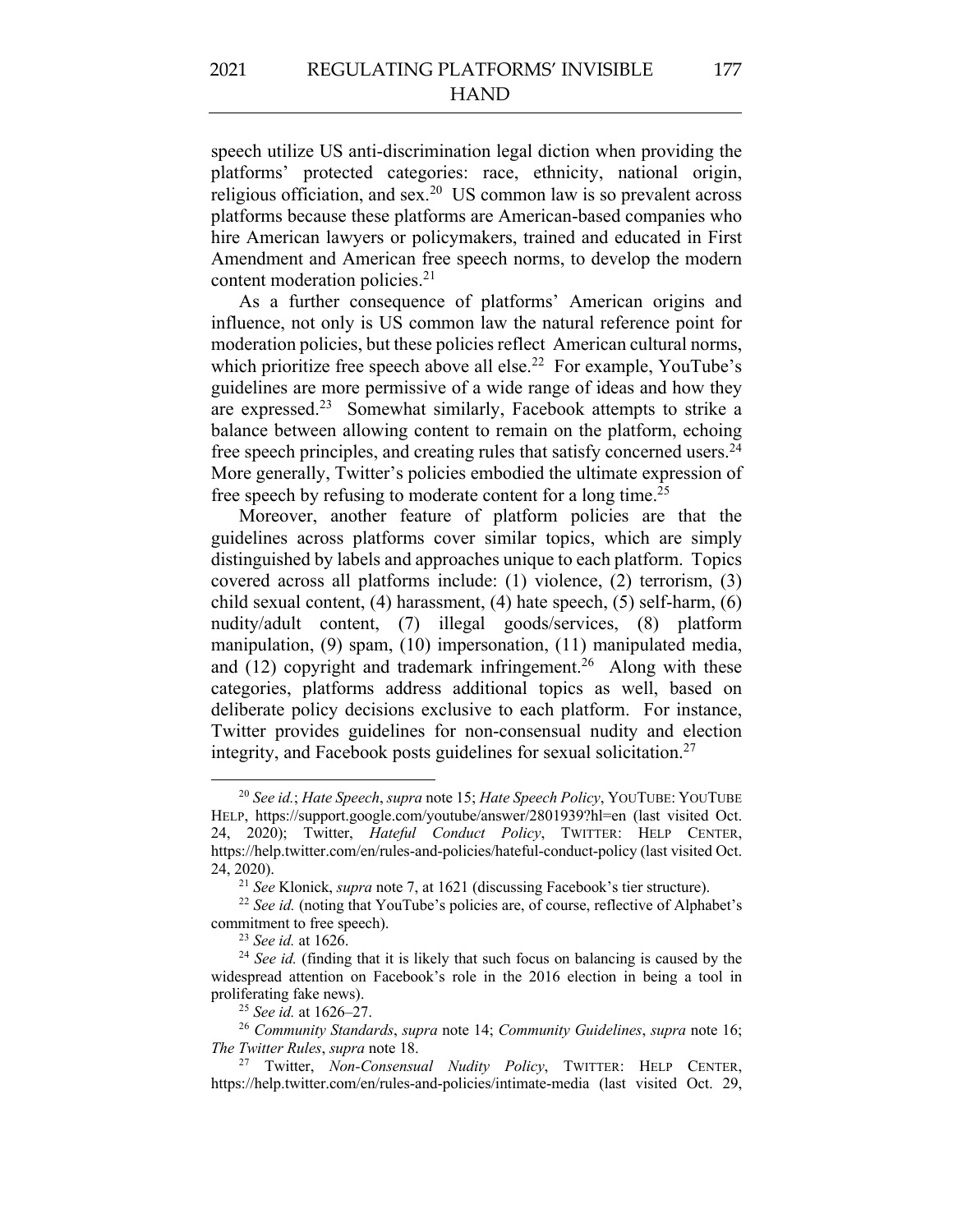Along with these topics, each platform similarly provides its rationale for its policies and explains, or lists, prohibited conduct for user reference. Such banned content follows common-sense notions of what should not be available on platforms. For example, each platform prohibits posting content featuring sexual intercourse and adult nudity.28 Yet, despite this convergence, each platform provides some nuance to its rules. For instance, Facebook exempts nudity in the context of birth giving and after-birth moments,  $29$  YouTube specifically prohibits bestiality,30 and Twitter mentions hentai as prohibited sexual content.31 Such slight differences in content moderation guidelines are common, but the basic rules and topics covered remain the same across platforms, showcasing industry norms.

There are multiple reasons as to how platforms have reached this level of consensus in covering similar topics and providing commonsense-based guidance to users. Foremost, it is likely that some of it occurred naturally, as platforms developed over time and identified problem areas.<sup>32</sup> This rationale is demonstrated by the way in which platforms have instituted a similar, routine internal process to create these intricate rules.<sup>33</sup> Specifically, across platforms, content policy teams may create rules by either deliberately deciding to translate a new legal obligation into an actionable rule, reacting to an emergency of a type of content they do not want on the platform, or responding to a surge of complaints from users. $34$  In addition, the development of these similarities occurred due to the fact that smaller platforms tend to use the rules of larger platforms as examples and, in the case of some platforms that depend on other platforms to exist, deliberately choose to align their rules with platforms they are dependent upon, thereby creating similar policies across platforms. 35

However, it is important to note that these community guidelines do not fully reflect the content moderation policies internally used by

<sup>2020);</sup> Facebook, *Sexual Solicitation*, FACEBOOK, https://www.facebook.com/ communitystandards/sexual\_solicitation (last visited Nov. 24, 2020).

<sup>&</sup>lt;sup>28</sup> *See* Twitter, *Sensitive Media Policy*, HELP CENTER, https://help.twitter.com/<br>en/rules-and-policies/media-policy (last visited Oct. 29, 2020).

<sup>&</sup>lt;sup>29</sup> Facebook, Adult Nudity and Sexual Activity, FACEBOOK, https:// www.facebook.com/communitystandards/adult\_nudity\_sexual\_activity (last visited Oct. 29, 2020).

<sup>30</sup> YouTube, *Nudity and Sexual Content Policies*, YOUTUBE: YOUTUBE HELP, https://support.google.com/youtube/answer/2802002?hl=en (last visited Oct. 29, 2020).

 $31$  *Id.* 

<sup>32</sup> *See* GILLESPIE, *supra* note 1, at 66.

<sup>33</sup> *See id.* at 67.

<sup>34</sup> *See id.*

<sup>35</sup> *See id.* at 71–72.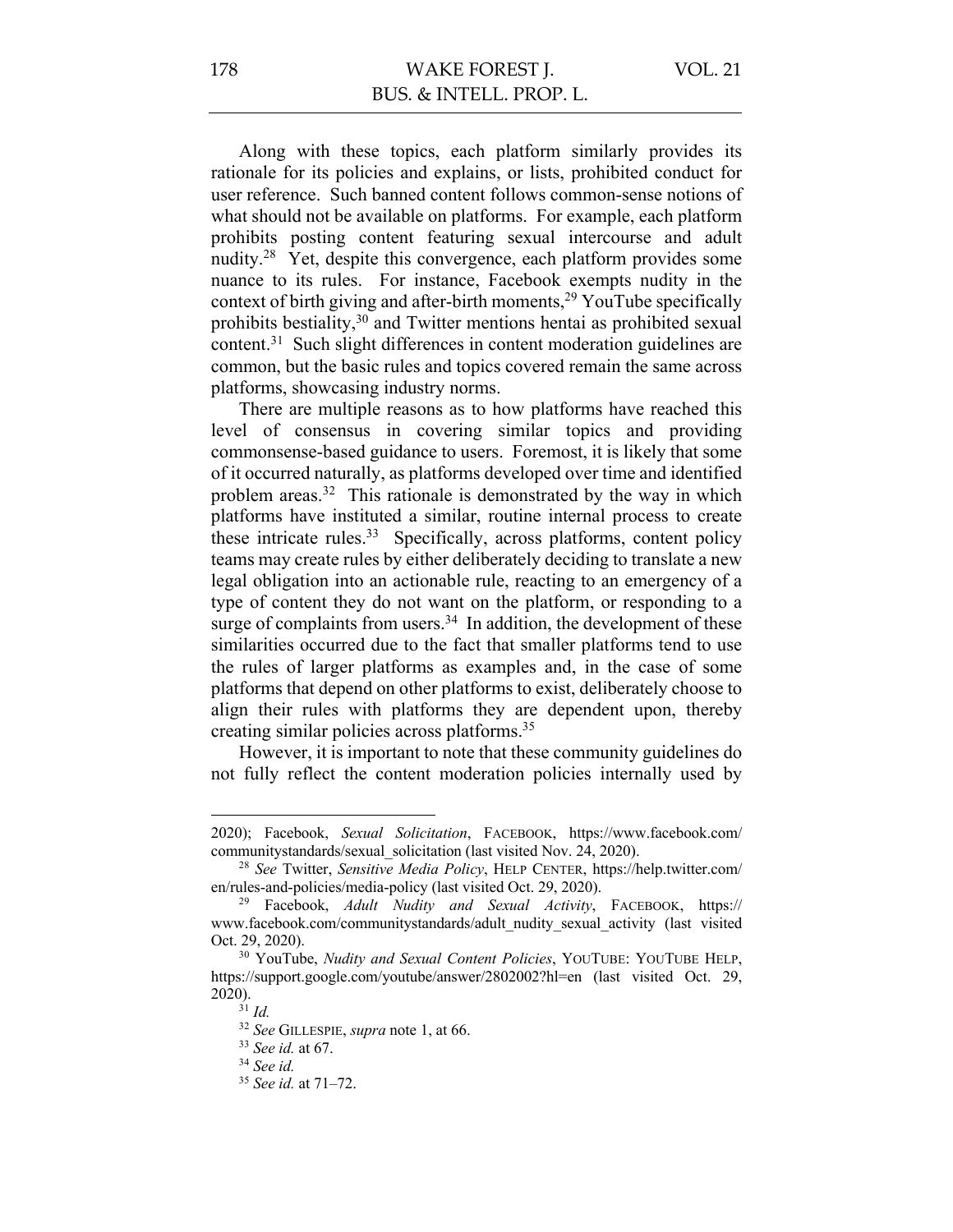platforms to make moderation decisions. In addition to these community guidelines, platforms have their own internal, more detailed, rules used to make moderation decisions on a case-by-case basis.36 For instance, Facebook provides internal memoranda and training documents to moderators so as to better instruct their decisionmaking.<sup>37</sup> Unlike community guidelines, platforms do not make these detailed and intricate rules, essential to the content moderation policies, public.

Overall, some content moderation policies are available to the public in the form of community guidelines. Inferable from the content itself is that, among platforms, these guidelines are remarkably similar in their origins, coverage of topics, and commonsense instructions for users. Now, such similarities are further prevalent in platforms in regard to how content is moderated and by whom.

## **B. Implementing Moderation Policies**

Across online platforms, content moderation generally occurs through three different methods: editorial review, automatic detection, and community flagging.38 Each method utilizes some combination of employees or third-party contractors, artificial intelligence (AI), and platform users to conduct the moderating itself.39

Despite being the most pervasive type of moderation historically, online platforms use editorial review for content moderation on a lesser scale today.<sup>40</sup> Editorial review consists of a moderator, AI or human, scrutinizing content by either approving or rejecting it for posting.<sup>41</sup> Today, platforms utilize this method, but instead of using human moderators to comb through millions of posts before publication, they usually apply AI to screen posts for content that the software can reliably identify.<sup>42</sup> Specifically, this consists of identifying material that is illegal or that the platform otherwise prohibits.<sup>43</sup>

<sup>36</sup> *See id.* at 72.

<sup>37</sup> *See* Sarah Koslov, Note, *Incitement and the Geopolitical Influence of Facebook Content Moderation*, 4 GEO. L. TECH. REV. 183, 188 (2019).

<sup>38</sup> *See* Klonick, *supra* note 7, at 1638 (stating that platforms actively screen and remove content themselves after content is published. However, this method of moderation is mostly restricted to extremist and terrorist content). Platforms also actively screen and remove content themselves after content is published. However, this method of moderation is mostly restricted to extremist and terrorist content.

<sup>39</sup> *See* GILLESPIE, *supra* note 1, at 77.

<sup>40</sup> *See id.* at 78.

<sup>41</sup> *See id.*

<sup>42</sup> *See* Klonick, *supra* note 7, at 1636.

<sup>43</sup> *See id.* at 1637.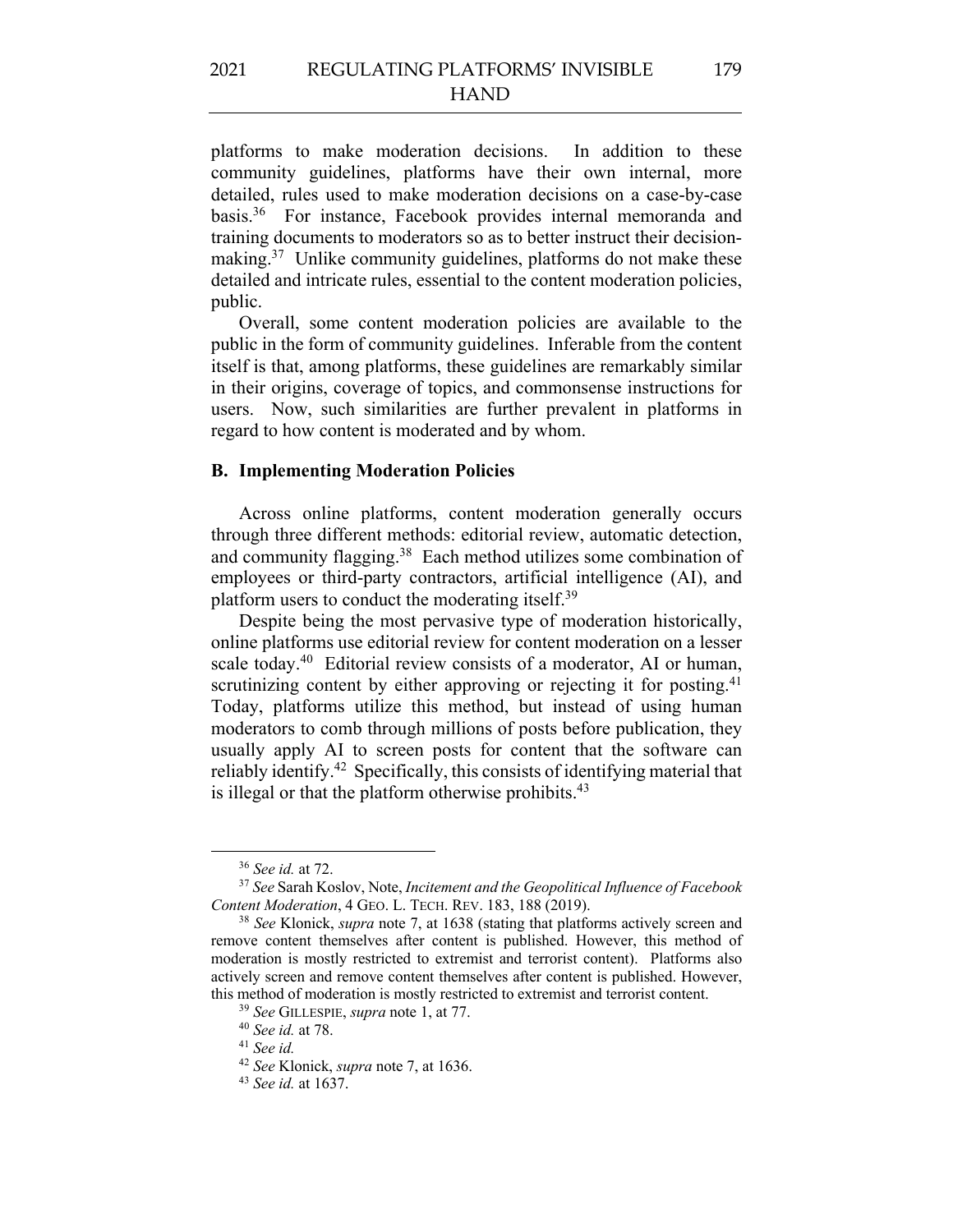The lack of human moderators within platforms under editorial review is reasonable as the resources required for full-scale, proactive review are immense and grow exponentially with the platform's growth. 44 Moreover, despite these substantial limitations, utilizing editorial review expansively, where each review is presented as judgement in the platform's name, would open the platforms to charges of subjectivity, hypocrisy, and self-interest.45 Yet, some platforms choose to use this editorial review form outside the use of AI. For example, Apple's App Store requires that any submission for apps must be screened before publication.<sup>46</sup> Nevertheless, most platforms rely heavily on other types of moderation.

Automatic detection, a method that relies exclusively on AI, is extensively utilized across platforms for screening content after it is posted.47 AI works well for certain types of content and policies where there is a consensus about what content constitutes a rule violation, such as child pornography.48 Further, to ensure continued accuracy, AI is regularly evaluated and updated through software updates and machine learning.49 To demonstrate its success, for example, Facebook found that "[f]or every category, except bullying, harassment, and hate speech," over ninety-five percent of the content removed as a violation of its community standards, "before it was reported by a user, was in large part because of its AI."<sup>50</sup>

However, AI has significant limitations when it assesses issues that rely heavily on context and the nuances of language, such as hate speech.<sup>51</sup> Specifically, AI cannot identify content as problematic if it has not already been identified as being so and, even when it has been recognized, challenges remain because AI detection can lead to false positives and negatives when trying to interpret words.52 For instance, Facebook determined that AI detects only about thirty-eight percent of the hate-speech-related posts that the platforms removes.<sup>53</sup> Compared

<sup>44</sup> *See* GILLESPIE, *supra* note 1, at 86.

<sup>45</sup> *See id.* at 82.

<sup>46</sup> *See id.* at 79.

<sup>47</sup> *See* Klonick, *supra* note 7, at 1636.

<sup>48</sup> *See id.*; *see also* GILLESPIE, *supra* note 1, at 100.

<sup>49</sup> *See* Klonick, *supra* note 7, at 1637.

<sup>50</sup> Evelyn Douek, *Facebook's "Oversight Board:" Move Fast with Stable Infrastructure and Humility*, 21 N.C. J.L. & TECH. 1, 13 (2019).

<sup>51</sup> *See* Klonick, *supra* note 7, at 1634–35.

<sup>52</sup> *See* GILLESPIE, *supra* note 1, at 99–100.

<sup>53</sup> Jason Koebler & Joseph Cox, *The Impossible Job: Inside Facebook's Struggle to Moderate Two Billion People*, VICE (Aug. 23, 2018, 10:15 AM), https://www.vice.com/en\_us/article/xwk9zd/how-facebook-content-moderationworks.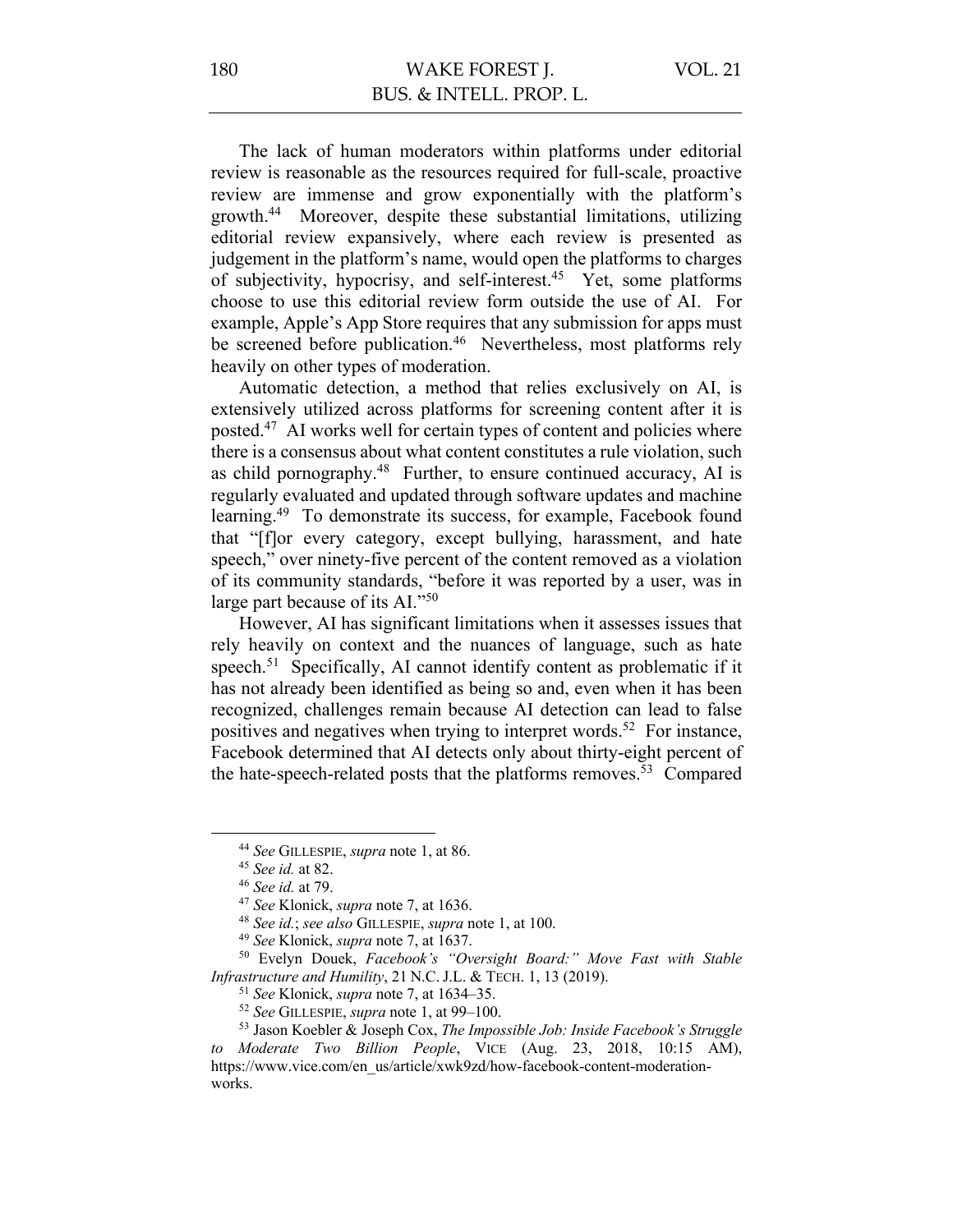to the ninety-five percent earlier,  $54$  this lower success rate demonstrates the constraints of AI in moderating nuanced, language-specific issues. Nevertheless, for other, bright-line issues, AI is an important aspect of a platform's moderation strategy and will continue to be critical as platforms boost their AI use for content moderation.<sup>55</sup>

In addition to automatic detection, platforms significantly rely upon their communities to flag posts that violate their community guidelines, which are then removed or unflagged by human moderators employed by platforms.56 Most online platforms have tools to allow users to notify them about content that is illegal and/or that their community guidelines prohibit.<sup>57</sup> This method places platform users as the forerunning moderators, reporting content for review.

Community flagging provides both significant advantages and challenges for platforms. Specifically, it gives platforms legitimacy and cover, as any changes within the guidelines or mass banning may be framed as what the users want, based on the flagging.<sup>58</sup> Conversely, this method can be and has been hijacked by users to harass others.<sup>59</sup> Nevertheless, platforms rely upon this method extensively, as it is a practical means of reviewing a substantial amount of content and creates a collection of posts for human moderators to review.

In conjunction with community flagging, human moderators are employed by platforms or contracted by third parties, both in the US and around the world, to apply the community guidelines and detailed internal rules to judge content that users flag.<sup>60</sup> For example, at Facebook, moderators are split into three tiers.<sup>61</sup> Tier one consists of lawyers, engineers, or policymakers at company headquarters who create the detailed rules.<sup>62</sup> Tier two moderators, working remotely or in the "call centers," review prioritized content, consisting of imminent threats of violence and self-harm, and supervise tier three moderators.<sup>63</sup> Lastly, tier three moderators, working in "call centers," typically review material that is flagged as lower priority; such as nudity or porn, insults or attacks based on a protected class; and inappropriate or annoying

<sup>54</sup> Douek, *supra* note 50, at 13.

<sup>55</sup> *See* GILLESPIE, *supra* note 1, at 107–08.

<sup>56</sup> *See id.* at 87–88.

<sup>57</sup> *See id.* at 87.

<sup>58</sup> *See id.*

<sup>59</sup> *See id.* at 93; *see also* Robinson Meyer, *The Primary Way to Report Harassment Online Is Broken*, THE ATLANTIC (Aug. 21, 2014), https://www.theatlantic.com/ technology/archive/2014/08/the-way-we-report-harassment-on-the-social-web-isbroken/378730/ (discussing the general defects of community flagging).

<sup>60</sup> *See* GILLESPIE, *supra* note 1, at 138–39.

<sup>61</sup> Klonick, *supra* note 7, at 1639–40.

<sup>62</sup> *See* Klonick, *supra* note 7, at 1639–41.

<sup>63</sup> *See id.* at 1640–41.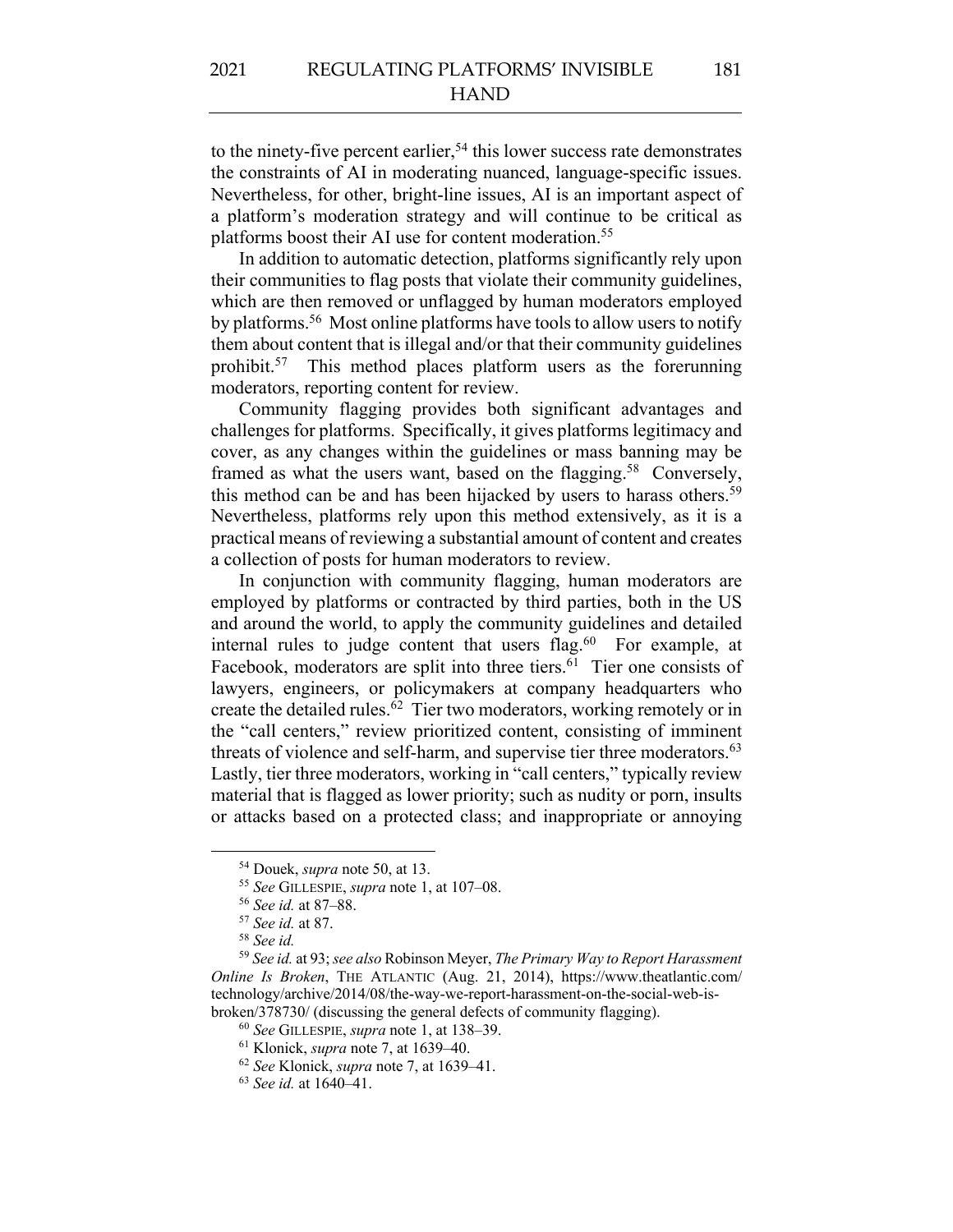By explaining the public content moderation policies across platforms, along with the three approaches to employing content moderation online, this section explains the content moderation systems platforms created over decades. Largely hidden from users, content moderation plays a critical role in the continued success of platforms. Due to its importance and wide-reaching implications for speech, many across the world have called for its regulation. The following section describes the proposed and implemented laws within the US and Europe.

#### **IV. CURRENT US AND EUROPEAN REGULATIONS**

The US and Europe have significantly different approaches to regulation, the former utilizing a free-market, noninterventionist approach, the latter utilizing a heavy-handed approach, requiring platforms to adopt certain policies and imposing large sanctions if platforms fail to abide by the statues. In fact, as the US lags in its regulatory response, debating and deadlocked on party-lines, Europe is taking the lead on governing platforms, quickly becoming the world leader on regulating the modern Internet. This section describes the approaches taken by both the US and Europe.

## **A. US Content Moderation Regulations**

Unlike other countries, the US, on a federal level, does not have regulation specifically targeting the content moderation practices and policies of online platforms. Instead, the First Amendment of the United States Constitution and Section 230 of the Communications Decency Act indirectly affect content moderation efforts.

The First Amendment of the Constitution, also known as the Free Speech Clause, clearly states that "Congress shall make no law . . . abridging the freedom of speech.<sup>66</sup> By virtue of its diction, the First Amendment only implicates state action, leaving private entities, such as online platforms, free to restrict speech. Without this limitation, online content moderation in the US could not exist.

practically occurs.

<sup>64</sup> *See id.* at 1639–40.

<sup>65</sup> *See id.* at 1641.

<sup>66</sup> U.S. CONST. amend. I.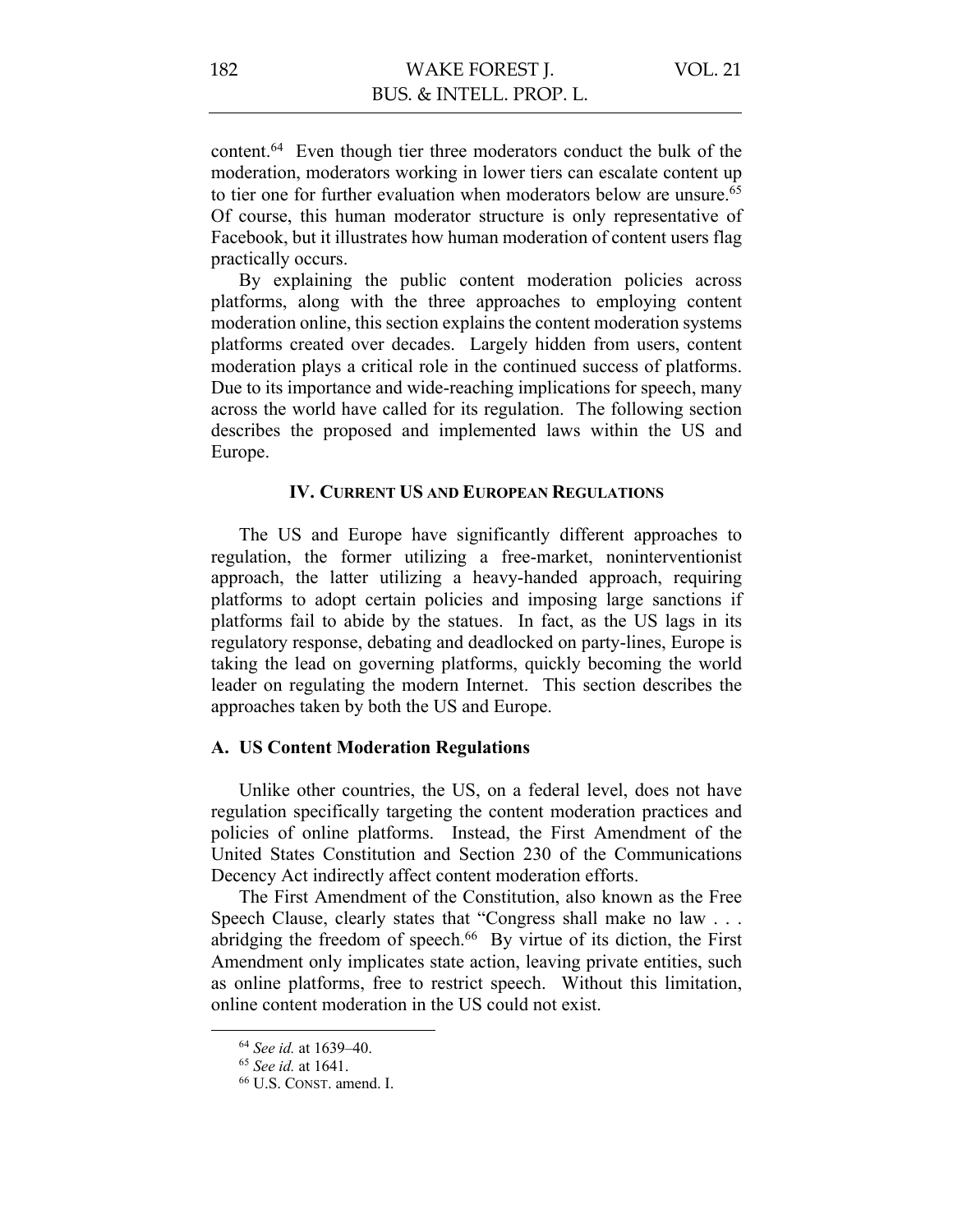Complimenting the First Amendment's grant of power, section 230 of the Communications Decency Act, a landmark Internet regulation, further empowers and protects online platforms. Specifically, its provisions ensure that (i) platforms, as intermediaries, cannot be held liable for the speech of their users, and (ii) if a platform does police what its users say, through content moderation policies, it still cannot be deemed liable.<sup>67</sup> By preventing the government and other private parties from threatening to hold platforms liable, based on the content users post, this statute provides substantive legal protections to platforms and grants permission to establish rules and policies to moderate user content.68

Together, these laws create a legal environment in the US that both protects online platforms and empowers them to develop and police content moderation policies online. Unlike most European regulations, the law does not compel platforms to retain specific content moderation policies. Instead, US law utilizes a laissez-faire approach, granting platforms full reign over all aspects of content moderation.

#### **B. European Moderation Regulations**

In a stark contrast to the US law, several European countries and the European Union (EU) itself have promulgated laws directly regulating the content moderation policies of online platforms. Specifically, this section discusses (1) Germany's Netzwerkdurchsetzungsgesetz (NetzDG), (2) the United Kingdom's (UK) proposed policies in its Online Harms White Paper, (3) France's election and Avia law, (4) the EU's Code of Conduct for Countering Illegal Hate Speech Online, and (5) the EU's proposed Terrorism Content Regulation.<sup>69</sup> Together, these statutes illustrate Europe's heavy-handed approach to content moderation regulations.

NetzDG was adopted and implemented to hold large social media companies responsible for policing content on their platforms.<sup>70</sup>

<sup>67</sup> 47 U.S.C.A. § 230 (2018).

<sup>68</sup> 18 U.S.C.A. § 2421A (2018). There is one exception to this general grant of legal protection: Section 230 does not apply to civil and criminal charges of sex trafficking or to conduct which "promotes or facilitates" prostitution, as stated in the Allow States and Victims to Fight Online Sex Trafficking Act. *Id.*

<sup>&</sup>lt;sup>69</sup> As of May 2020, the proposed policies by the EU and Britain have not been implemented.

<sup>70</sup> *See* Heidi Tworek & Paddy Leerssen, *An Analysis of Germany's NetzDG Law*, 1, 9 (Transatlantic High Level Working Grp. On Content Moderation Online and Freedom of Expression, Working Paper), https://www.ivir.nl/publicaties/download/ NetzDG\_Tworek\_Leerssen\_April\_2019.pdf. Although many consider NetzDG as a drastic, burdensome regulation, it is important to note that Germany did hold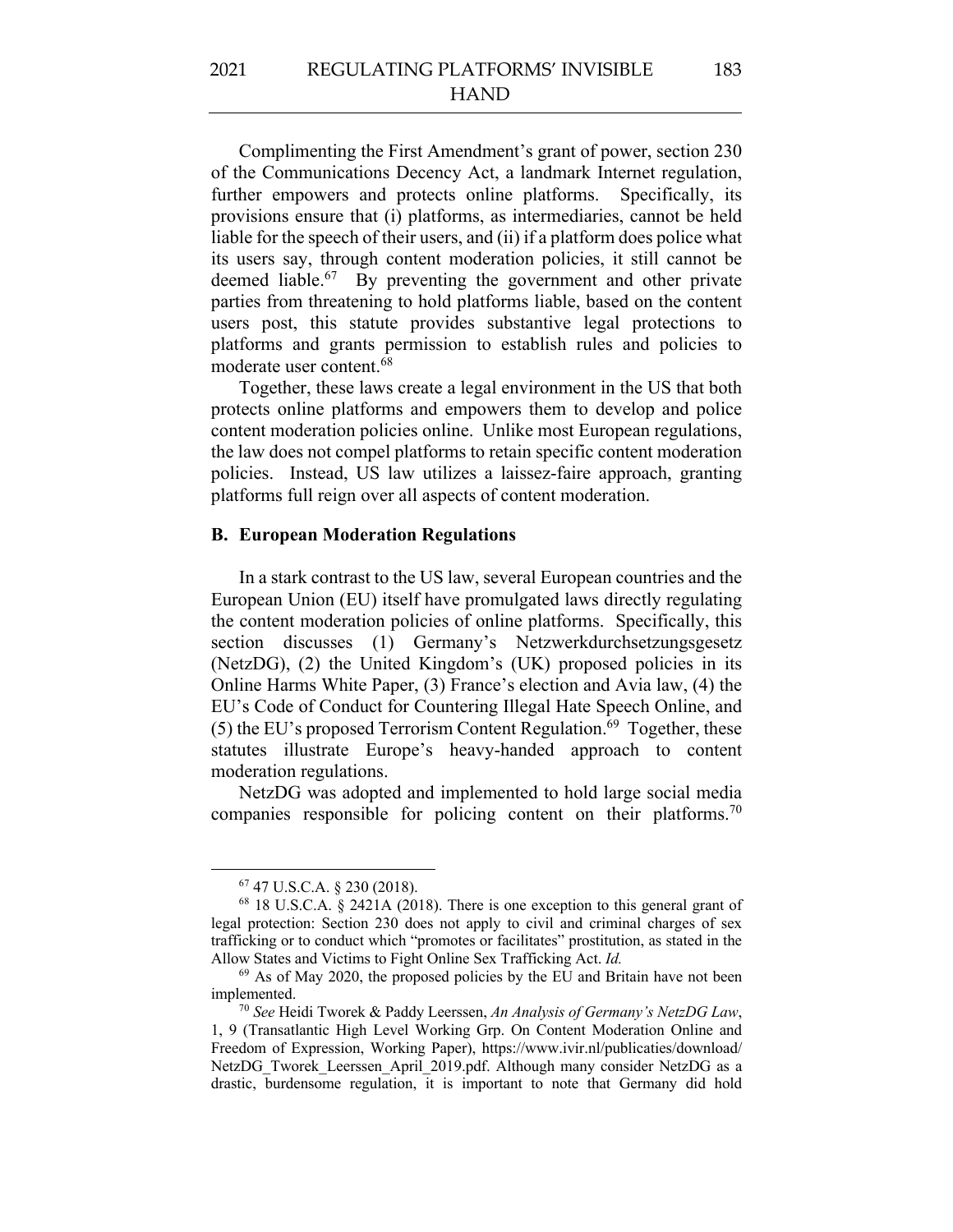Applying to platforms with more than two million users located in Germany, the statute both shapes how platforms moderate content and requires transparency regarding moderation.<sup>71</sup> First, it is important to note that the law does not create new categories of illegal content, rather it requires the enforcement of twenty-two German statutes—whose substance includes insult, defamation, incitement to hatred, etc.— by platforms.72 Specifically, the statute requires content, once reported, reviewed, and deemed "manifestly unlawful" to be removed within twenty-four hours of notice, along with mandating that other illegal content be deleted within one week of notice.<sup> $\frac{73}{12}$ </sup> To incentivize compliance, the statute allows platforms to be fined up to fifty million Euros.<sup>74</sup> Second, the law requires platforms to publish semi-annual reports detailing their content moderation policies, allowing the public to see how the platforms are meeting the law's requirements.<sup>75</sup>

Following in Germany's regulatory footsteps, the UK is also considering promulgating its own heavy regulations of online content moderation, as described in its Online Harms White Paper.<sup>76</sup> The paper proposes establishing a new statutory duty of care for platforms to take reasonable steps to keep users safe, and tackle illegal and harmful activity, along with ensuring its compliance by allowing an independent regulator to enforce the statue through sanctioning platforms.<sup>77</sup> This duty of care includes, but is not limited to, illegal material like terrorism and child pornography, along with activity that is deemed harmful in the UK, labeled "threats to our way of life," which comprises of inciting violence, encouraging suicide, disinformation, inappropriate material being accessed by children, and cyber bullying.<sup>78</sup> Further, it proposes that companies will have to publish annual transparency reports, similar to NetzDG, on the amount of harmful content on their platforms and

companies to a voluntary compliance system beginning in 2015 and, only after finding that platforms were insufficiently compliant, did it implement NetzDG in 2018. *Id.*

 $^{71}$  *Id.* at 2.

<sup>72</sup> *Id.* <sup>73</sup> *Id.*

<sup>74</sup> *Id.*

<sup>&</sup>lt;sup>75</sup> See id. (stating that more specifically, the law requires platforms who receive more than 100 complaints per year to publish reports, which, of course, includes most platforms).

<sup>76</sup> John Naughton, *The White Paper on Online Harms is a Global First. It Has Never Been More Needed*, THE GUARDIAN (Apr. 14, 2019, 2:00), https://www.theguardian.com/commentisfree/2019/apr/14/white-paper-onlineharms-global-first-needed-tech-industry-dcms-google-facebook.

 $77 \bar{I}$ d.

<sup>78</sup> Natasha Lomas, *UK Sets Out Safety-Focused Plan to Regulate Internet Firms*, TECH CRUNCH (Apr. 8, 2019, 6:45 AM), https://techcrunch.com/2019/04/08/uk-setsout-safety-focused-plan-to-regulate-internet-firms/.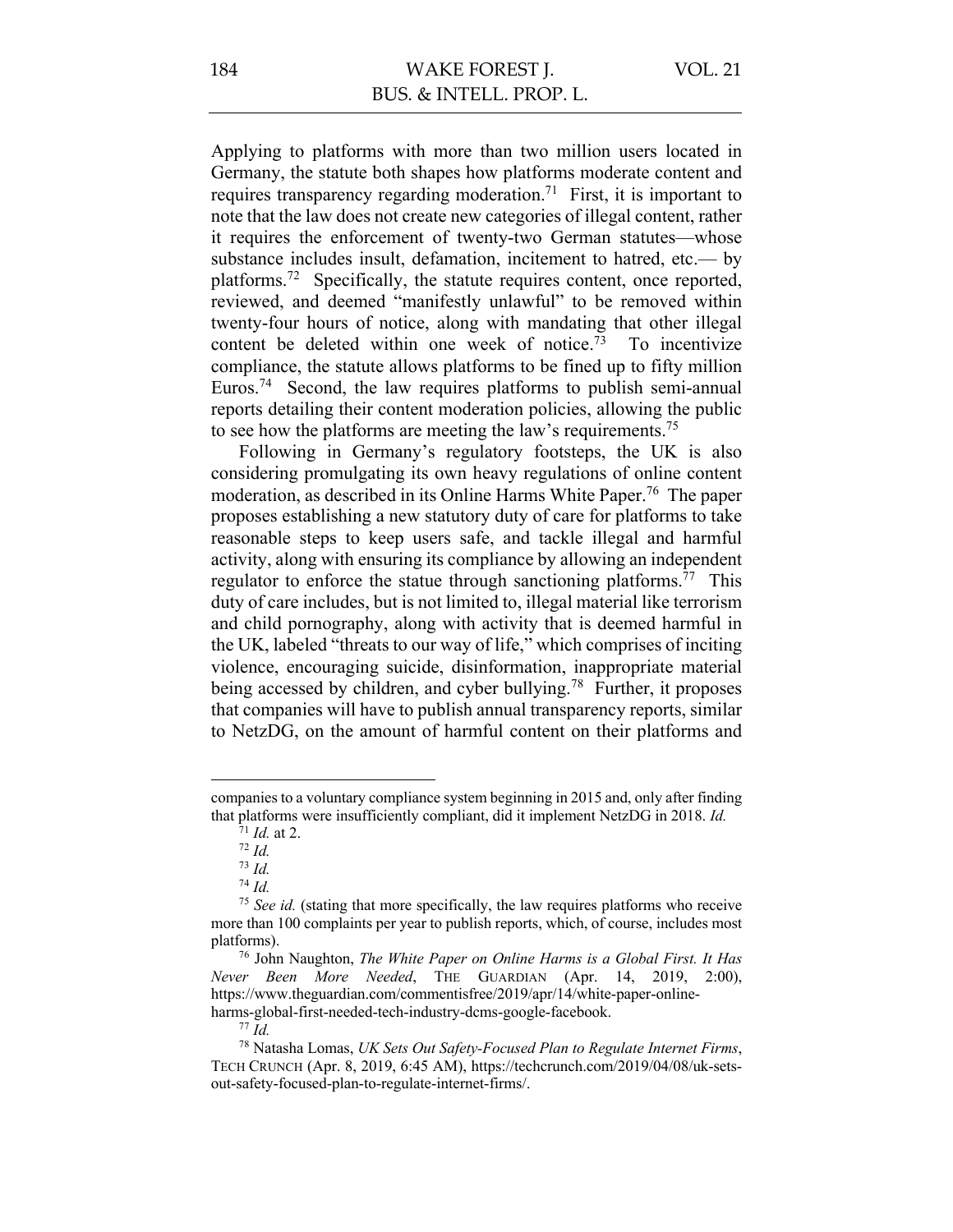how they are combating it.<sup>79</sup> The proposed law seems to apply to any company that allows users to share or discover user generated content or interact with each other online, thereby including a broader range of websites than simply social media platforms.<sup>80</sup>

Since the initial proposal was released, the UK has assigned Ofcom, its media regulator, as the entity to monitor internet content and imbued it with the power to issue penalties against platforms that do not meet the duty of care. $81$  Specifically, it will oversee two areas: illegal and harmful content. For illegal content, Ofcom will ensure that companies quickly remove such material and prevent it from being published in the first place.<sup>82</sup> For harmful content, Ofcom will make sure social networks enforce their own terms and conditions.<sup>83</sup> Contrary to prior speculation, Ofcom will not have the power to remove specific posts from social media platforms.<sup>84</sup> For now, the UK continues to debate and slowly implement its policies.

Like Germany and the UK, France continues the trend of regulating content moderation through timelines and mandatory requirements imposed upon platforms, as demonstrated by two statutes. First, in 2018 France passed a law which bans fake news during election campaigns and carries the potential penalties of one year in prison and fines up to seventy-five thousand Euros.<sup>85</sup> Second, France adopted the Avia Law, which is similar to NetzDG, as it requires platforms to delete content the French Government deems hate speech within twenty-four hours, and carries fines up to 1.25 million Euros.<sup>86</sup> Hate speech is defined in

<sup>83</sup> *Id.*

<sup>79</sup> *See id.*

<sup>80</sup> *See id.*

<sup>81</sup> Adam Satariano, *Britain to Create Regulator for Internet Content*, N.Y. TIMES (Feb. 12, 2020), https://www.nytimes.com/2020/02/12/technology/britain-internetregulator.html.

<sup>82</sup> Alex Hern, *What Powers Will Ofcom Have to Regulate the Internet?*, THE GUARDIAN (Feb. 12, 2020), https://www.theguardian.com/media/2020/feb/12/whatpowers-ofcom-have-regulate-internet-uk.

<sup>84</sup> *See* Satariano, *supra* note 81.

<sup>85</sup> Michael-Ross Fiorentino, *France Passes Controversial 'Fake News' Law*, EURONEWS (Sept. 5, 2019), https://www.euronews.com/2018/11/22/france-passescontroversial-fake-news-law; Eliza Mackintosh, *European Union Task Force Holds its First Summit on Fighting Russian Disinformation*, CNN (Jan. 30, 2020, 9:04 AM), https://www.cnn.com/2020/01/30/europe/european-union-task-force-russiandisinformation-intl/index.html.

<sup>86</sup> Makena Kelly, *France Wants to Fine Facebook Over Hate Speech*, THE VERGE (July 4, 2019, 3:41 PM), https://www.theverge.com/2019/7/4/20682513/frenchparliament-facebook-google-social-network-hate-speech-removal; Aurelien Breeden, *France Will Debate a Bill to Stop Online Hate Speech. What's at Stake?*, N.Y. TIMES (July 1, 2019), https://www.nytimes.com/2019/07/01/world/europe/france-bill-tostop-online-hate-speech.html (noting that as of July 2019, the law passed France's lower parliament; in December 2019, it was being debated in the French Senate).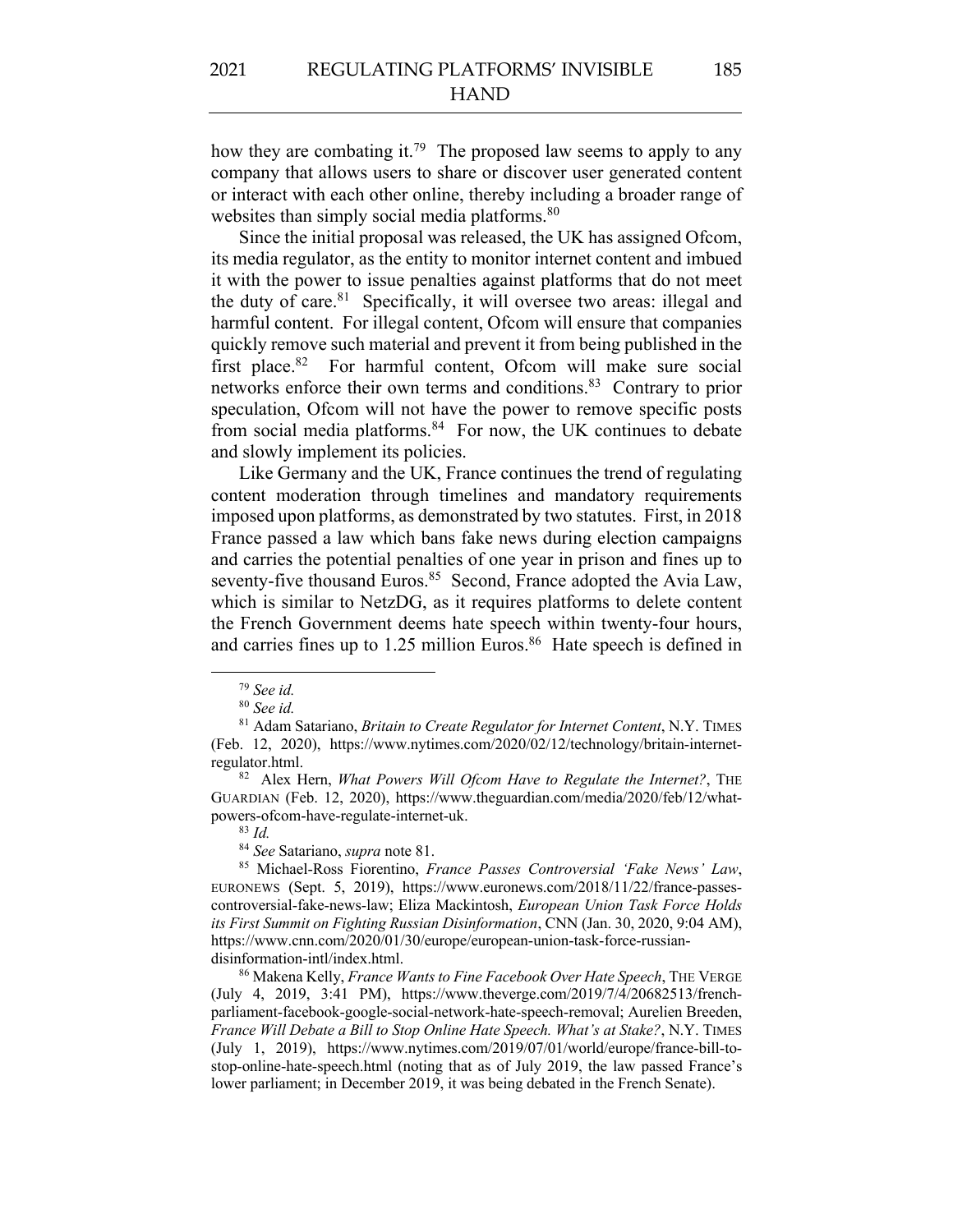this context as content which is "manifestly unlawful on grounds of race, religion, sex, sexual orientation or disability."<sup>87</sup> Together, these two regulations govern the platform's content moderation policies and processes, shaping internal decisions in accordance to government authority.

Paralleling the direction of individual European countries, the EU itself has promulgated its own regulation: The Code of Conduct for Countering Illegal Hate Speech Online.<sup>88</sup> This Code reflects the commitment companies made to the EU to remove illegal hate speech within twenty-four hours of notice.<sup>89</sup> The Code was the result of discussions between European Commissioners, the major platforms, EU member states, and civil society organizations. Yet, despite its passage and language, it primarily publicizes and formalizes elements of the platforms' internal content moderation policies.<sup>90</sup> Thus, in practical terms, it essentially amounts to a public relations exercise for platforms, without adding any real regulatory substance.

On the other hand, the EU's proposed Terrorism Content Regulation (TERREG) is more substantial and has the potential to be quite impactful on platforms' content moderation efforts.<sup>91</sup> Proposed to tackle the availability of terrorism content online and prevent radicalization and support for terrorism, TERREG recommends stringent duties for platforms.<sup>92</sup> These include suggestions that terrorist content should be removed within an hour of it being flagged by local law enforcement or Europol, the EU's police agency.<sup>93</sup> Further, it suggests requiring platforms to develop upload filters that capture

<sup>87</sup> EURACTIV Network, *France Adopts Tough Law Against Online Hate Speech*, EURACTIV (July 10, 2019), https://www.euractiv.com/section/politics/news/franceadopts-tough-law-against-online-hate-speech/.

<sup>88</sup> *See* Barbora Bukovská, *The European Commission's Code of Conduct for Countering Illegal Hate Speech Online*, 1, 3 (Transatlantic High Level Working Grp. on Content Moderation Online and Freedom of Expression, Working Paper No. 19), https://www.ivir.nl/publicaties/download/Bukovska.pdf.

<sup>89</sup> *Id.* at 5; Dawn Carla Nunziato, *The Marketplace of Ideas Online*, 94 NOTRE DAME L. REV. 1519, 1532 (2019).

<sup>90</sup> Bukovská, *supra* note 88, at 3, 10.

<sup>91</sup> *See* Joris Von Hoboken, *The Proposed EU Terrorism Content Regulation: Analysis and Recommendations with Respect to Freedom of Expression Implications*, 1 (Transatlantic High Level Working Grp. On Content Moderation Online and Freedom of Expression, Working Paper), https://www.ivir.nl/publicaties/download/ TERREG\_FoE-ANALYSIS.pdf.

<sup>92</sup> *Id.* at 3.

<sup>93</sup> *See* Dustin Volz, *Tech Firms Tout Progress on Scrubbing Online Terror Content*, THE WALL STREET JOURNAL (June 19, 2018, 7:00 AM), https://www.wsj.com/articles/tech-firms-tout-progress-on-scrubbing-online-terrorcontent-1529406000.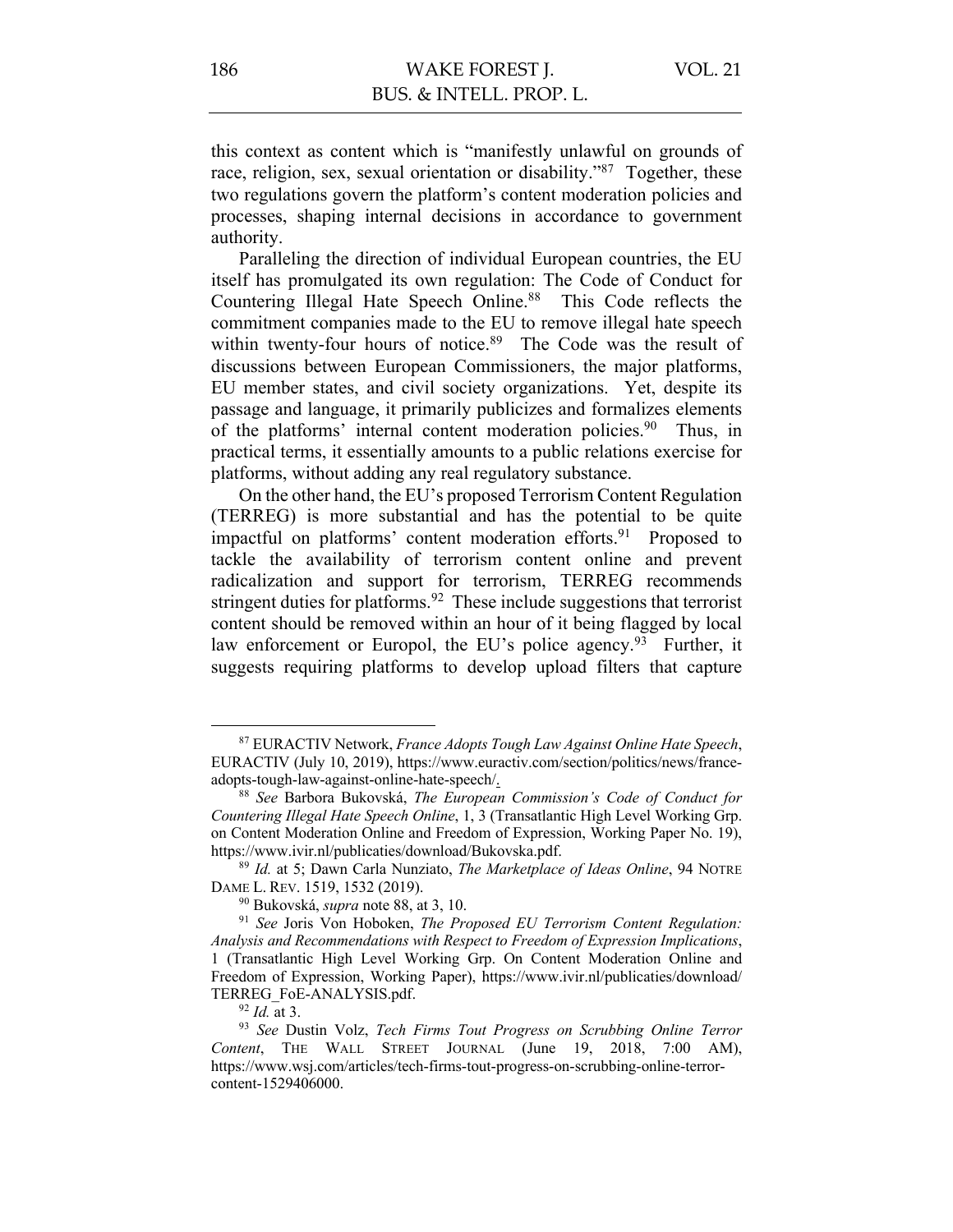illegal content before users can post it online.<sup>94</sup> However, the regulation, unlike the laws of other European countries, does not provide a standard to determine what content should be removed, instead TERREG allows platforms to remove content based on the terms of each individual platform and to refer violations to law enforcement based on these policies.<sup>95</sup> Along with these requirements, TERREG proposes an appeal system, where users can complain if they believe their content has been unjustifiably removed.<sup>96</sup>

Overall, the US remains liberal in its approach to regulating platforms, without any indication of new regulation. In contrast, as pressure for regulation mounts against platforms worldwide, Europe is quickly setting precedent through the policies it is enacting. However, as admirable and well-intentioned as Europe's regulatory response is to issues of content moderation, its over-regulatory approach is too harsh. Nevertheless, both the US and European approaches are either too lenient or too harsh, another approach to regulation is needed. To understand what regulation is required, it is first important to recognize that social media platforms are best suited to create, enforce, and apply content moderation policies themselves.

## **V. SELF-EXECUTING CONTENT MODERATION BY PLATFORMS IS THE BEST OPTION**

This section proposes that platforms are best suited to create and implement content moderation policies for three reasons. First, American law is limited in creating regulations pertaining to content moderation. Second, Europe's regulatory approach is too harsh, as demonstrated by its negative effects. Third, the global implications of any individual government's policies outweigh any benefits from such regulation.

## **A. American Law May Not Allow Content Moderation Regulation**

From a global perspective, the First Amendment of the Constitution is hailed as one of the strongest protections of free speech. Consequently, its security for individuals prevents the government from passing regulations restricting online speech and regulating platforms'

<sup>94</sup> *See* Giovanni Sartor, *The Impact of Algorithms for Online Content Filtering or Moderation*, EUROPEAN PARLIAMENT 9-10 (Sept. 2020), https://www.europarl. europa.eu/RegData/etudes/STUD/2020/657101/IPOL\_STU(2020)657101\_EN.pdf.

<sup>95</sup> *See* Hoboken, *supra* note 91, at 7.

<sup>96</sup> *See id.*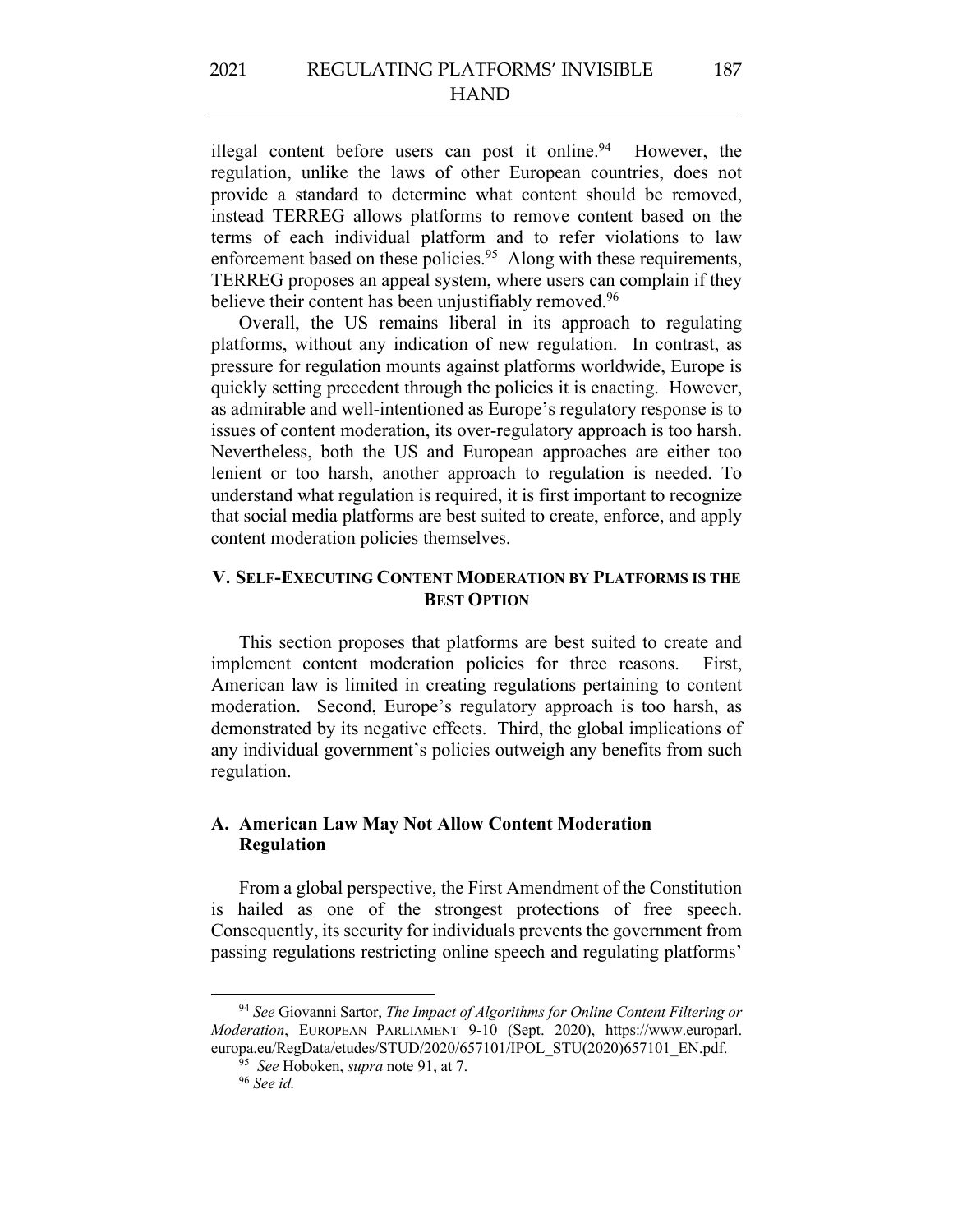content moderation policies. Moreover, based on current First Amendment jurisprudence, it is unlikely that platforms themselves will be considered state actors.<sup>97</sup> Such limitations on the state disallow a regulatory approach similar to that of Europe, instead it supports the argument that platforms should continue to create and implement content moderation policies themselves.

The Constitution prevents the government from censoring speech. The First Amendment clearly states, "Congress shall make no law . . . abridging the freedom of speech," and, jurisprudentially, this ban is subject only to a few discrete exceptions, such as direct incitement to violence.98 This means that the government cannot censor speech online, even if the speech, such as fake news or hate speech, may, from a policy perspective, seem harmful. However, as explained previously, since the amendment does not apply to private parties, platforms may regulate and outlaw speech that harms individuals and protected groups.99

Further, even if Congress found a workable approach to regulate platforms' content moderation operations, this approach may still be problematic. Statutes that attempt to limit content moderation may be challenged as abridging the platforms' own speech rights.<sup>100</sup> Specifically, platforms may redefine their content moderation procedures and algorithms as editorial choices and argue that any regulation of them should receive strict scrutiny.101 Current doctrinal trends seem to favor this type of protection for platforms.102 In fact, under the First Amendment, the Supreme Court of the United States tends to treat all forms of protected communication with equal consideration, the First Amendment is viewed as deregulatory in nature, and the Court does not usually dilute First Amendment jurisprudence because the cases arise in a business setting.<sup>103</sup> Thus, even if a regulation passes under the First Amendment, it faces an uphill battle. As a result, the US may be left with laissez-faire policies in which private platforms remain in charge of content moderation.

<sup>97</sup> *See* Jed Rubenfeld, *Are Facebook and Google State Actors?*, LAWFARE (Nov. 4, 2019, 8:20 AM), https://www.lawfareblog.com/are-facebook-and-google-stateactors.

<sup>98</sup> U.S. CONST. amend. I.

<sup>99</sup> *See* John Samples, *Why the Government Should Not Regulate Content Moderation of Social Media*, CATO INSTITUTE (Apr. 9, 2019), https://www.cato.org/ publications/policy-analysis/why-government-should-not-regulate-contentmoderation-social-media.

<sup>100</sup> *See* Langvardt, *supra* note 10, at 1364.

<sup>101</sup> *See id.* at 1365.

<sup>102</sup> *See id.*

<sup>103</sup> *See id.*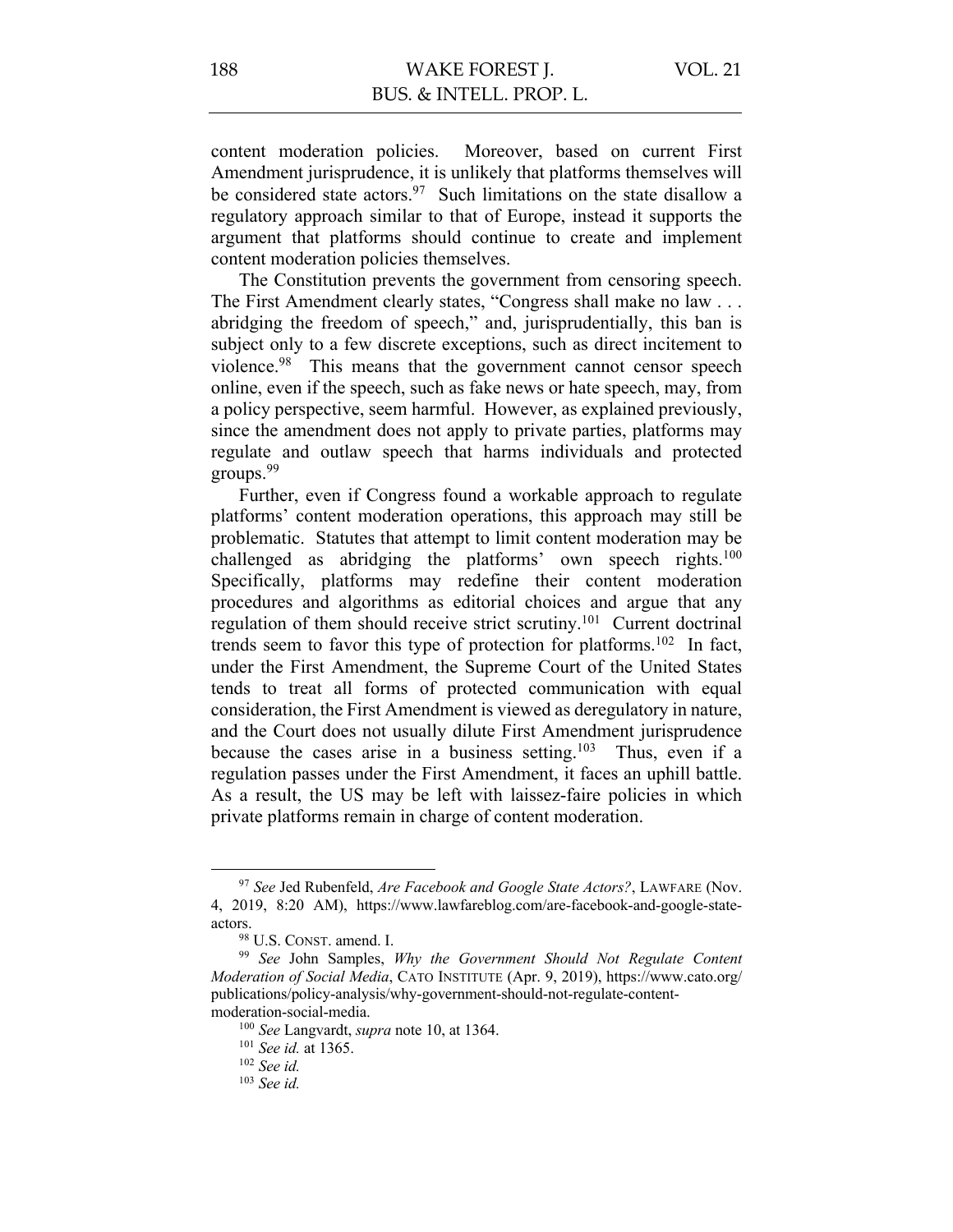Consequently, parties who, rightly, want the government to help moderate harmful speech online have argued to apply the First Amendment to platforms themselves, essentially making them state actors. In order to do so, platforms would need to be categorized under the existing jurisprudence of the First Amendment as state actors, either as company towns, broadcasters, or editors.<sup>104</sup> However, even if this occurred, such categorization is itself limiting because the First Amendment would disallow any content moderation policies platforms created that are allowable under the First Amendment, such as hate speech or fake news.<sup>105</sup> Further, the only punishment platforms can implement upon users, as state actors under the First Amendment, is restricting access to the site, either temporarily or permanently, and removing users' offensive speech.<sup>106</sup> As a state actor, such approaches are likely problematic under the prior restraint doctrine, as it means denying access to a public forum.<sup>107</sup> Moreover, if the user's speech consists mostly of protected speech, then platforms acting to remove that content from the site may lead to serious First Amendment issues.108 Hence, the First Amendment's application to platforms would make these sites less valuable to end users, along with making the application of content moderation policies difficult and inefficient.

The First Amendment limitations are two-fold: it prevents direct government censorship and regulation governing platform's content moderation policies; and it limits platforms' authority as state actors. Consequently, any American regulation regarding the problems with content moderation should not arise from new interpretations of the First Amendment or following Europe's regulatory footsteps. Instead, platforms should continue to create and implement content moderation policies.

## **B. Europe's Regulatory Approach is too Stringent109**

Unlike the United States, Europe does not have similar constitutional limitations preventing heavy regulation. Instead, Europe can address the many issues caused by social media, ranging from amplifying disinformation to providing a conduit for radicalization,

<sup>104</sup> *See* Klonick, *supra* note 7, at 1609.

<sup>105</sup> *See id.* at 1659; *See* Jack M. Balkin, *Free Speech is a Triangle*, 118 COLUM. L. REV. 2011, 2026 (2018).

<sup>106</sup> *See* Balkin, *supra* note 105, at 2026–27.

<sup>107</sup> *See id.* at 2027.

<sup>108</sup> *See id.*

<sup>&</sup>lt;sup>109</sup> Here, I will be discussing the diction, structure, and implications of the European regulations, but these critiques apply to any proposed and future regulations which are written and structured similarly as these.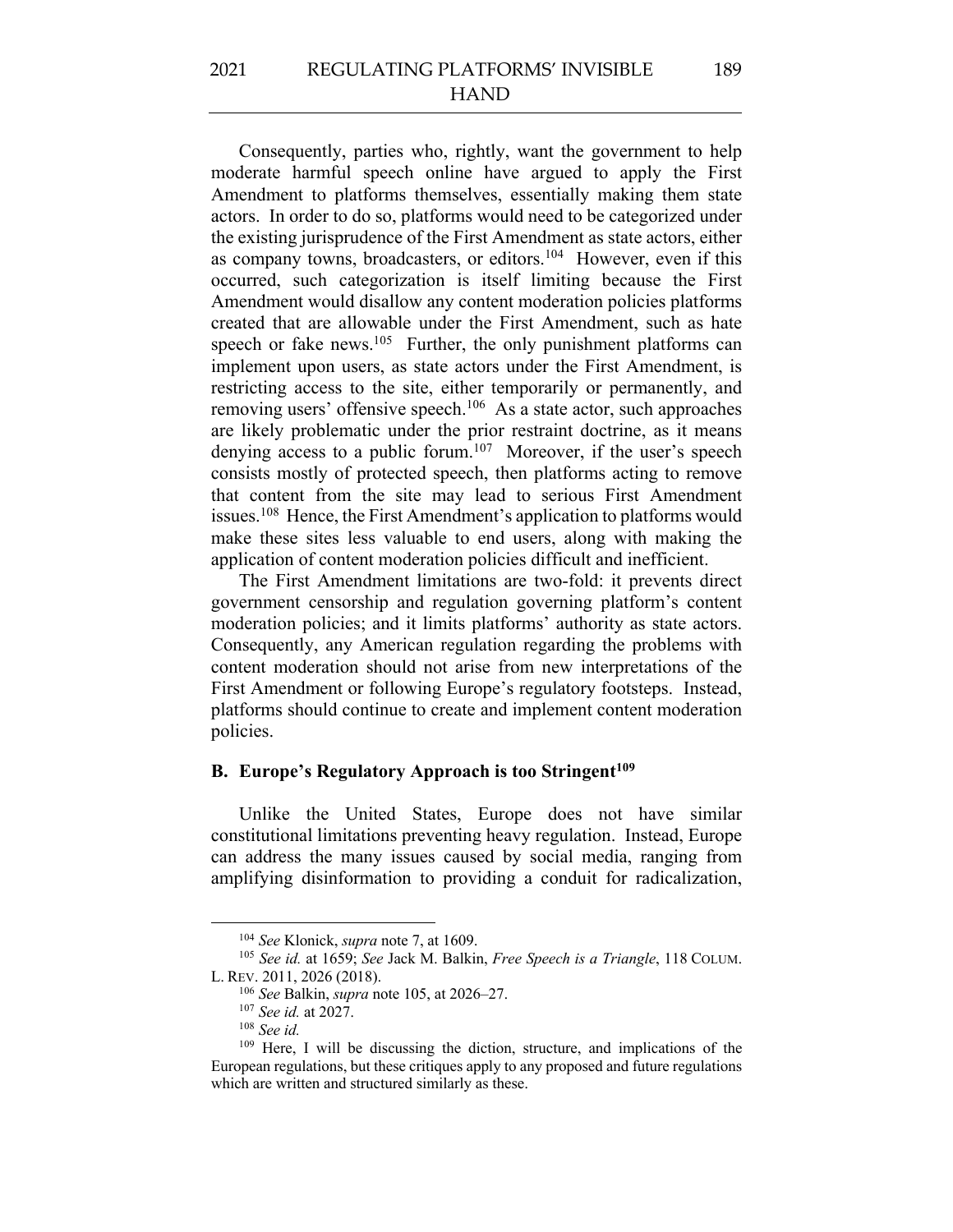head-on by directing platform policies. However, the consequences of Europe's regulations are steep as their statues, lead to over-censorship and privatized enforcement of individuals' speech, provide permission for authoritarian governments to implement oppressive regulation, and lack any substantive guidance for platforms. Such issues demonstrate why the US should not follow Europe's lead and, further, supports the argument that platforms should continue to create and implement content moderation policies themselves.

## *1. Over-Censorship*

Foremost, European policies likely result in the over-censorship of speech, caused by ambiguous statutory language, steep monetary penalties, and rigid timeframes.

First, ambiguous statutory language, which may be either too broadly or narrowly drawn, will likely lead to overregulation of user speech by platforms tasked with implementing the specifics of the statute.<sup>110</sup> In fact, without nuance in the statutes themselves, which carve exemptions for keeping up legitimate content like satire or political commentary, the regulations encourage the censorship of speech. NetzDG, the UK's proposed rules, and TERREG best demonstrate this trend.

NetzDG will result in over-censorship for multiple reasons. Specifically, the speech prohibitions in the law, which substantively reflect twenty-two German criminal statutes and includes categories like hate speech and blasphemy, are too broadly defined.<sup>111</sup> These categories may be interpreted broadly or narrowly, however, for social media platforms that are subject to steep fines, it is safer to engage in over-enforcement than under-enforcement to avoid monetary penalties. Further, unique to NetzDG, the statute relies heavily upon other German laws, so overregulation will likely occur because platforms do not have the expertise or time to assess every German precedent in detail, especially since making a legal assessment as to whether the content is prohibited requires expertise in the German language and the law itself.112

Similarly, the proposals presented in the UK's White Paper on Online Harm are too vague. The duty of care required by platforms

<sup>110</sup> *See* Kyle Langvardt, *A New Deal for the Online Public Sphere*, 26 GEO. MASON L. REV. 341, 352 (2018).

<sup>111</sup> *See* Tworek & Leerssen, *supra* note 70, at 3; Linda Kinstler, *Germany's Attempt to Fix Facebook Is Backfiring*, THE ATLANTIC (May 18, 2018), https://www.theatlantic.com/international/archive/2018/05/germany-facebookafd/560435/.

<sup>112</sup> *See* Tworek & Leerssen, *supra* note 70, at 3; Kinstler, *supra* note 111.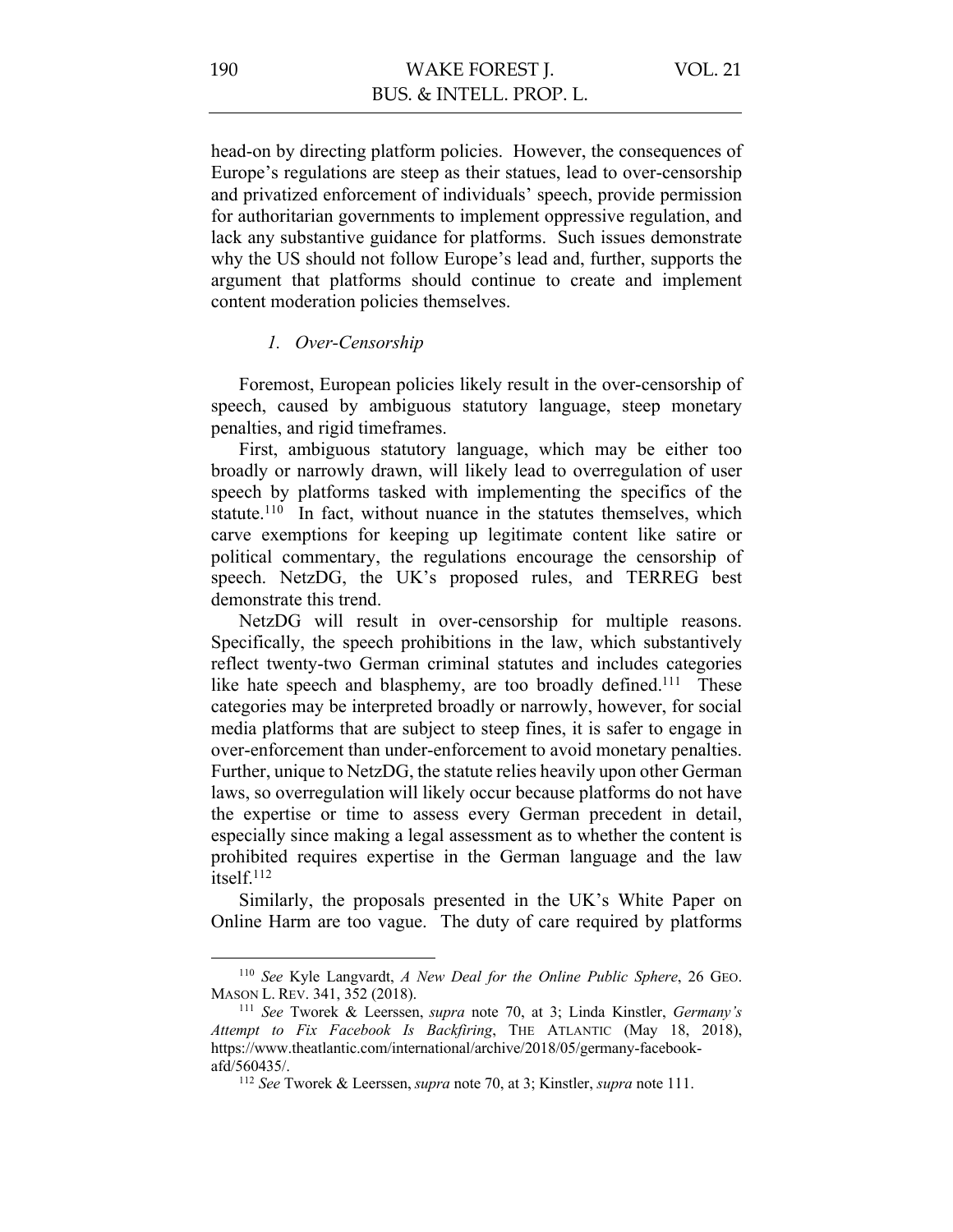focuses on harmful content, but it never defines the term "harmful content." Instead, it provides a list of behavior within the scope of being harmful, as briefly explained above, that is non-exhaustive, and this is an issue because the term "harm" is highly subjective with no identifiable boundaries.<sup>113</sup> Again, as a result, platforms are incentivized to be overcautious in their approach to content moderation when faced with the risk of potential sanctions imposed by the UK government.

Moreover, the EU's proposed regulation, TERREG, also promotes censorship through its imprecise language. Its definition of "terrorism content," as currently drafted, is too broad and ripe for abuse through the implementation of such a definition.<sup>114</sup> Here, the definition's weak diction creates more space for establishing greater restrictions than necessary—where posts that are not clearly intended to support or incite terrorism may be labeled as terrorist content.<sup>115</sup> For example, these may include posts that are responding to or quoting from terrorist propaganda.116 Even if there is no such intention by EU regulators to create this type of policy, the potential for such interpretation and, consequently, overregulation is present.

However, even when a regulation's language is less ambiguous, platforms will likely overregulate for two reasons: the penalties imposed on platforms for underenforcement and the required rigid timeframes for removal.<sup>117</sup> First, the penalties for noncompliance of removing prohibited content in a timely manner, such as NetzDG's fifty million Euro fine, are quite steep. Therefore, the statutes incentivize the removal of online content on platforms. Second, the timeframes present in almost all the European regulations discussed—NetzDG's and the French Avia law's twenty-four-hour deadline, along with TERREG's

<sup>115</sup> *See id.* at 4, 6.

<sup>113</sup> *See* Paris Martineau, *The UK's Tech Backlash Could Change the Internet*, WIRED (Apr. 9, 2019, 7:00 AM), https://www.wired.com/story/uk-tech-backlashcould-change-internet/.

<sup>114</sup> *See* Hoboken, *supra* note 91, at 3–4, 6 (defining "terrorism content" as meeting one or more of the following:

<sup>(</sup>a) inciting or advocating, including by glorifying, the commission of terrorist offences, thereby causing a danger that such acts be committed;

<sup>(</sup>b) encouraging the contribution to terrorist offences;

<sup>(</sup>c) promoting the activities of a terrorist group, in particular by encouraging the participation in or support to a terrorist group within the meaning of Article 2(3) of Directive (EU) 2017/541; (d) instructing on methods or techniques for the purpose of committing terrorist offences.)

<sup>116</sup> *See id.* at 6.

<sup>117</sup> *See* Langvardt, *supra* note 110, at 352; *see* Hoboken, *supra* note 91, at 8.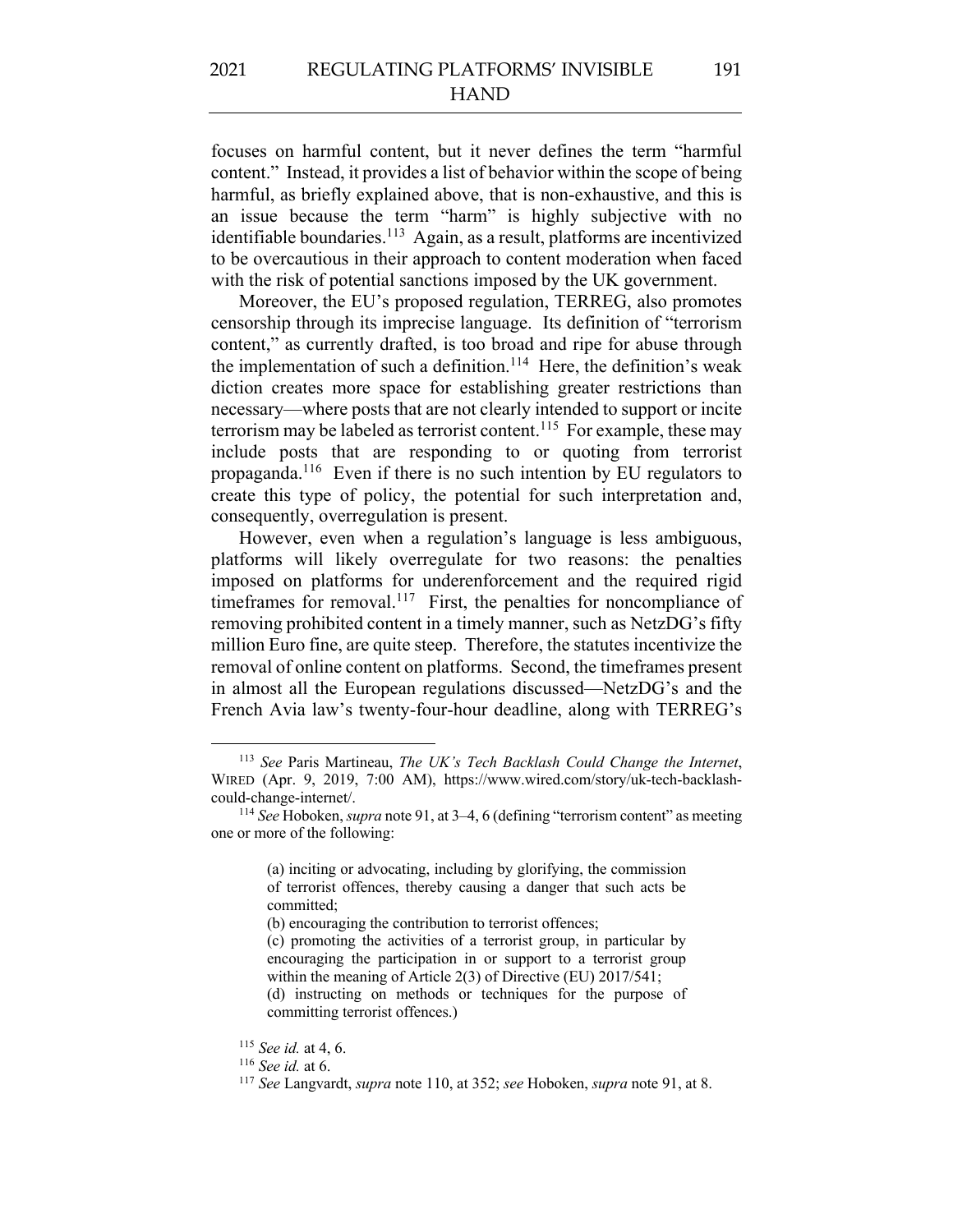one-hour timeframe—are simply too rigid.118 It is highly unlikely that moderation of such flagged content can be well-addressed within such a short window. Instead, these time frames encourage platforms to minimize the review of such content and err on the side of caution by choosing to simply remove the content.

Further, such over-censorship, caused by ambiguous regulations and implemented by platforms will, arguably, backfire as prominent cases of deletion may fuel anti-government sentiment and/or publicize the deleted material broadly.<sup>119</sup> For instance, in January 2018, Twitter removed the post of a notable, far right German politician under NetzDG, leading to wide-spread media coverage, which included the post's content and potential illegality of the law itself.120 Thus, the content of the tweet, which was illegal under NetzDG, was widely advertised and it provided the politician a platform to criticize the government.

Overall, the reasons provided here demonstrate why the EU's policies, as currently written, will likely lead to over-censorship of individual speech. The next section explains a more troubling critique of Europe's over-regulatory policies: privatization of statutory enforcement.

## 2. Privatized Enforcement<sup>121</sup>

In each of the European regulations, the law asks private corporations to stand-in for courts and public prosecutors in addressing

<sup>120</sup> *See* Ivana Kottasova, *Twitter Blocks Far-Right Leader as Germany Tightens Hate Speech Law*, CNN BUSINESS (Jan. 2, 2018, 12:10 PM), https://money.cnn.com/2018/01/02/technology/twitter-facebook-germany-hatespeech/index.html; Cristina Maza, *Twitter and Facebook Shut Down Anti-Muslim Posts by Far-Right Party in Germany*, NEWSWEEK (Jan. 2, 2019, 11:18 AM), https://www.newsweek.com/twitter-facebook-anti-muslim-posts-germany-afd-767869; Jill Petzinger, *A Far-Right Politician Was the First to Fall Foul of Germany's Online Hate-Speech Laws*, QUARTZ (Jan. 2, 2018), https://qz.com/1169423/far-rightalternative-for-germany-politician-beatrix-von-storch-had-her-posts-deleted; Philip Oltermann & Padraig Collins, *Two Members of Germany's Far-Right Party Investigated by State Prosecutor*, THE GUARDIAN (Jan. 2, 2018, 8:46), https://www.theguardian.com/world/2018/jan/02/german-far-right-mp-investigatedanti-muslim-social-media-posts.

<sup>118</sup> *See* Hoboken, *supra* note 91, at 8.

<sup>119</sup> *See* Tworek & Leerssen, *supra* note 70, at 3.

 $121$  Though this critique may seem contrary to argument that self-execution by platforms is the best option, this Article later discusses the ways in which government regulation may be implemented alongside platforms creating and applying content moderation policies to combat the critiques described in this section.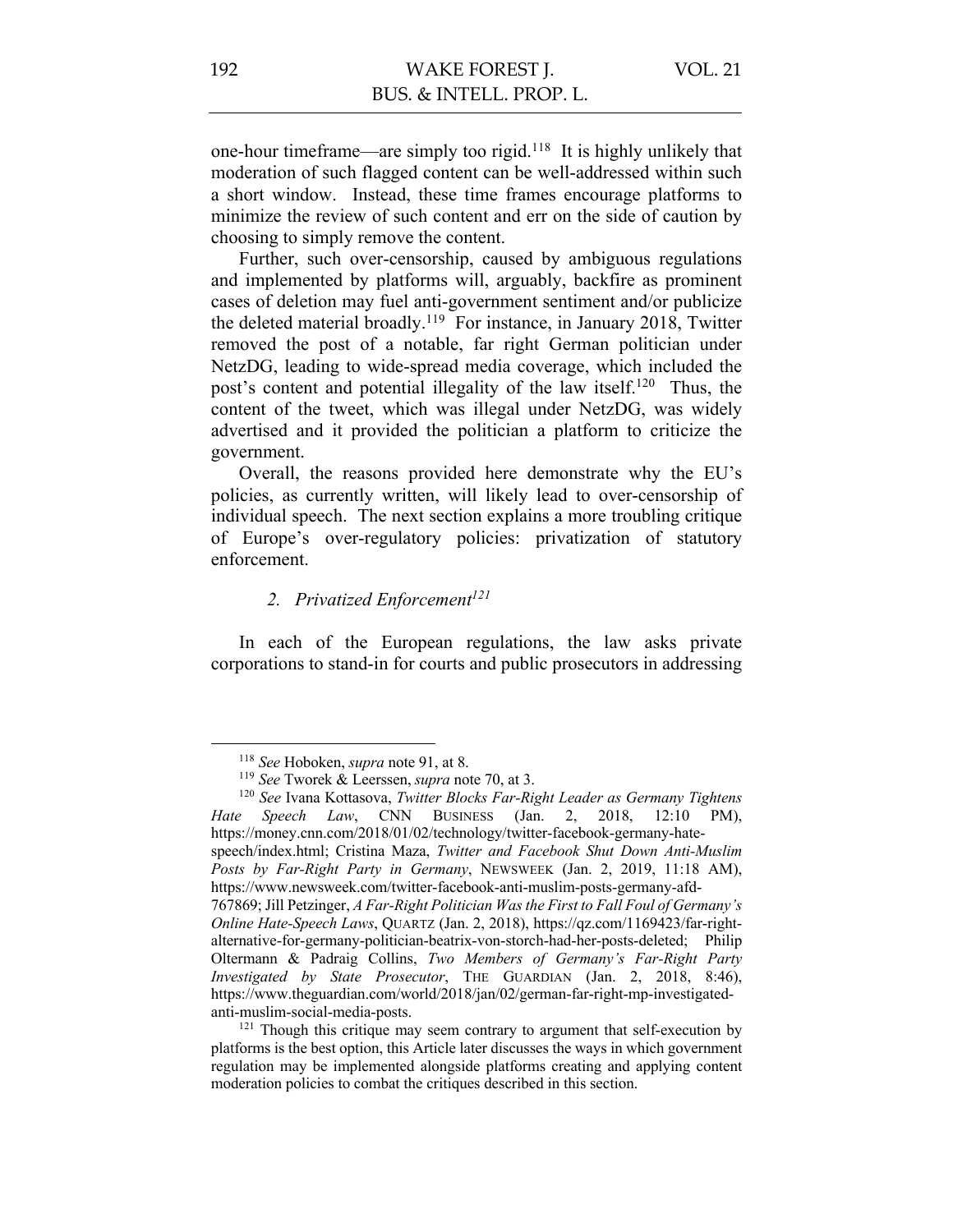193

the legality of online content on their platforms.<sup>122</sup> Such expansive and harrowing designation of power to private platforms is problematic as it delegates executive and judiciary functions to companies, creating significant issues for individual rights, such as a lack of public accountability and due process.123

Specifically, under European regulations, platforms' executing content moderation decisions and appeals procedures of individual grievances serve at the forefront of government regulation of online speech and conduct.<sup>124</sup> Specifically, platforms are tasked with applying criminal and other law under short deadlines and threat of heavy sanctions and this incentivizes faster and greater takedowns of individual speech.<sup>125</sup> Further, these regulations provide individual users little or no remedy to address these removals, such as an appeals system, and, if there are some protections, they are insignificant guarantees for protecting individual freedom.<sup>126</sup> Essentially, arbitrary regulatory language leads to governments delegating greater power to platforms over individual speech, providing them with a legal source for violating individual rights, all without any real public accountability.

TERREG is a concrete example of privatized enforcement and its consequences. In TERREG, the referral procedure requires platforms to address law enforcement notifications, which essentially codifies law enforcement's informal referrals and subsequent extralegal removal of information online based on platforms' community guidelines.<sup>127</sup> This undermines due process safeguards for individuals because community guidelines are broad and more loosely enforced than the law.128 Due process is further thwarted by the proposal requiring platforms to set up automated tools to proactively screen, filter, and refuse/permit individuals to post content before it is uploaded onto the platform.129 In fact, such pre-emptive censorship would be based on AI, which has issues assessing contextual posts as discussed above, and, thus, creates serious issues for due process, in terms of unwarranted censorship. Moreover, the proposal does not provide procedures for individuals to make referrals outside of the platforms themselves and, consequently,

<sup>122</sup> *See* Peter Pomerantsev, *How (Not) to Regulate the Internet*, THE AMERICAN INTEREST (June 10, 2019), https://www.the-american-interest.com/2019/06/10/hownot-to-regulate-the-internet/; Tworek & Leerssen,*supra* note 70, at 3; Hoboken, *supra* note 91, at 7; Balkin, *supra* note 105, at 2029.

<sup>123</sup> *See* Pomerantsev, *supra* note 122; Balkin, *supra* note 105, at 2031.

<sup>124</sup> *See* Balkin, *supra* note 105, at 2029.

<sup>125</sup> *See* Bukovska, *supra* note 88, at 2.

<sup>126</sup> *See* Pomerantsev, *supra* note 122; Tworek & Leerssen, *supra* note 70, at 3; Hoboken, *supra* note 91, at 7–8; Balkin, *supra* note 105, at 2030–31.

<sup>127</sup> *See* Hoboken, *supra* note 91, at 7.

<sup>128</sup> *See id.*

<sup>129</sup> *See id.* at 8–9.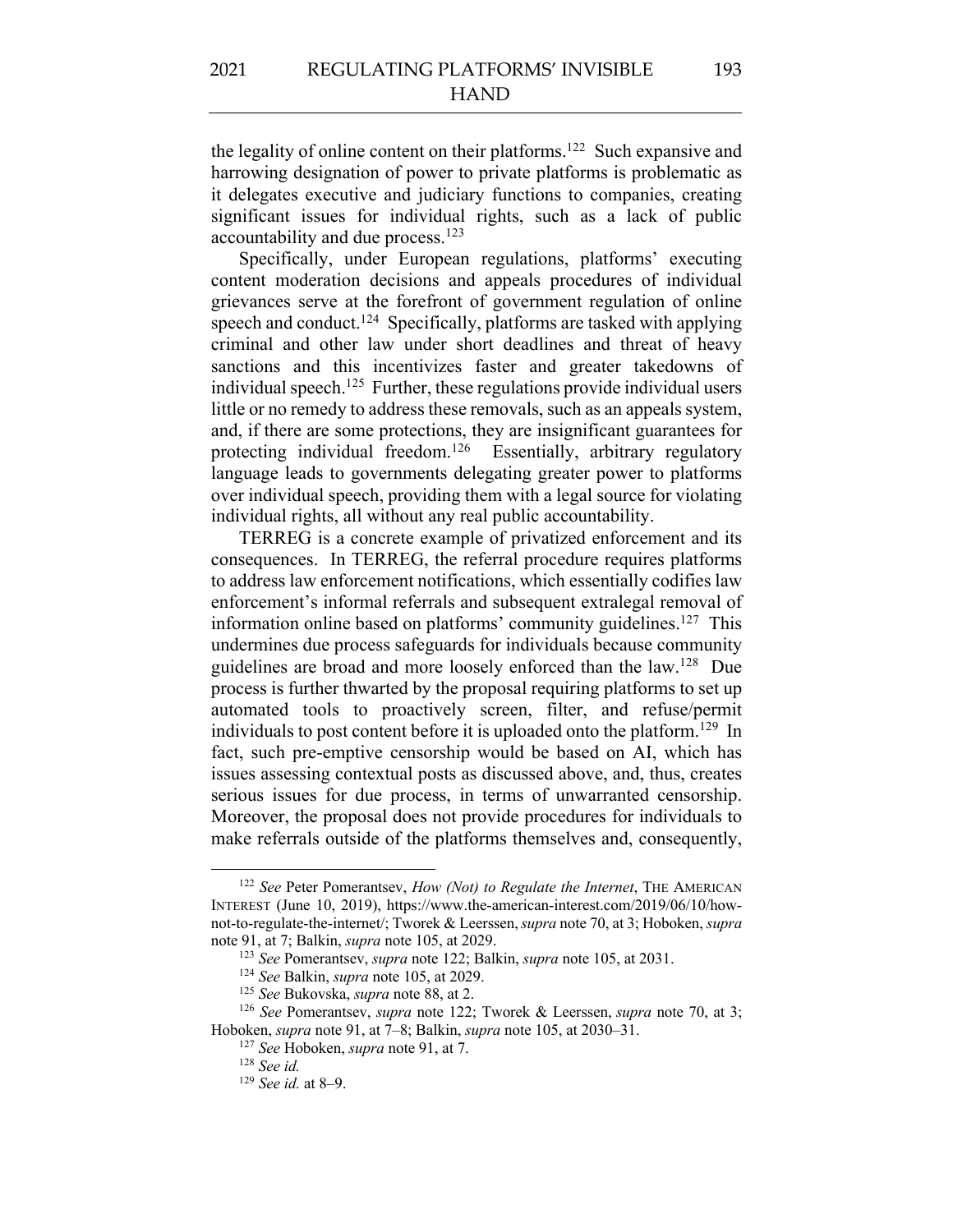disallows an independent assessment of private content moderation decisions.<sup>130</sup> Such proposed regulation, which allows for broad delegation in these aforementioned ways, demonstrates the dangers of privatized enforcement: undermining due process and accountability. Overall, as regulations delegate the actual moderation decisions to private platforms, governments are essentially empowering platforms with executive and judiciary functions, creating serious questions when it comes to the effects on individual rights. In fact, together, such privatized enforcement, breadth and vagueness of these policies, and their capacity to overregulate individual speech, creates a wonderful combination ripe for adoption by authoritarian governments

#### *3. Permission for Authoritarian Governments*

As previously stated, regulating the modern internet is a recent development, and Europe, as a representative of democratic states, is taking the lead. Consequently, as with any regulatory pioneer, other countries are taking their cues from Europe, including, most worryingly, authoritarian governments.

These autocratic countries are using the loose regulatory actions and surrounding rhetoric regarding these regulations, among European democracies, to fuel their repressive agendas.131 Specifically, European statutes are being adopted as precedent for authoritarian regimes to repress online speech, using these statutory schemes to take control of the online platform space and punishing individuals for speech they disagree with online.<sup>132</sup> Demonstrating this trend, in mid-2017 Russia copied passages directly from NetzDG for its own online anti-terror law, which required internet providers to save the content of all communications for six months.133 This illustrates the very real consequences of passing such vague regulations, which provide few protections for individuals, while justifying those very regulations with rhetoric that these statues are stopping harms and mitigating dangers.

Even though authoritarian governments would find a way to repress speech without these regulations from Western countries, the overregulatory, vague language derived from the statutes and rhetoric surrounding their passage allow authoritarian regimes to utilize the same terminology to justify their own harsh, repressive political

<sup>130</sup> *See id.* at 7.

<sup>131</sup> *See generally* Tworek & Leerssen, *supra* note 70, at 4.

<sup>132</sup> *See id.*; *see also Social Media: How Do Other Governments Regulate It?*, BBC: TECH (Feb, 12, 2020), https://www.bbc.com/news/technology-47135058.

<sup>133</sup> *See* Tworek & Leerssen, *supra* note 70, at 4.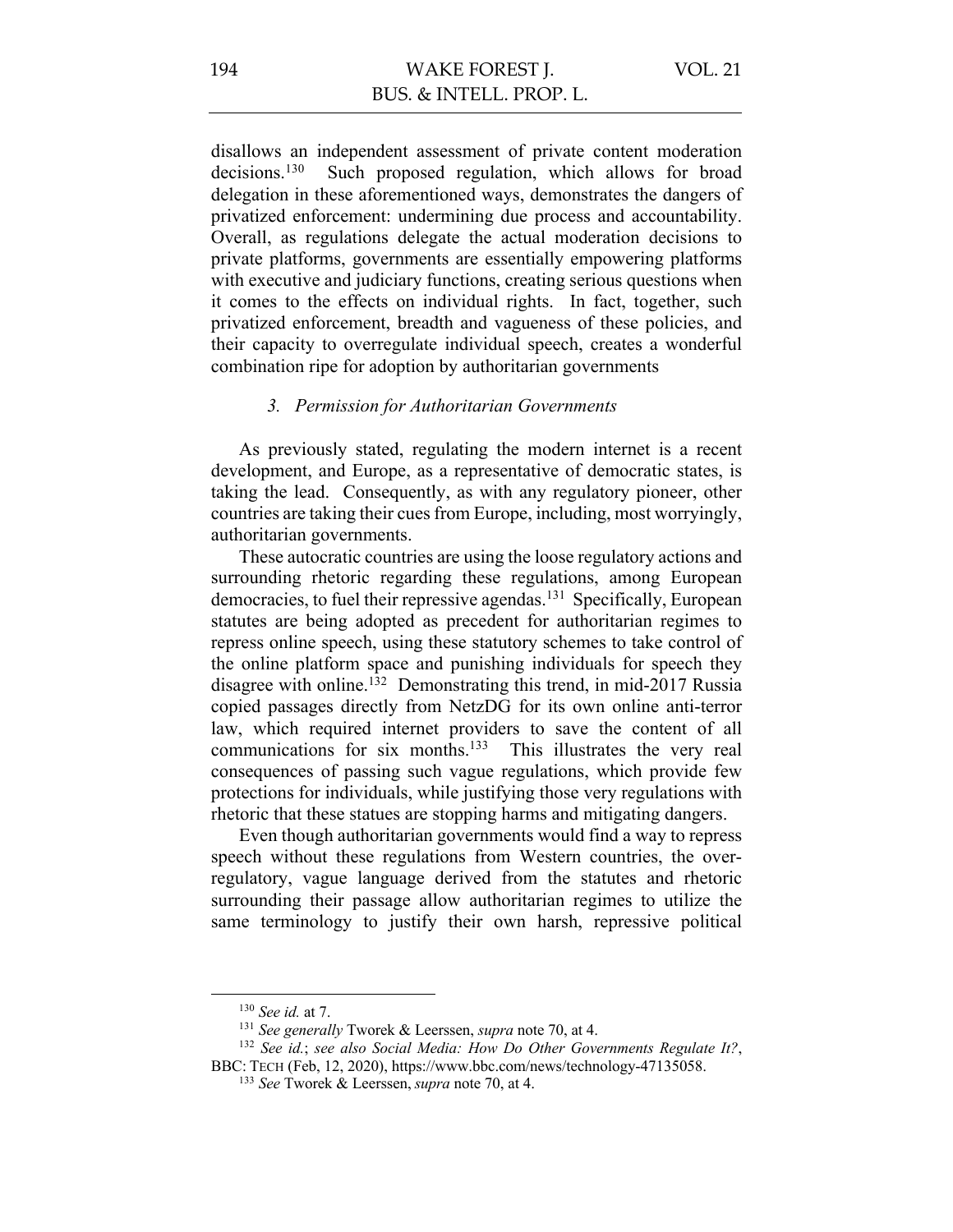agendas.134 In addition to the aforementioned critiques of European regulation, a broad characteristic of such legislation, arising as a result of vague language and privatized enforcement and utilized by authoritarian governments, is that the statutes fail to guide platforms in their regulation of online speech.

## *4. Lack of Substantive Guidance*

Content moderation policies are not easily developed; instead, it is a complex process. The European regulations implicitly recognize this complexity by utilizing vague language and delegating the creation of specific moderation policies to platforms, as explained above.<sup>135</sup> Thus, the regulations do not provide any substantive guidance to platforms, rather they only succeed in exerting pressures, which leads to overcensorship, and broadcasting their regulatory agendas. This lack of benefit begs the question as to why such over-regulatory policies are needed in the first place, especially since platforms are already moderating such content.

Foremost, when developing policies that govern content moderation, drawing lines as to when, how, and why platforms should intervene is difficult.<sup>136</sup> Specifically, societal expectations and norms change all the time and trying to figure out these norms, in addition to creating a policy moderating them, is highly challenging.137 For instance, ascertaining what is "harmful" or "hate speech" or "terrorist content" is dependent on context and how a platform's communities, much less society itself, defines these terms. Of course, there is certain content which is easily identifiable as "hate speech," such as calling for genocide of a specific race or religion, but most content is not so clearcut. Hence, ascertaining what appropriately falls under these categories and creating content moderation rules surrounding them is a burdensome task, which can lead to high-profile mistakes. Such intricacy is a significant reason why European governments, which have passed regulations calling for the ban of "hate speech," "harmful content," or "blasphemy," fail to define these terms and how such terms should be moderated online.

Despite these challenges, a law or regulation's failure to define terms that it bans, such as "harmful content," creates its own set of

<sup>134</sup> *See* Pomerantsev, *supra* note 122. A contrary proposal to prevent authoritarian governments from using Western regulatory statues is by framing regulation in terms of the rights of people on the internet, instead of framing it in terms of stopping harms and mitigating dangers. *Id.*

<sup>135</sup> *See id.*

<sup>136</sup> *See* GILLESPIE, *supra* note 1, at 5.

<sup>137</sup> *See* Klonick, *supra* note 7, at 1627–28.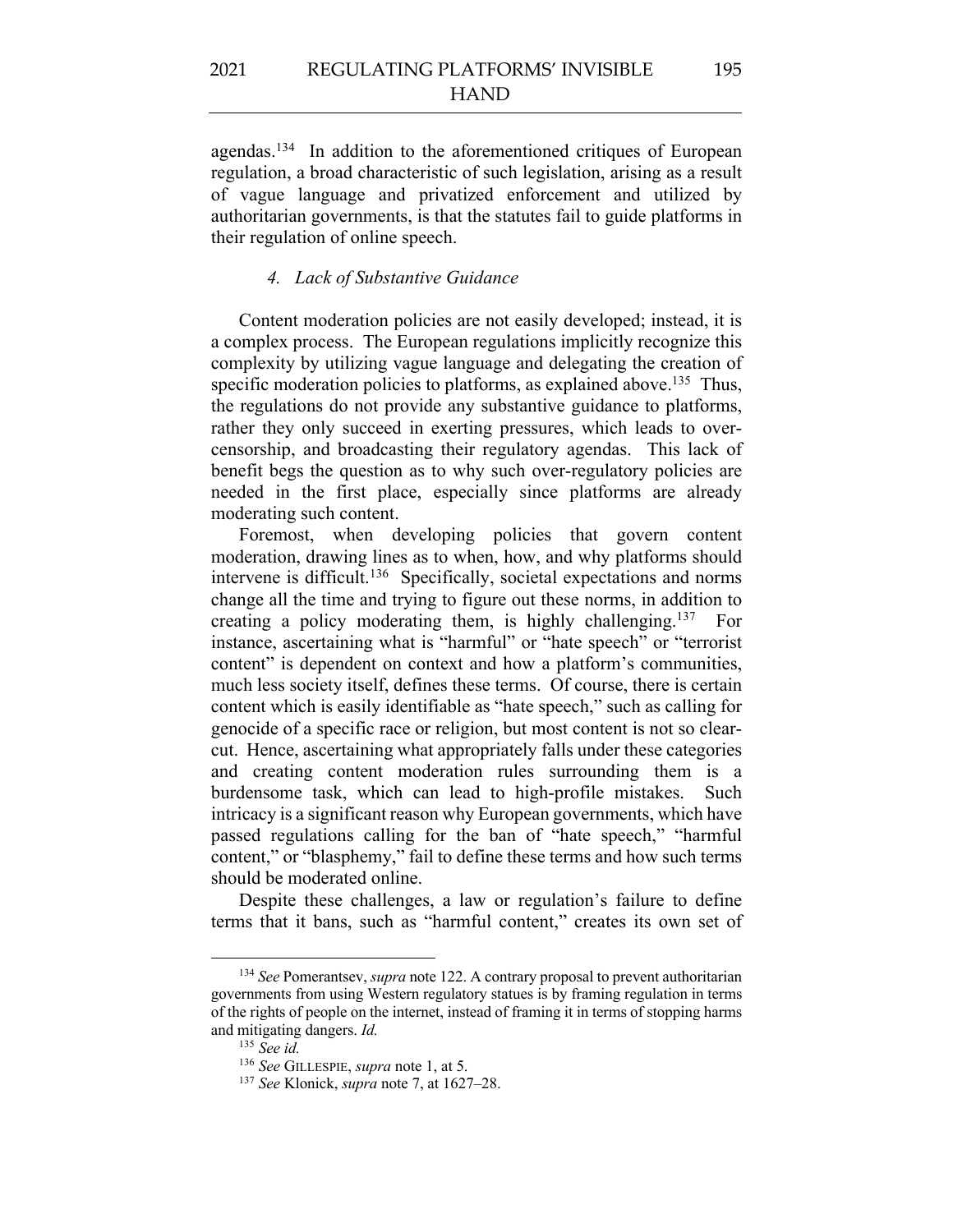issues, as explained above, but the bottom-line is that European governments are essentially leaving it to platforms to define these terms and implement them through policies.<sup>138</sup> So, in actuality, platforms are not provided any set standards as to the policies, such as banning terrorist content, they are required to enforce. Instead, the statutes simply tell platforms that regulation of these categories of speech is important and force the platforms to do something about it. Thus, the only practical effect the regulations have is to demonstrate that governments want platforms to moderate these areas: showcasing their public agenda. The statutes, proposed or passed, do not have real substantive guidance.

Despite this critique, it is important to recognize why such regulations were passed. The European governments felt the platforms were not listening to their concerns and any regulation, without subsequent sanctions, were simply publicity stunts. These concerns are valid, but the ways in which European countries have approached regulation is problematic.

Overall, despite Europe's efforts to make platforms safer for individuals, their over-regulatory approach is problematic for multiple reasons, including over-censorship, the privatization of regulation, providing permission to authoritative governments, and lacking substantive guidance for platforms. Hence, such consequences, illustrate that platforms should create and implement content moderation operations themselves.

## **C. Global Implications of Content Moderation**

Along with the concrete limitations of American law on potential regulation and the consequences emanating from Europe's regulatory approach, the global nature of platforms demonstrates that they should be left to self-execute content moderation policies. This is because confining platforms' content moderation policies to the law of one nation or union is both impractical and unreasonable, as such regulation affects more than the country promulgating it.

Platforms are global enterprises that must manage multiple communities, across numerous nations and cultures, all of which mingle with each other.<sup>139</sup> To demonstrate the scale of each platforms' reach, it is illustrative to assess the platforms' number of active, monthly users:

<sup>138</sup> *See* Balkin, *supra* note 105, at 2031.

<sup>139</sup> *See* GILLESPIE, *supra* note 1, at 76.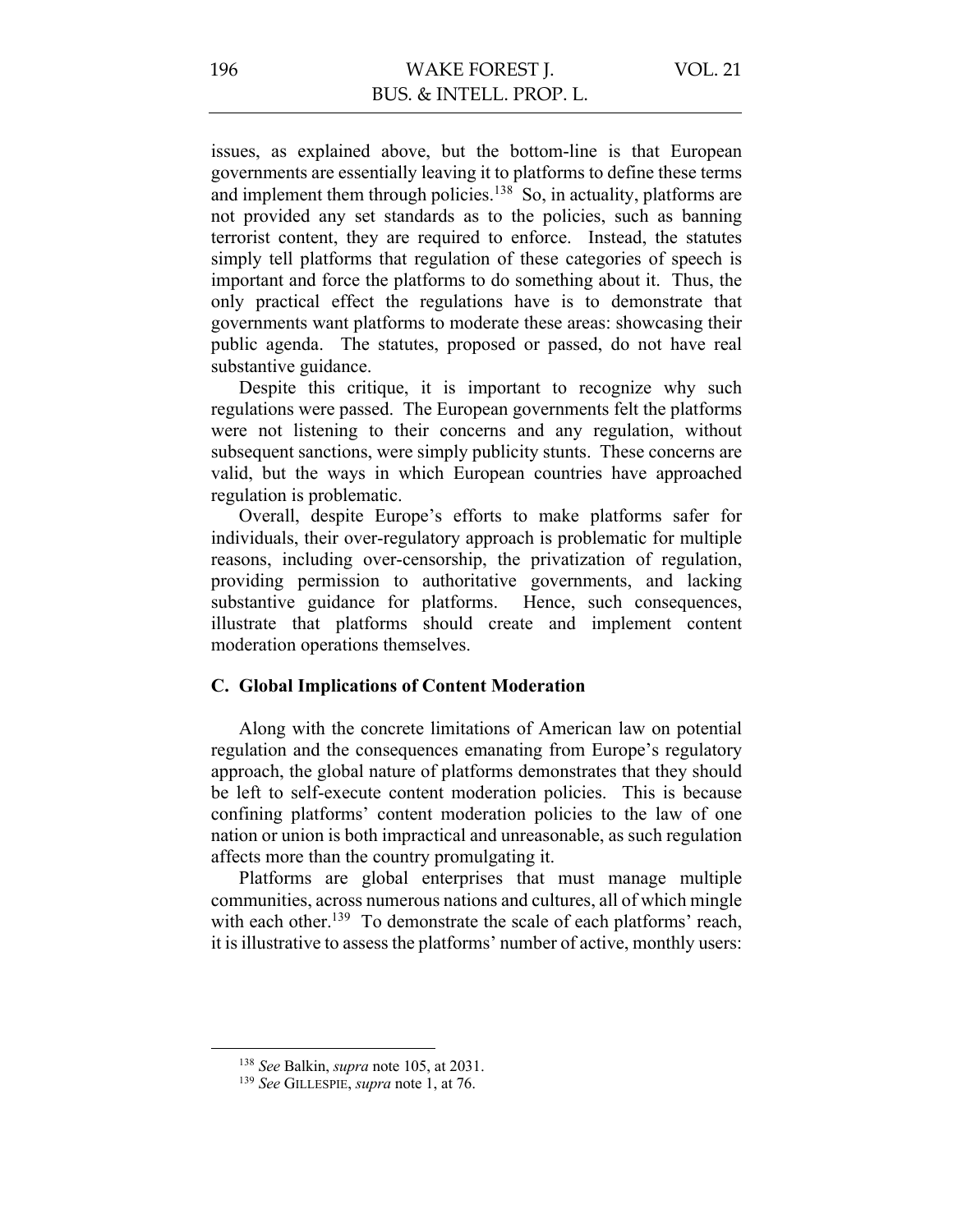Facebook has 2.6 billion users, YouTube retains 2 billion users, and Twitter, albeit smaller but still global, boasts 326 million users.<sup>140</sup>

Further demonstrating their global nature, it is important to note that platforms are subject to a wide variety of laws and competing values. This is best shown in how platforms are held responsible for the content their users post across the globe. In the US, platforms are subject to section 230 of the Communications Decency Act, whose liberal approach does not create any liability for platforms.141 In contrast, European countries apply conditional liability, where platforms are not liable for users "as they have no 'actual knowledge' of and did not produce or initiate the illegal or illicit material, [but] they must respond to requests from the state or courts to remove illicit third-party content."142 Even further, China and multiple nations in the Middle East utilize strict liability, which requires platforms to proactively remove or censor content, often while cooperating with the government.<sup>143</sup> Thus, platforms are definitively global enterprises, and, as such, their content moderation policies, which determine what content can be accessed on their platforms, impact users across the world.

Consequently, regulations that limit the substance of platforms' content moderation policies do not simply affect the country passing such legislation. Instead, such regulations affect platforms' approach to content moderation for all. For instance, when Facebook removes content under a country's statute, it does not geoblock the content, i.e., simply removing the content within a certain geography; rather, it removes the content globally.144 Consider NetzDG, which applies only to users in Germany or German citizens. However, in its application, it is difficult to implement the policy to ensure that it does not affect others, especially when it is hard to determine whether a user is a German citizen or when German citizens are in another country. This means that other users' speech will be subject to the substantive parameters found in NetzDG. In fact, the substantive restrictions provided by the European regulations, both those of the individual countries and the EU, will most likely affect populations and citizens other than those countries and the EU itself, causing gross overcensorship. Hence, these regulations do not work in isolation, limited in application to one country; instead, they bleed into affecting others as well.

<sup>140</sup> J. Clement, *Most Popular Social Networks Worldwide as of July 2020, Ranked by Number of Active Users*, STATISTA (Aug. 21, 2020), https://www.statista.com/ statistics/272014/global-social-networks-ranked-by-number-of-users/.

<sup>141</sup> *See* 47 U.S.C. § 230 (2018).

<sup>142</sup> *See* GILLESPIE, *supra* note 1, at 33.

<sup>143</sup> *See id.*

<sup>144</sup> *See* Klonick, *supra* note 7, at 1651.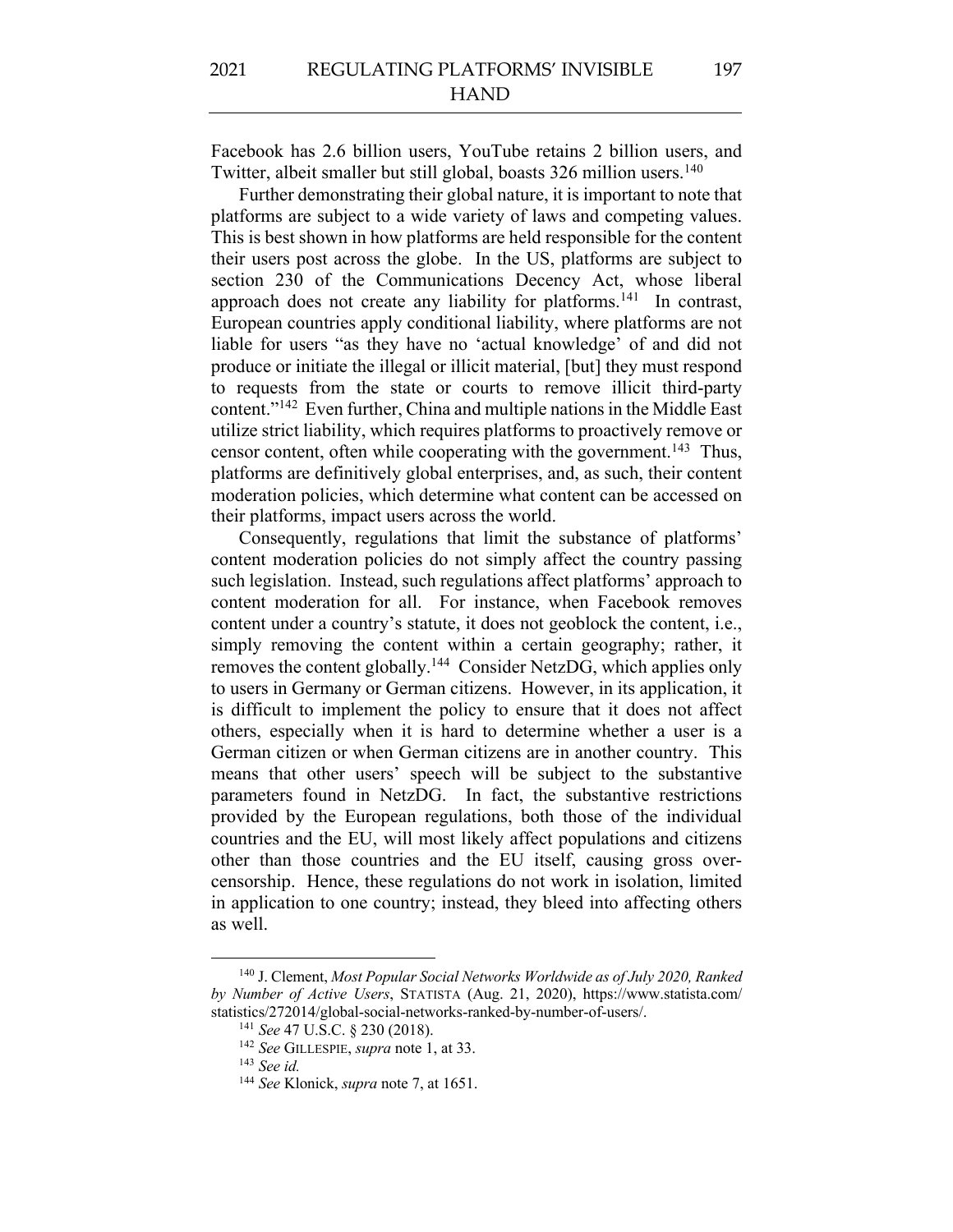Further, even if platforms are managing to follow content moderation regulations promulgated by different counties, each with its own standards and law, the question remains as to whether this is the best approach for globally situated platforms.<sup>145</sup> With multiple countries passing legislation to shape platform moderation policies, it is an ultimate act of hubris to try to shape global moderation policy based on one country's substantive interpretations of what content moderation should look like. It assumes that the users in different countries share the values touted by the countries passing legislation.

Platforms have approached content moderation in this way, and it has been problematic. Specifically, platforms value American norms of free speech and civil discourse, which require people to tolerate a great deal of speech. When applying American-based content moderation policies internationally, platforms found that users across the world did not share their values. 146 As a result, platforms developed content moderation policies that restrict speech further than the First Amendment. Hence, it is similarly unreasonable to try to shape platforms' moderation policies on the interpretations of countries passing such regulations: doing so raises serious international concerns.147

Platforms are global enterprises; their decisions change the speech of billions online and any regulations affecting the substance and application of content moderation alter more than just the population of the government passing it. So, to prevent one country from attempting to hijack platform moderation policy, it is better to leave the creation and application of content moderation to platforms themselves.

Overall, this section argued that platforms are best suited to create and implement content moderation policies by explaining the limitations of American law, which prevents any European-like legislation; the unwanted consequences of heavy European regulations; and the global implications of one country or union regulating platforms' content moderation policies. However, even though platforms may be best suited to handle the particulars of content moderation, this does not mean that governments should not regulate

<sup>&</sup>lt;sup>145</sup> *See id.* at 1650–51. For instance, YouTube only removes material when it violates the law of the country and limits the removal to the geographical bounds of that country. *Id.*

<sup>146</sup> *See* Klonick, *supra* note 7, at 1623; GILLESPIE, *supra* note 1, at 11; Balkin, *supra* note 105, at 2030–31.

<sup>147</sup> *See* Barrie Sander, *Freedom of Expression in the Age of Online Platforms: The Promise and Pitfalls of a Human Rights-Based Approach to Content Moderation*, 43 FORDHAM INT'L L.J. 939, 964 (2020) (provides a response to the concern raised by countries' effecting global platform content moderation policies by suggesting an alternative source of law for content moderation: utilizing a human rights framework in creating such policies.)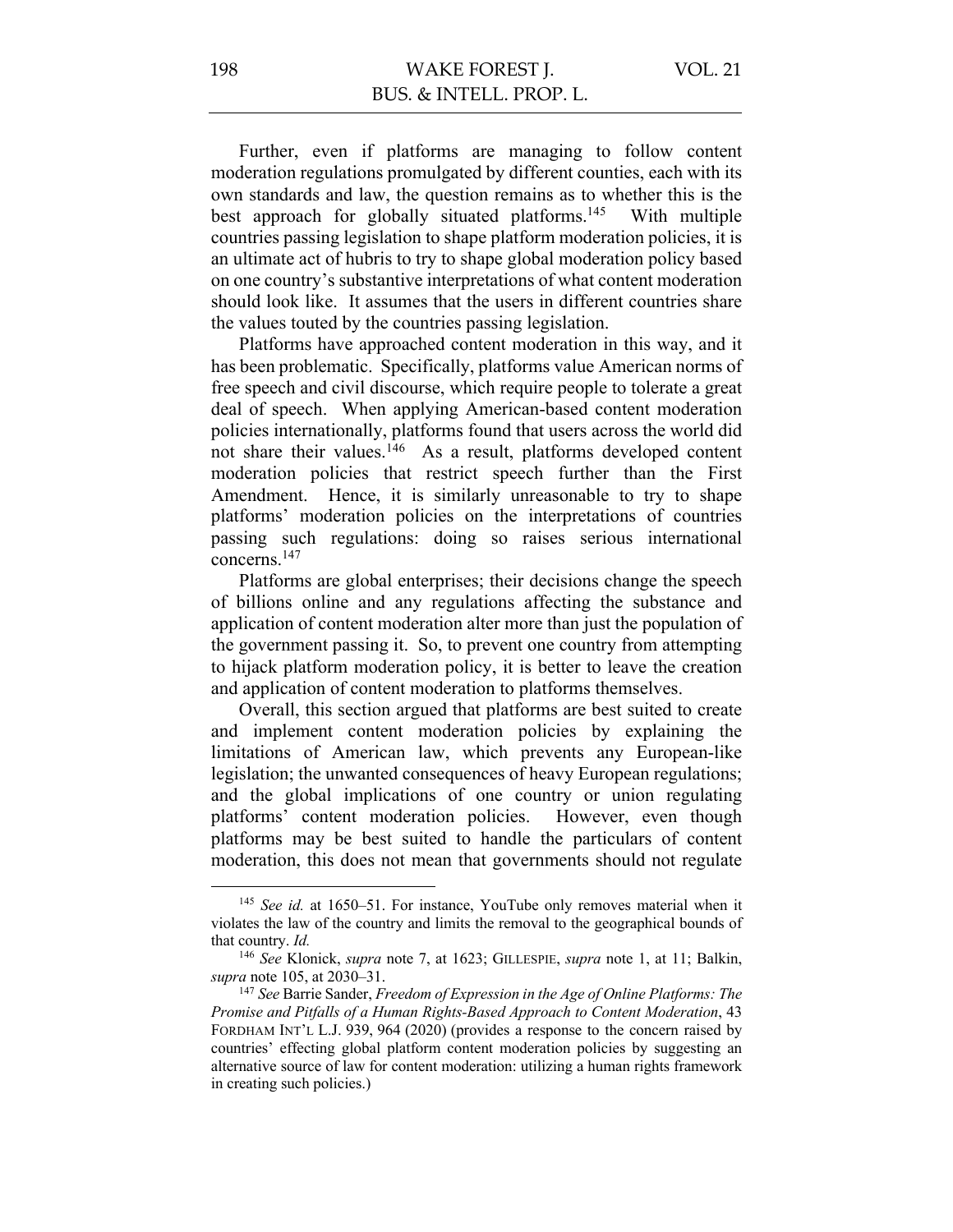199

platforms. Rather, regulation should be shaped by the nuances of the issues presented by content moderation.

## **VI. COMPLIMENTARY GOVERNMENT REGULATION TO PLATFORMS' CONTENT MODERATION EFFORTS**

Platforms should self-regulate and exercise the creation and implementation of content moderation policies. However, this does not mean platforms themselves should not be regulated at all, instead there are other ways to redefine the relationships between governments and platforms. This section endeavors to demonstrate that when platforms create content moderation policies, they are opaquer about their processes and, in the application of such policies, offer less protection for individuals than governments. Thus, governments should compel transparency regarding both the decision-making and rulemaking processes of platforms, along with the policies themselves, and implement procedural protections, as well as a clear appeal process for users.148

## **A. Why Legislation is Needed**

So far, platforms have neither disclosed their decision-making and rulemaking procedures, nor the exact content moderation policies moderators utilize. Further, the procedural protections platforms provided for users, whose speech is moderated, do not necessarily encompass proper due process. This needs to change: the public must see these details in order to both advocate for the policies they believe are best and police the behavior of platforms.<sup>149</sup> Additionally, governments must compel platforms to employ greater procedural due process mechanisms throughout the moderation process. Specifically,

<sup>148</sup> *See* SARAH T. ROBERTS, BEHIND THE SCREEN (2019); Casey Newton, *The Trauma Floor*, VERGE (Feb. 25, 2019, 8:00 AM), https://www.theverge.com/2019/2/25/18229714/cognizant-facebook-contentmoderator-interviews-trauma-working-conditions-arizona. Another area of legislation is to regulate the working conditions of content moderators, those housed in the United States, by platforms who are both directly employed by platforms and through third parties. *See* ROBERTS, *supra* note 148; *see also* Newton, *supra* note 148. Specifically, the psychological effects of content moderation have been found to be extremely debilitating for moderators. *See* ROBERTS, *supra* note 148; *see also* Newton, *supra* note 148.

<sup>149</sup> *See* GILLESPIE, *supra* note 1, at 44, 199; Koslov, *supra* note 37, at 208–09; Klonick, *supra* note 7, at 1665; Kate Klonick, *The Most Important Lesson from the Leaked Facebook Content Moderation Documents*, FUTURE TENSE (June 29, 2017), https://slate.com/technology/2017/06/the-most-important-lesson-to-learn-aboutfacebook-content-moderation.html.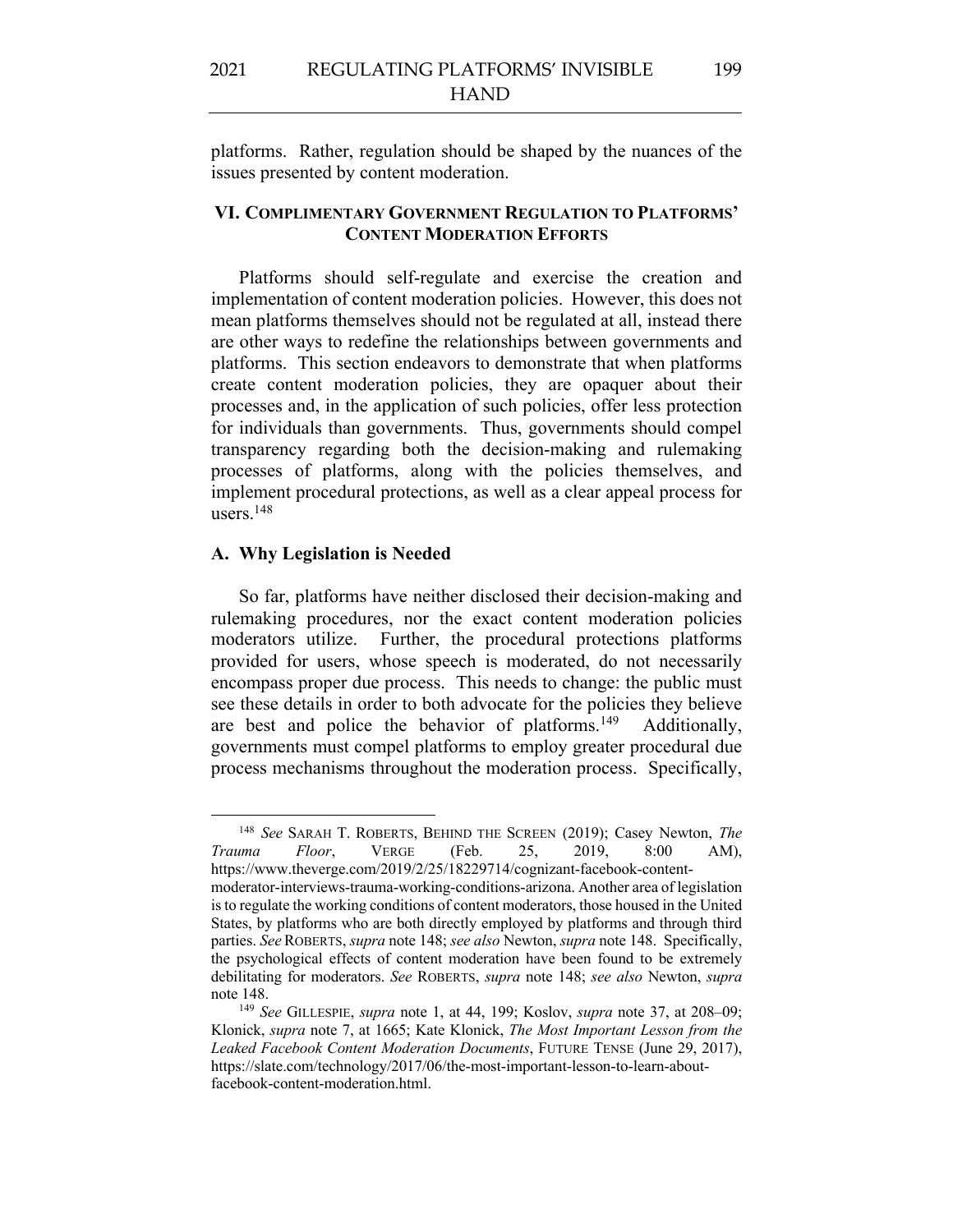VOL. 21

With much of society's public discourse, cultural production, and social interaction occurring online, the power which a handful of large, privately owned platforms retain is enormous.<sup>150</sup> To illustrate, Facebook's terms of service govern over one-fourth of the world's population online, YouTube streams a billion hours of video daily to two billion users worldwide, and Twitter is the primary medium by which the President of the US uses to communicate with the nation. 151 Hence, each decision surrounding the moderation process exhibits substantial influence over individual speech and public conversation.<sup>152</sup>

The dangers of consolidating this power on platforms is best demonstrated by the fact that platforms do not use their content moderation policies neutrally, instead their economic motivations shape their moderation choices. Naturally, platforms, as private companies, are economically motivated to make a profit and reassure advertisers.153 As explained above, this is a large reason as to why content moderation systems were established in the first place. However, in addition to ensuring user safety and engagement, platforms shape their moderation decisions to protect their brand, ensure growth in other countries, and mitigate their liability in various countries; thereby cumulatively using their content moderation policies as a gatekeeping mechanism to control the nature of user-generated content.<sup>154</sup>

To demonstrate, take for instance Facebook's actions. Initially, when it launched its nudity policy, it banned breastfeeding photos in order to protect its brand and to ensure it remained user-friendly for all populations. However, when faced with the reality that many on Facebook wanted to share their breastfeeding photos, it took the breastfeeding community years of activism to change Facebook's policies.155 This type of gatekeeping directly contradicts Facebook's externally advertised commitment to free speech and broader commitment to its user base; instead, it showcases that Facebook did not want to alienate potential advertisers and users, whose data they mine. Moreover, Facebook has warned moderators in Pakistan against creating a "PR fire" and cautioned against doing anything that may have

<sup>150</sup> *See* GILLESPIE, *supra* note 1, at 6.

<sup>151</sup> *See* Annemarie Bridy, *Remediating Social Media: A Layer-Conscious Approach*, 24 B.U. J. SCI. & TECH. L. 193, 195 (2019).

<sup>152</sup> *See id.* at 195–96.

<sup>153</sup> *See* GILLESPIE, *supra* note 1, at 11.

<sup>154</sup> *See* Koebler & Cox, *supra* note 53; Aodhan Beirne, *5 Takeaways From Facebook's Leaked Moderation Documents*, N.Y. TIMES (Dec. 27, 2018), https://www.nytimes.com/2018/12/27/world/facebook-moderators-takeaways.html.

<sup>155</sup> *See* GILLESPIE, *supra* note 1, at 168.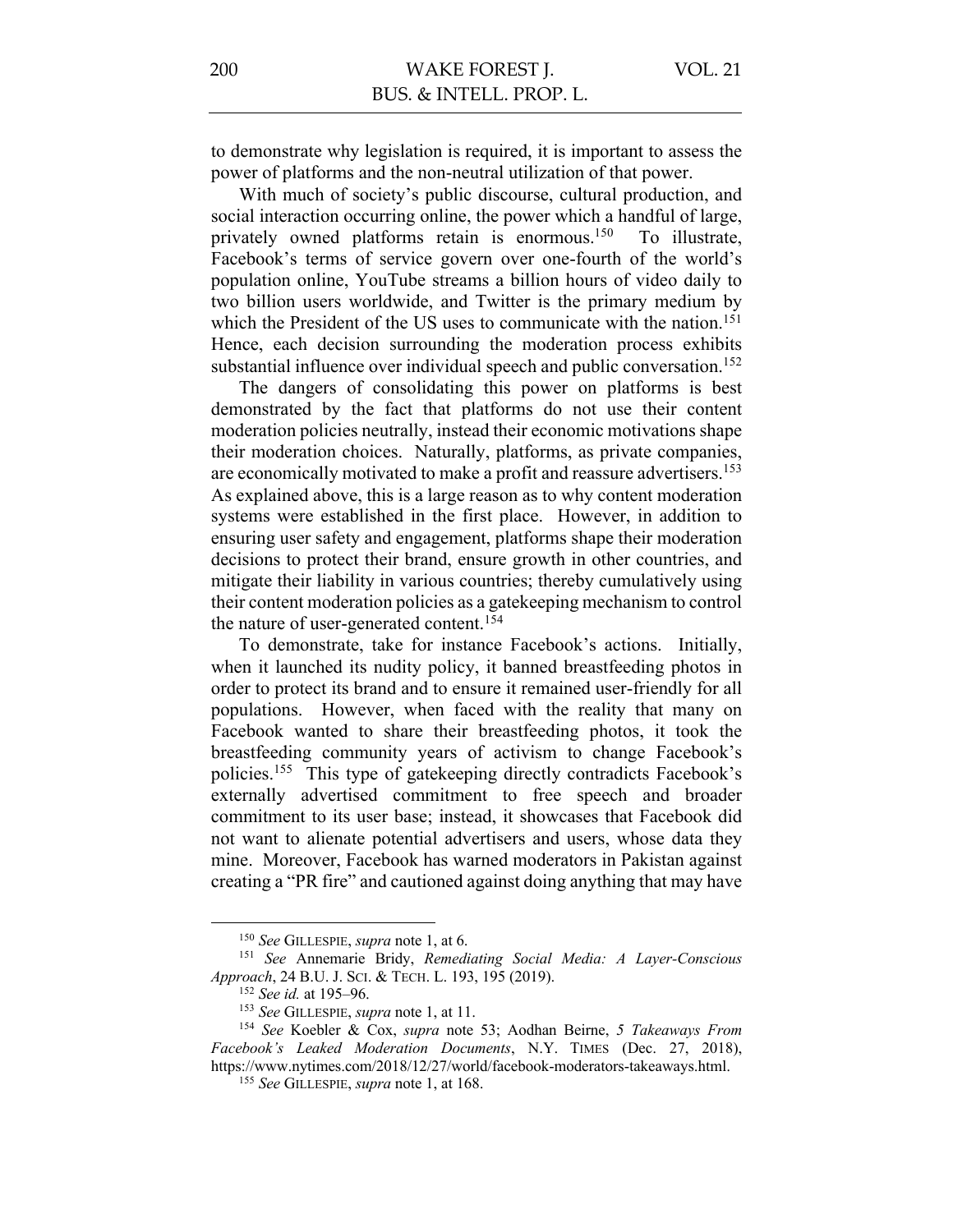201

a "negative impact on Facebook's reputation or put it at legal risk."156 Such actions demonstrate that platforms use content moderation to promote their economic goals. Although these motivations may be natural, by placing profits at the forefront of moderation decisions, considerations of the rights of users always remain secondary, leading to the development of moderation policies and decision-making that is not always conducive to free speech.

Further demonstrating platforms' biased use of moderation is the fact that moderation policies are applied inconsistently across both individuals and countries—waived whenever necessary or convenient.157 In fact, platforms are increasingly providing preferential treatment to some users over others where they are creating special rules for public figures, such as powerful actors and organizations, or newsworthy events.158 For instance, when India militarized against protestors in Kashmir, Facebook posts of Kashmir activists were being deleted and members of a group, called Kashmir Solidarity Network, found that their Facebook accounts had been blocked on the same day, without any explanation as to why.<sup>159</sup> Hence, it is clear that platforms are unafraid to change the way in which they apply moderation policies in a partisan way, through unexplained internal decisions.

Similarly, platforms are biased in their approach to how they apply moderation policies among countries. This is demonstrated by the manner in which platforms behave in the EU and the US compared to how they act in developing countries.<sup>160</sup> In fact, the only way countries outside the US receive sustained attention from platforms is if those countries have a large market, like those of China or the EU; if journalists uncover significant human rights violations; or if countries threaten platforms with sanctions.<sup>161</sup> For instance, several European countries have created agency relationships with platforms because they brought about legislation to hold platforms responsible for their actions. Specifically, Germany initially tried out a voluntary compliance system for platforms' compliance with their concerns about online speech and found the results to be ineffective, as platforms were not taking its

<sup>156</sup> Beirne, *supra* note 154.

<sup>157</sup> *See* Balkin, *supra* note 105, at 2025.

<sup>158</sup> *See* Klonick, *supra* note 7, at 1665.

<sup>159</sup> *See* Julia Angwin & Hannes Grassegger, *Facebook's Secret Censorship Rules Protect White Men from Hate Speech But Not Black Children*, PROPUBLICA (June 28, 2017, 5:00 AM), https://www.propublica.org/article/facebook-hate-speechcensorship-internal-documents-algorithms.

<sup>160</sup> *See* Davey Alba, *How Duterte Used Facebook To Fuel the Philippine Drug War*, BUZZFEED NEWS (last updated Sept. 4, 2018, 2:19 PM), https://www.buzzfeednews.com/article/daveyalba/facebook-philippines-dutertesdrug-war.

<sup>161</sup> *See* Tworek & Leerssen, *supra* note 70, at 9.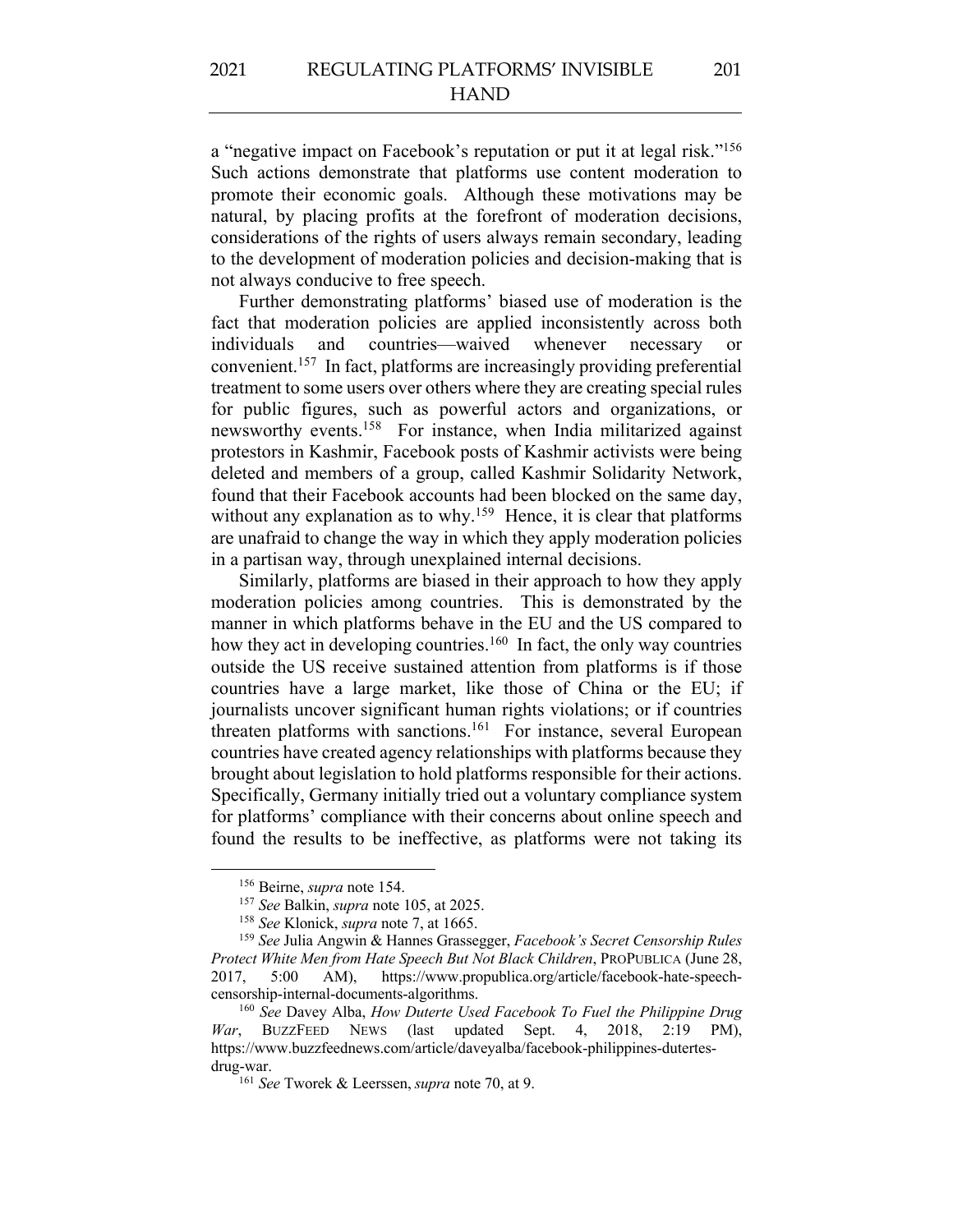concerns seriously. <sup>162</sup> Ultimately, Germany chose to enact stringent legislation, NetzDG, and only then did Germany successfully gain platform compliance.163

In contrast, in developing countries, where platforms have no competition and governments have little leverage, platforms act without much consequence.<sup>164</sup> For example, in countries such as Myanmar, Sri Lanka, and the Philippines, Facebook usage and delayed platform response to government concerns has led to rampant violence.<sup>165</sup> Though nefarious use of Facebook is not limited to developing countries, Facebook consistently has not acted or responded to government concerns, stating that the violence-inducing content did not violate community standards or acting far too late to moderate the content, unlike in the EU or the US.<sup>166</sup> The reality is that developing countries are small markets and retain little leverage over Facebook or any other platform. Therefore, local governments cannot successfully address such lack of or delayed response to real issues with platforms.

Such inequality in the application of content moderation policies demonstrates that platforms act differently within different countries, for reasons hidden in internal, private decisions. The amount of power platforms retain across the world and the uneven application of moderation among users and countries illustrates why legislation is needed, both in terms of transparency and procedural due process.

## **B. Legislation Mandating Transparency**

This section advises that legislation should compel two types of transparency: disclosure of the processes behind creating and making decisions in the use of content moderation policies, and the exact policies platforms use internally. The section further clarifies how decision-making and rulemaking occurs today; first, through small, homogeneous teams at platforms' headquarters and, second, via content moderators who are subjected to both complex, confusing moderation policies and communication from platforms regarding the use of moderation policies. This discussion endeavors to show that

<sup>162</sup> *Id*.

<sup>163</sup> *Id.*

<sup>164</sup> *See* John Naughton, *Facebook's Global Monopoly Poses a Deadly Threat in Developing Nations*, THE GUARDIAN (Apr. 29, 2018), https://www.theguardian.com/ commentisfree/2018/apr/29/facebook-global-monopoly-deadly-problem-myanmarsri-lanka.

<sup>165</sup> *See* Alba, *supra* note 160; Naughton, *supra* note 164; Amanda Taub & Max Fisher, *Where Countries are Tinderboxes and Facebook Is a Match*, THE NEW YORK TIMES (Apr. 21, 2018), https://www.nytimes.com/2018/04/21/world/asia/facebooksri-lanka-riots.html.

<sup>166</sup> *See* Taub & Fisher*, supra* note 165.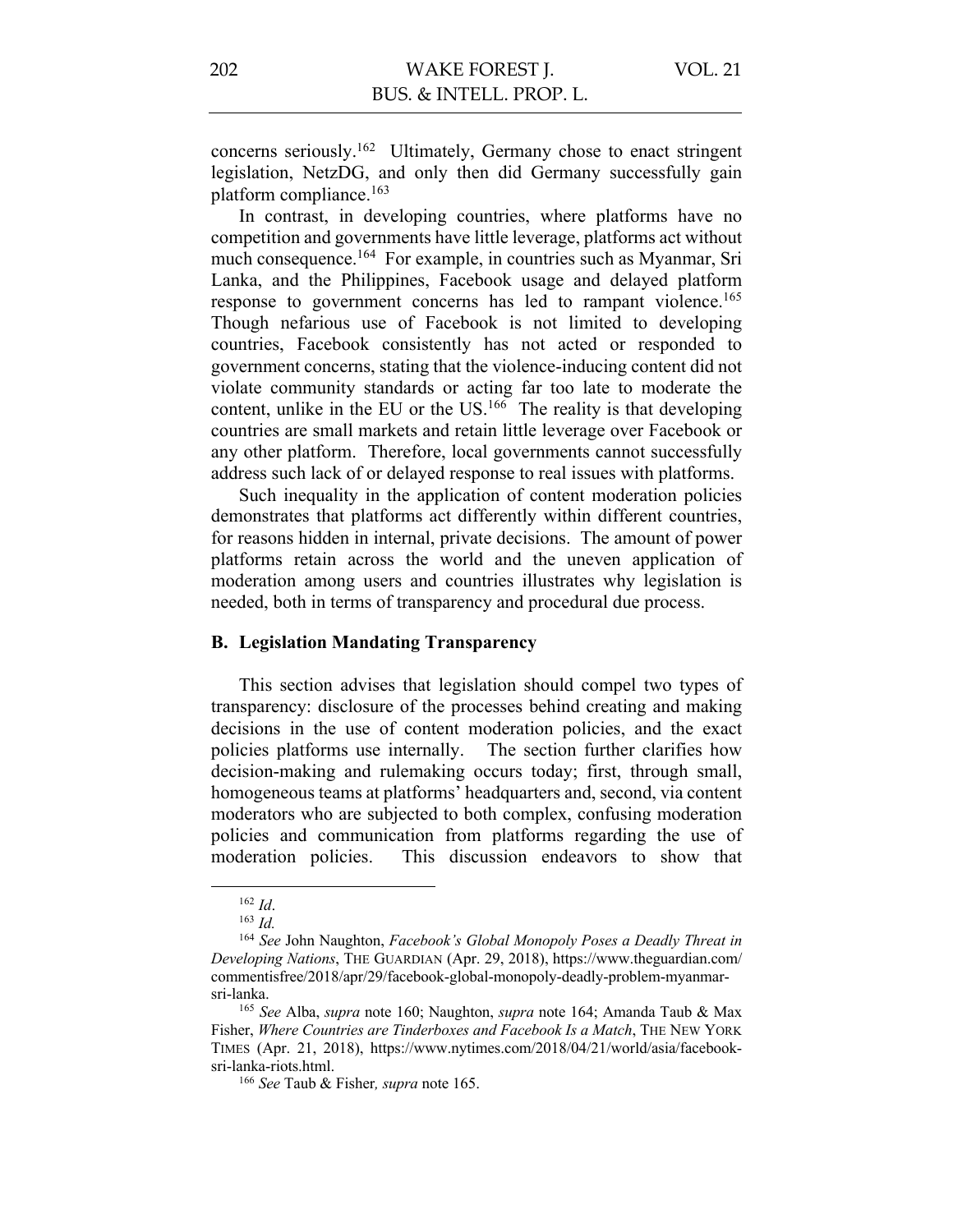transparency is required to ensure accountability to users, to demonstrate why and how platforms arrived at their rules and changes as they self-regulate, to create consistency in application of such policies, and to allow the public to informally critique such decisionmaking and the policies themselves.<sup>167</sup>

Generally, relatively small internal teams within platforms oversee the rulemaking and decision-making processes governing content moderation.168 These teams have an enormous influence, as they decide how the proverbial lines of content moderation policies are drawn, the punishment for users who violate the policies, and the overall philosophical approaches platforms take to governance.169 Yet, who these people are, how they do their work, and how users can reach them is deliberately obscure; instead the policies they create or change are often released in the platform's voice.<sup>170</sup> All the public knows is that the policies, affecting people's speech worldwide, and the implementation of such policies is "overseen by a few hundred, largely white, largely young and tech-savvy Americans who occupy a small and tight social and professional circle."171

The creation of such universal policies in the hands of the few, without public supervision and accountability, is problematic for the following reasons: a small team of homogenous people unilaterally create the moderation policies, the decision-making process is opaque and likely inconsistent, and the internal, detailed policies moderators use are not publicly available.

First, the development of these policies depends on different values, ideologies, and various, competing politics of culture; thus, leaving the creation of such rules to a small group of people is problematic.<sup>172</sup> There are many questions that factor into figuring out where and how to moderate online speech, such as "what [content] is unacceptable . . . [,] reconciling competing value systems[,] mediating when people harm one another,  $\dots$  [and] grappling with [social inequalities.]"<sup>173</sup> When these rules, which require difficult, nuanced decisions that affect the speech of populations worldwide, are created by small homogenous teams that share a particular worldview, it is likely that they do not apply well to "different experiences, cultures, or value systems."<sup>174</sup>

<sup>167</sup> *See* GILLESPIE, *supra* note 1, at 169–70; Koslov, *supra* note 37, at 208–11.

<sup>168</sup> GILLESPIE, *supra* note 1, at 117.

<sup>169</sup> *See id.*

<sup>170</sup> *See id.* at 117, 119.

<sup>171</sup> *See id.* at 119.

<sup>172</sup> *See id.* at 10.

<sup>173</sup> *Id.*

<sup>174</sup> *See id.* at 8.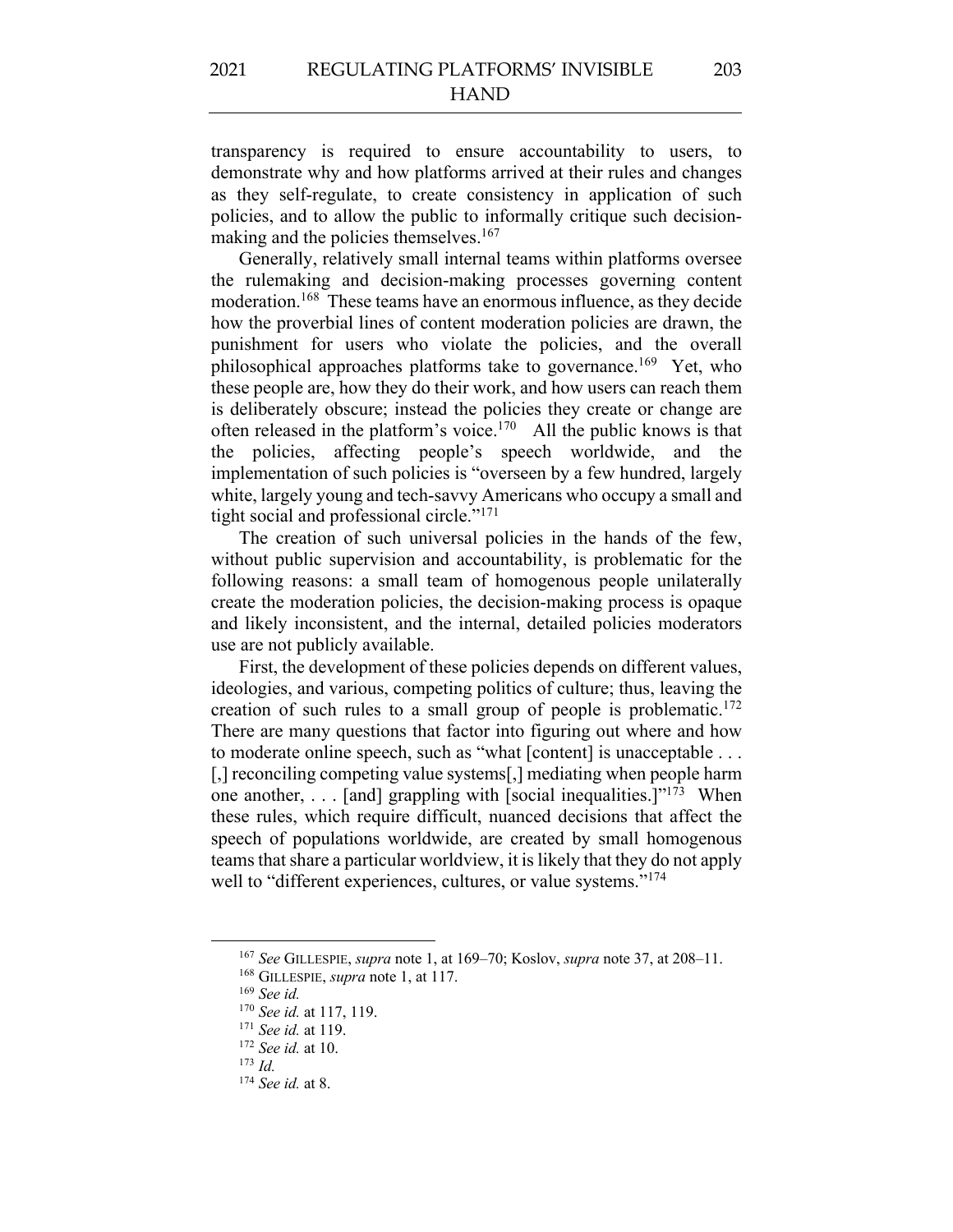This is an issue as an absence of culturally and politically specific considerations can create biased moderation policies.175 For instance, Facebook's 2017 training material instructed moderators to identify hate speech using a formula: protected category and an attack equals hate speech.<sup>176</sup> The protected categories mirrored those of American law, but the guidelines provided greater leeway for posts that only refer to subsets of protected categories, which, in reality, meant that white men received greater protection than female drivers or black children.<sup>177</sup> This occurred because gender and race were both protected, but occupation and age were not. Such issues with the homogeneity of the internal platform team and the biases written into the rules themselves may be lessened or avoided with public critique of the rulemaking and decision-making process and the actual, internal policies themselves. This would be possible through mandating transparency as to the process and rules themselves. Even though the individuals creating these policies within platforms may be impressive, they are playing a legislative role for billions of individuals who do not currently have a say or ability to monitor rule development, creating a real lack of accountability. Again, this can be countered through mandating transparency.

Second, for high-profile moderation cases where the higher-up, internal teams become involved in the decision-making, instead of leaving it to the every-day content moderators, issues may arise regarding the consistency of decision-making. For instance, at Facebook, when making high-profile decisions about moderation in a situation in which there is no policy to fall back on, internal decisionmakers may sometimes make "spirit of the policy" decisions that fit the contours of other decisions the company has made.<sup>178</sup> Such higher-up decisions are not only opaque, but also may be inconsistent with the platforms' internal, current policies.

In addition to the inherent issues with rulemaking and small group decision-making, the dissemination and textual content of these rules, along with the inherent challenges of content moderation, affect how every-day content moderators make decisions. In fact, such trends allow moderators to make biased, inconsistent decisions. Specifically, moderators have several sources with which they may consult when making decisions, that may be ambiguous and confusing. Assessing Facebook, moderators have several overwhelming, sometimes conflicting sources: the community guidelines, both public and internal; additional commentary and guidance by platforms on tough questions

<sup>175</sup> *See* Koslov, *supra* note 37, at 191–92.

<sup>176</sup> *See id.* at 191.

<sup>177</sup> *See* Koslov, *supra* note 37, at 191–92.

<sup>178</sup> *See* Koebler & Cox, *supra* note 53.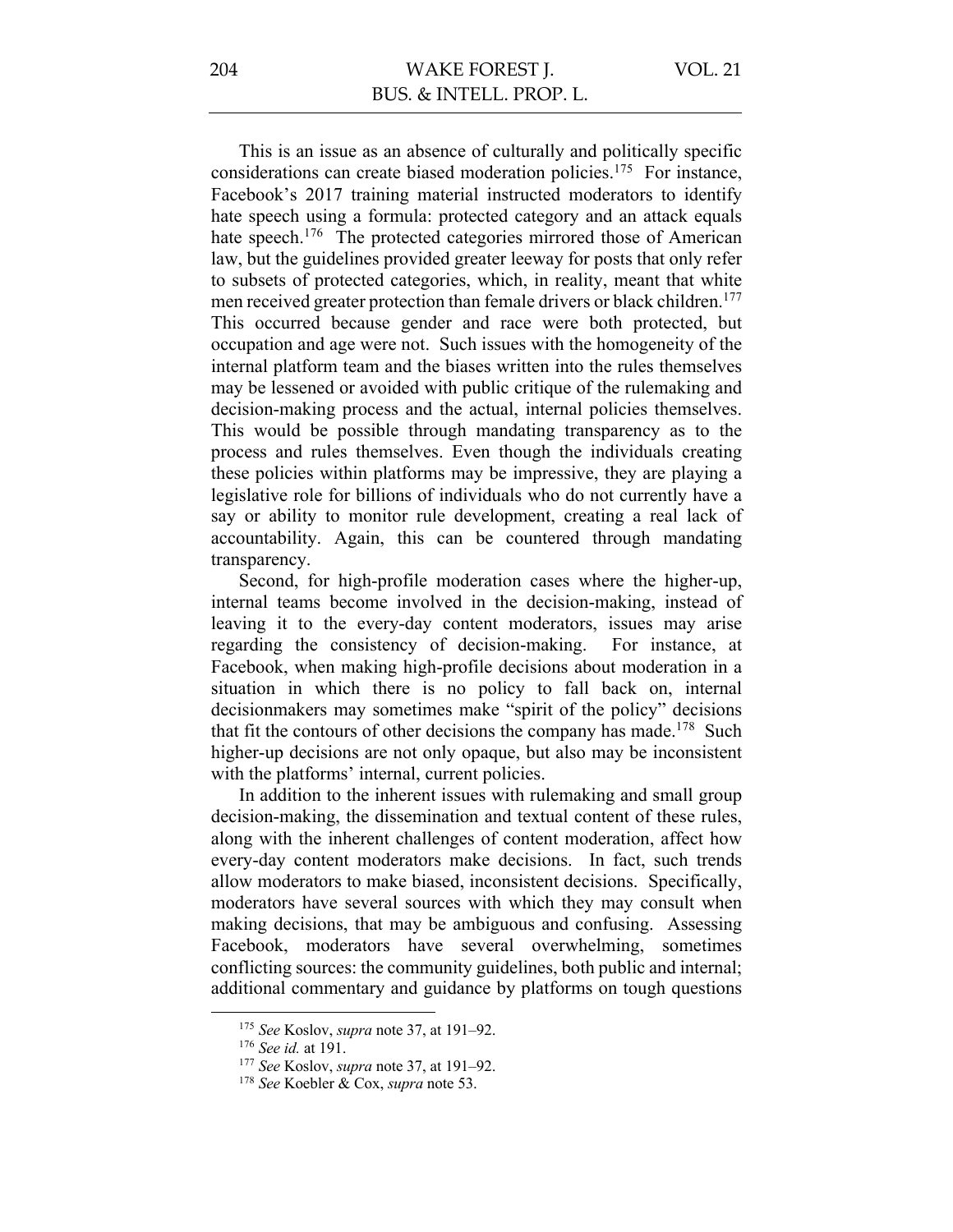of moderation; discussion moderators have amongst themselves; and Facebook's internal tools to distribute information during breaking news events.179 Consequently, the wide variety of authorities to choose from, buttressed by a lack of required transparency in that choice, creates a great deal of uncertainty as to how content moderation decisions are made and how on-the-spot rulemaking occurs in emergency situations. At the same time, it contributes to dissimilar treatment of similar content posted on the platform.

Further, the dissemination of rules to content moderators, who may be directly employed by the platform or by third-party contractors, is riddled with issues. For example, at Facebook many moderators state that there is a communication disconnect between Facebook's policymakers, employees who are supposed to communicate the policy, and the senior staff at outsourced firms charged with explaining it to moderation teams<sup>180</sup> This is problematic as internal policies change frequently and, in fact, Facebook relies on these changes to address highly contextual or nuanced cases. <sup>181</sup> Moreover, moderators further report that there is no overarching guide to these new changes as they are announced.182 Sometimes outsourced firms misinterpret an update in policy, Facebook guidance comes too late, or Facebook may issue a policy update that it subsequently changes or retracts entirely.<sup>183</sup> For instance, when there is a breaking news event, such as a mass shooting, managers will often use Facebook's internal tool to distribute information, but they may end up posting conflicting information about how to moderate content.<sup>184</sup> Consequently, such a lack of streamlined communication regarding new rules and changes creates uncertainty that leads to inconsistent decision-making.

Moreover, there are fundamental challenges to content moderation which allow for even more inconsistent decision making. Specifically, the number of posts moderators must review; the time in which they must review an individual post, ranging eight to ten seconds; daily changes and clarifications to the moderation rules; a lack of cultural and political context, which makes the meaning of posts ambiguous; and frequent disagreements between moderators regarding the application of certain rules all contribute and perpetuate the challenge of making

<sup>179</sup> *See* Newton, *supra* note 148.

<sup>180</sup> Katie Notopoulos, *Burt's Bush and XXXTentacion's Death: Why Facebook Moderators Fail*, BUZZFEED NEWS (last updated Sept. 23, 2019, 5:30 PM), https://www.buzzfeednews.com/article/katienotopoulos/facebook-moderators-areset-up-to-fail.

<sup>181</sup> *See id.*

<sup>182</sup> *See* Koslov, *supra* note 37, at 190–91.

<sup>183</sup> *Id.*

<sup>184</sup> *See* Newton, *supra* note 148.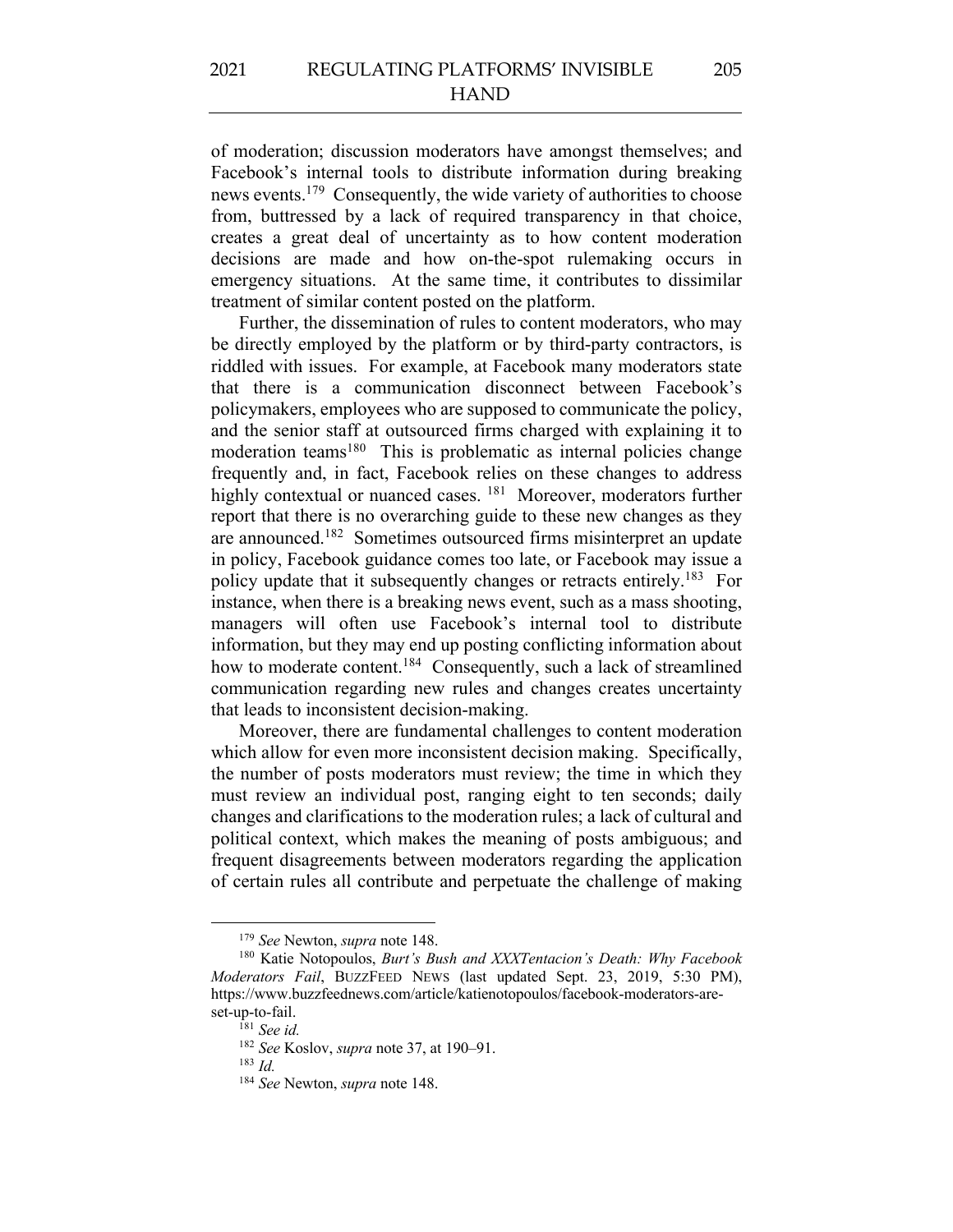consistent, objective decisions for moderators. 185 Such opacity in the implementation of content moderation politics, both on a higher corporate and individual moderator level is problematic as to the biases behind the decisions and inconsistency in the decision-making. Hence, transparency is needed to allow the public to comment on and improve these processes.

These aforementioned issues are exacerbated by the fact that platforms do not share their detailed internal content moderation guidelines with the public, even though they change much more frequently than the community guidelines and are far more comprehensive. 186 Consequently, it is difficult to understand corporate decisions that create or modify moderation rules, except in the most obvious cases.187 In fact, without assessing the policies themselves, it is challenging for the public to critique platform's decision-making and rulemaking processes. Therefore, mandating transparency of these policies will allow the public to comment upon and, hopefully, inform platforms about the lack of cultural and political context and biases implemented in the rules themselves. In the end, if society wants selfregulation to be a fair and equal process, platforms must allow the public to access the internal rules themselves in order to create a more democratic process.

For these reasons, transparency is needed to keep platforms accountable for the rule creation and moderation decision processes. Transparency ensures these decisions and rules are consistent with one another and that they strike the right balance between nuance and context. Such legislation may take the form of disclosure requirements of how the moderation policies are created by platforms thorough record-keeping and internal memoranda, which track the reasoning behind all platform rulemaking decisions. These may include emergency and high-profile decisions and the manner of policy dissemination to content moderators. This legislation should further be complimented by the disclosure of the detailed, internal moderation policies themselves, allowing the public to critique the rules, which will likely add greater nuance and regional commentary which the internal teams may have missed. In addition to statutes that advocate for transparency, the government should pass legislation that provides greater procedural due process for users.

<sup>185</sup> *See* Newton, *supra* note 148; Beirne, *supra* note 154.

<sup>186</sup> *See* Klonick, *supra* note 7, at 1639.

<sup>187</sup> *See id.* at 1615.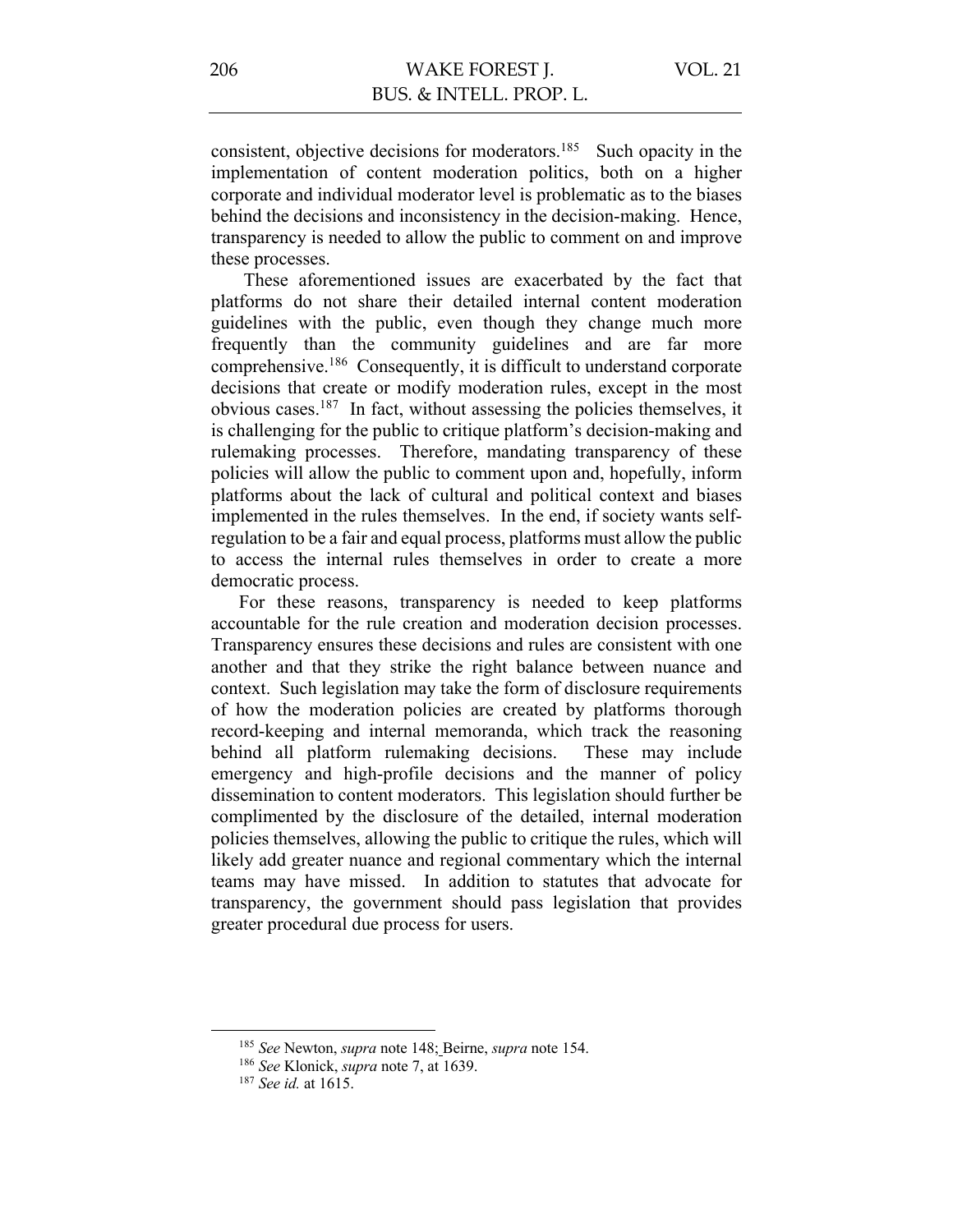#### **C. Legislation Mandating Procedural Due Process**

Platforms retain an immense amount of power over individual speech, yet there is little in the way of due process to help individuals protect their rights. In fact, an individual user's ability to appeal a decision on content takedown, account suspension, or deletion varies widely between the platforms.<sup>188</sup> Consequently, there is a real difference between the rules platforms post and the decisions they make on a case-by-case basis in practice.<sup>189</sup> So, the government must implement legislation that provides individuals with greater procedural protection during the moderation process. This section describes how procedural due process works now, along with its skewed effect on marginalized communities, and supplies suggestions as to what procedural due process may look like in the content moderation process.

#### *1. How Procedural Due Process Works Today*

This section describes how platforms lack procedural due process when posts are flagged, assesses specific AI-generated decisions as to whether or not to delete certain posts, analyzes specific critiques surrounding the rules' ambiguity, and describes appeals processes enacted by platforms.

To demonstrate the need of procedural due process through legislation, it is instructive to assess how little process occurs with AI screening of users' posts. As described above, AI is not a neutral tool, instead it is highly subjective, and platforms utilize it on a large scale to scan and moderate posts. Specifically, AI cannot identify and remove content without human bias in any language because the tools and algorithms, regardless of their complexity, are designed, tested, maintained, deployed, and overridden by people.<sup>190</sup> So, AI likely carries forward the biases or assumptions of the person or persons creating the algorithms and conforms to extend those biases to decisionmaking.<sup>191</sup> However, when it makes these moderation decisions, AI does so automatically, without providing the person who was affected the substantive feeling of due process through an explanation for its decision. This may be sufficient if there were greater procedural process granted after posts are flagged by AI, or through community flagging, but platforms lack this post-flagging procedural process as well.

<sup>188</sup> *See* Klonick, *supra* note 7, at 1648; Balkin, *supra* note 105, at 2025.

<sup>189</sup> GILLESPIE, *supra* note 1, at 72.

<sup>190</sup> *See id.* at 97.

<sup>191</sup> *See id.* at 104–05.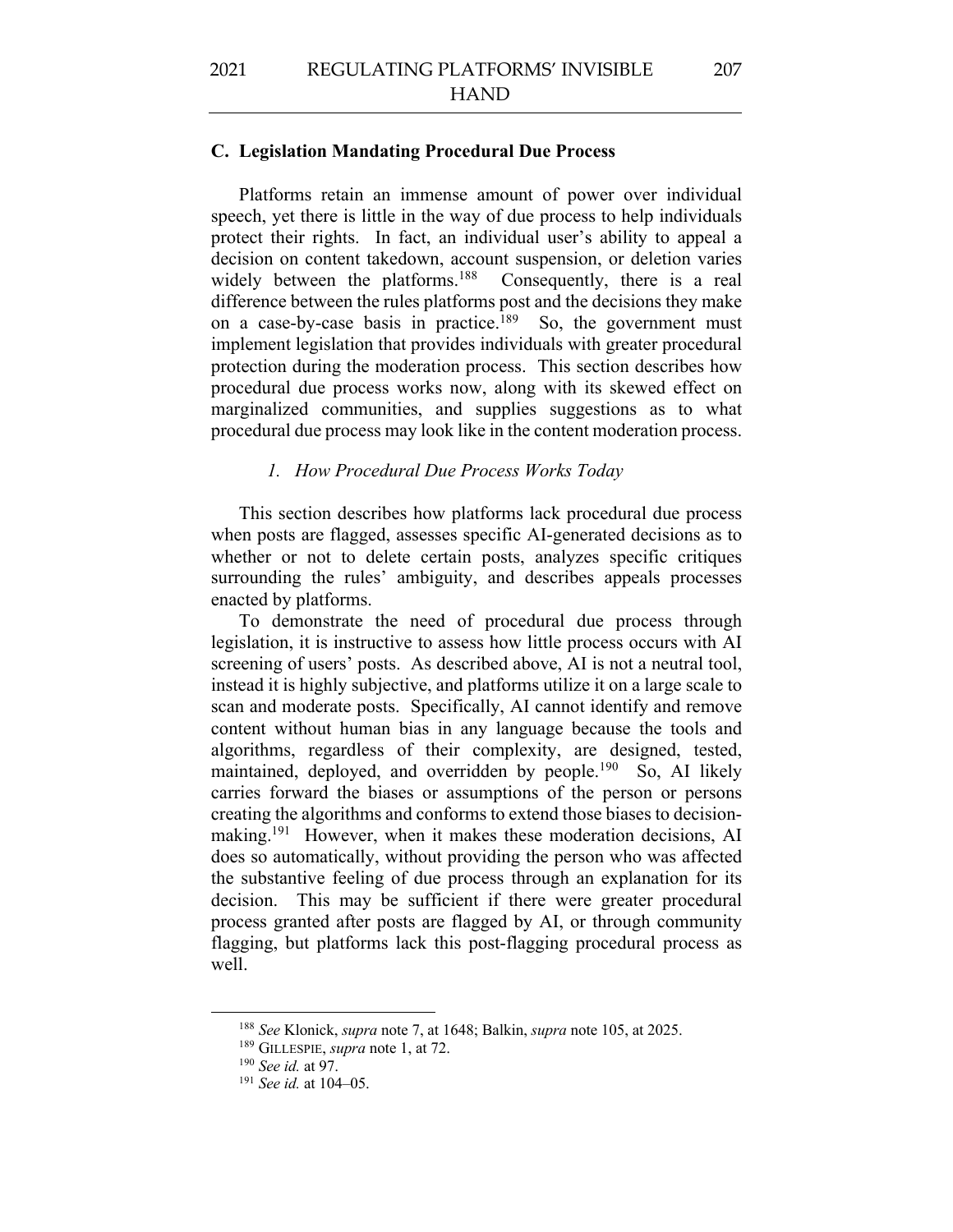In fact, there are several factors that prevent adequate process when content moderators review posts after being flagged by AI or the community. These include ambiguity in the flagging itself and the moderation policies, along with the challenges in the application of such rules by moderators. It is important to note that content moderators, here, act very similarly to judges as they are trained to exercise professional judgement about the application of the rules and apply these rules, which often take the form of multi-factor tests.

Specifically, the moderation guidelines and the user-flagged posts allow platforms room to honor the flagging in some cases and overrule it in others, without explaining why to the user.<sup>192</sup> This phenomenon occurs because the moderation guidelines are ambiguous and, when users flag posts, moderators are not privy to the post's context or the user's degree of concern.<sup>193</sup> Specifically, platforms can take this ambiguity and skew it to help legitimize a decision or explain away discrepancies when the platform wants to make a different decision, if the platform wants to provide an explanation at all.<sup>194</sup> Such opacity makes it difficult to understand why particular decisions are made, why certain rules are inconsistently enforced, and how the process can be improved for both the user who wants to dispute the decision and the platforms themselves.195

Moreover, the moderation policies themselves are biased, ambiguous, and open to the moderators' interpretation. First, both the community guidelines and internal policies are open to prejudice, even if platforms try to create objective rules. For instance, Facebook decided years ago that the rules it provides moderators should be objective as often as possible, as the policies are applied globally, but what is considered "objective" remains up to Facebook's interpretation and decision.<sup>196</sup> Second, community guidelines are riddled with general, imprecise language, and the lack of detail leaves content moderators without guidance when trying to navigate difficult moderation questions.<sup>197</sup> Third, internal guidelines remain ambiguous, confusing, and sometimes wrong. The leaked internal documents created for content moderators from Facebook are especially illuminating. They consist of rules that contain ambiguous language, complex charts, and many complicated instructions.<sup>198</sup> The instructions usually consist of formulas, a series of yes or no multiple-choice

<sup>192</sup> *See* GILLESPIE, *supra* note 1, at 96.

<sup>193</sup> *See id.*

<sup>194</sup> *See id.* at 97.

<sup>195</sup> *See id.* at 139.

<sup>196</sup> *See* Koebler & Cox, *supra* note 53.

<sup>197</sup> *See* Koslov, *supra* note 37, at 189.

<sup>198</sup> *See* Notopoulos, *supra* note 180.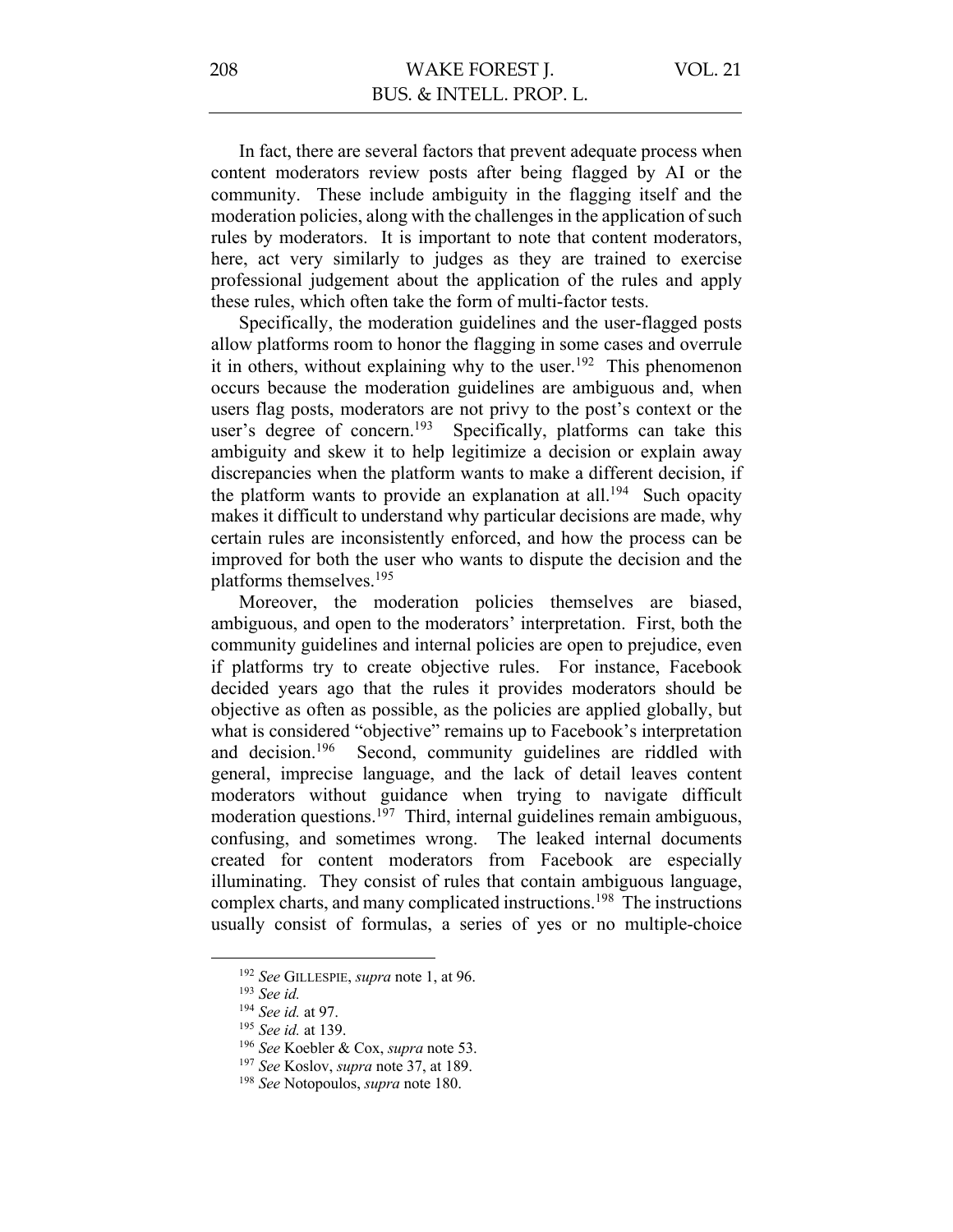questions to follow, which try to encapsulate human communication and instructions dictating when moderators ought to intervene.<sup>199</sup>

209

Therefore, the degree of ambiguity and opaqueness in community guidelines, internal policies, and decision-making processes leads platforms to make unilateral decisions regarding the removal of speech, without allowing input from users or providing any further explanation. For instance, Facebook states that users who violate its community standards may experience different consequences depending on the severity of the offense and the user's history.<sup>200</sup> Yet, it does not consider whether the history under consideration arose out of erroneous content flagging or removals, which may have been caused by inconsistent enforcement or erroneous judgement.<sup>201</sup> Moreover, Facebook states that platforms may provide content to law enforcement to prevent real world harm, without elaborating as to what such instances may entail.<sup>202</sup> Such actions are contrary to protecting user rights and providing due process.

It is important to acknowledge that platforms have made some effort to create procedural due process by implementing appeals processes, but the current processes are not enough to warrant fair process.<sup>203</sup> Specifically, significant ambiguity remains as to how these appeal processes occur in terms of what evidence these platforms assess, who makes the decision, and how they make the decision. Moreover, platforms may or may not choose to provide an explanation for their appeals decision and, if they do, the platforms determine the level of detail they must provide. Further, the user's interaction with the appeals process is limited to filling out a form on the platforms' website. Without real guidance as to what factors platforms assess during the appeals process, it is difficult to know how to create a persuasive, successful argument and why appeals were denied or accepted. Consequently, users are left in the dark about why their individual speech was tampered with. Though platforms may be experimenting with a greater appeals process, such as Facebook's Oversight Board, currently, users have little power to address the censorship of their

<sup>199</sup> *See* Koebler & Cox, *supra* note 53.

<sup>200</sup> *See* Koslov, *supra* note 37, at 189-190.

<sup>201</sup> *Id.* at 190.

<sup>202</sup> *Id.*

<sup>203</sup> *See* Facebook, *Publishing Our Internal Enforcement Guidelines and Expanding Our Appeals Process*, ABOUT FACEBOOK (Apr. 24, 2018), https://about.fb.com/news/2018/04/comprehensive-community-standards/; YouTube, *Appeal Community Guidelines Actions*, YOUTUBE HELP, https://support.google.com/ youtube/answer/185111?hl=en; Twitter, *About Suspended Accounts*, TWITTER: HELP CENTER, https://help.twitter.com/en/managing-your-account/suspended-twitteraccounts.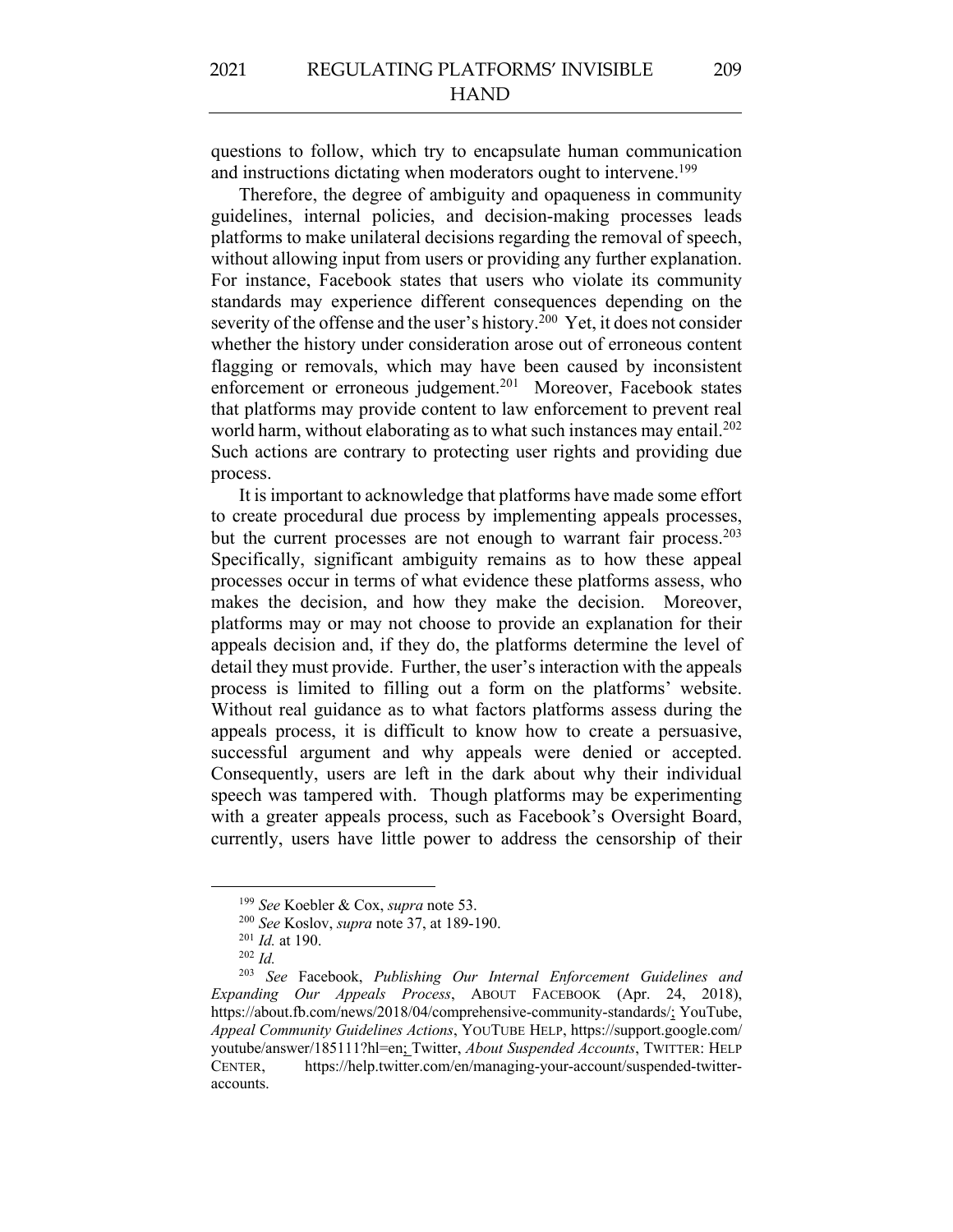speech online caused by ambiguous, unilateral decision-making by platforms.204

Essentially, the lack of procedural due process in all the stages of moderation—flagging, decision-making processes in the removal of certain posts, and appeals—demonstrates that, for this area of platform governance, the user's individual interests are secondary to the protection of the platform. For most users, this is not an issue as their experience with content moderation rules are in the peripheral. However, marginalized voices, unpopular speakers, or international human rights activists have been unduly burdened in their experiences with these arbitrary platform policies.<sup>205</sup>

For instance, consider Facebook's rule that it deletes curses, slurs, calls for violence, and other types of attacks only when they are directed at protected categories, like race or sex.<sup>206</sup> As a result of this rule, Facebook left up a post calling for the murder of radical Muslims while a post from a Black Lives Matter activist attacking whites in general was removed.<sup>207</sup> In fact, though Facebook's policies are designed to defend all races and genders equally, they do not necessarily provide equal protection. Consider the post, "it's not a crime when White freelance vigilantes and agents of 'the state' are serial killers of unarmed Black people, but when Black people kill each other then we are 'animals' or 'criminals.'" Under Facebook's rules, the platform immediately removed this post and disabled the posting account for three days.<sup>208</sup> Facebook provided no explanation for its removal.<sup>209</sup>

These examples demonstrate not only how the problems discussed disproportionality affect certain populations, but they also serve to elaborate on how the lack of procedural due process can be extremely harmful. Without an adequate chance for users to argue their case, their

<sup>204</sup> *See* Brent Harris, *Establishing Structure and Governance for an Independent Oversight Board*, FACEBOOK NEWSROOM (Sept. 17, 2019), https:// about.fb.com/news/2019/09/oversight-board-structure/. It is highly unlikely that the Oversight Board will add procedural due process for users. *Id.* Instead, the sheer volume of content moderation decisions Facebook makes every day means the Court cannot be expected to offer procedural protection or error correction except for the smallest of cases. *Id.* However, the Board may help highlight weaknesses in Facebook's policies and procedural process and, in fact, does provide an independent forum to discuss moderation decisions. *Id.* But even with these positives, Facebook retains the ability to choose which cases it wants to consider; thus, the process is skewed from the beginning. *Id.* Instead, I argue that this is simply a way to legitimate content moderation, state of government regulation, and outsource controversial decisions away from the company. *See generally id.*

<sup>205</sup> *See* GILLESPIE, *supra* note 1, at 8; Langvardt, *supra* note 10, at 1385.

<sup>206</sup> *See* Angwin & Grassegger, *supra* note 159.

<sup>207</sup> *Id.*

<sup>208</sup> *Id.*

<sup>209</sup> *Id.*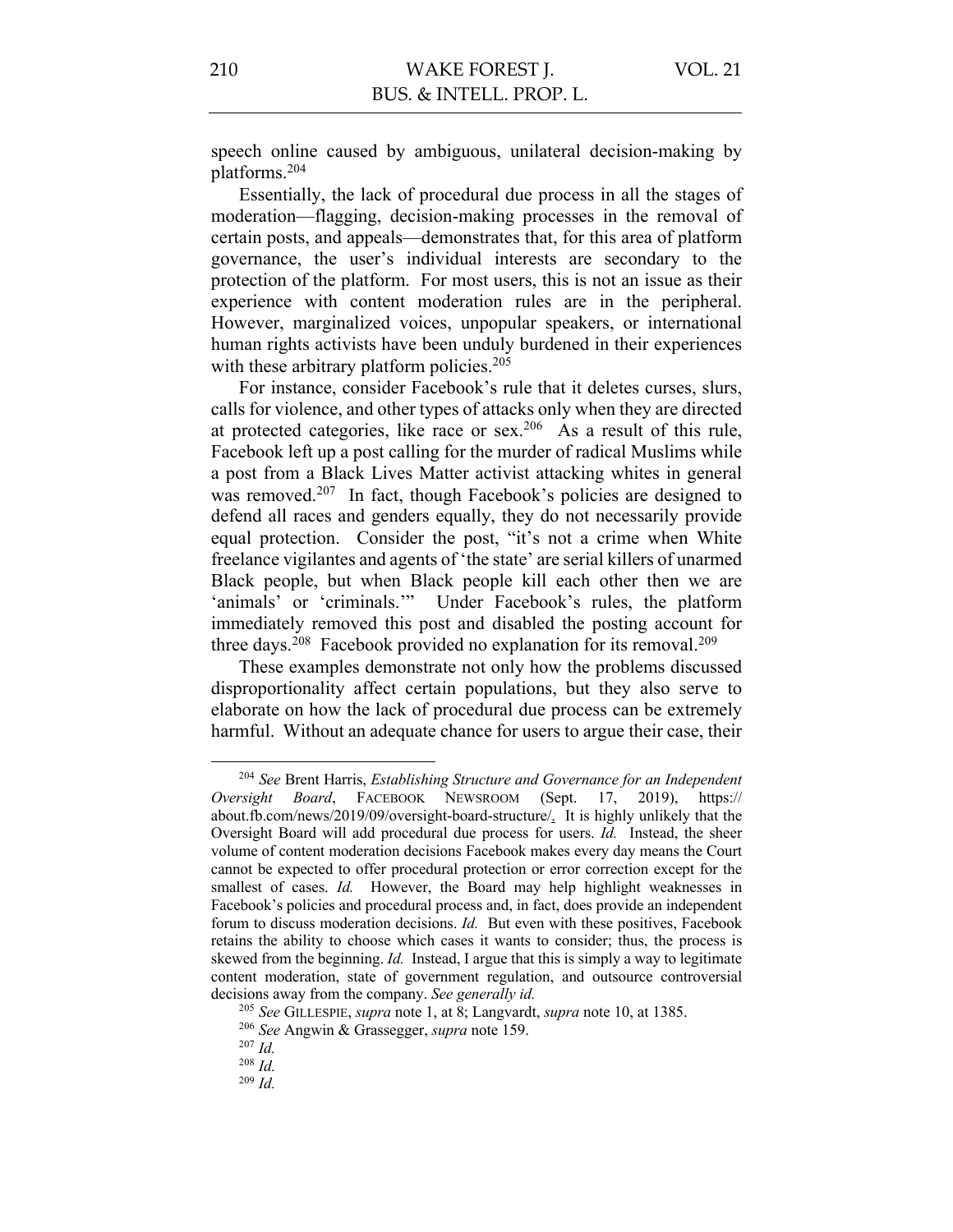speech is censored, and, at times, their accounts are disabled. In a world increasingly reliant on social media as the ultimate space for public debate, this is not a small punishment. Moreover, notwithstanding issues arising from the degree of due process, adequate procedural due process provides an inherent acknowledgement of individual dignity. It communicates that a user has the right to advocate for its speech and deserves an explanation of the platform's moderation decisions. It is what users are owed.

## *2. Possible Forms of Procedural Due Process*

As a result of this failure to provide procedural due process, legislation compelling greater procedural due process by platforms is needed, and this section provides various mechanisms for legislation to impose these minimal protections.

Specifically, legislation ought to require platforms to provide a clear reason as to why a post was removed or an account disabled. Platforms should give users an opportunity to adequately voice their grievances. This should be something more than simply filling out a form online; instead, it may take the form of a hearing. Lastly, platforms should make the factors and processes they use, when deciding a user's appeal, publicly available.

In addition to these suggestions, others have provided further methods to establish procedural due process regarding online speech, in the form of legislation or otherwise. This Article only describes the following two.

First, the model of technological due process advocates for understanding the tradeoffs of automation and human discretion, protecting individual rights to notice and hearings, and providing transparency to rulemaking and adjudication.210 Second, the Manilla Principles on Intermediary Liability requires, among other things: "(1) clear and public notice of the content-regulation policies companies actually employ; (2) an explanation and an effective right to be heard before content is removed; and (3) when this is impractical an obligation to provide a post facto explanation and review of a decision to remove content as soon as practically possible."<sup>211</sup> These are simply suggestions, albeit slightly different, that maintain the same underlying goal: the assurance of adequate procedural due process.

Overall, platforms lack procedural due process rights to users, which is why legislation is needed to rectify this problem. With issues in each stage of moderation, ranging from the initial flagging to the

<sup>210</sup> *See* Klonick, *supra* note 7, at 1668.

<sup>211</sup> *See* Balkin, *supra* note 105, at 2044–45.